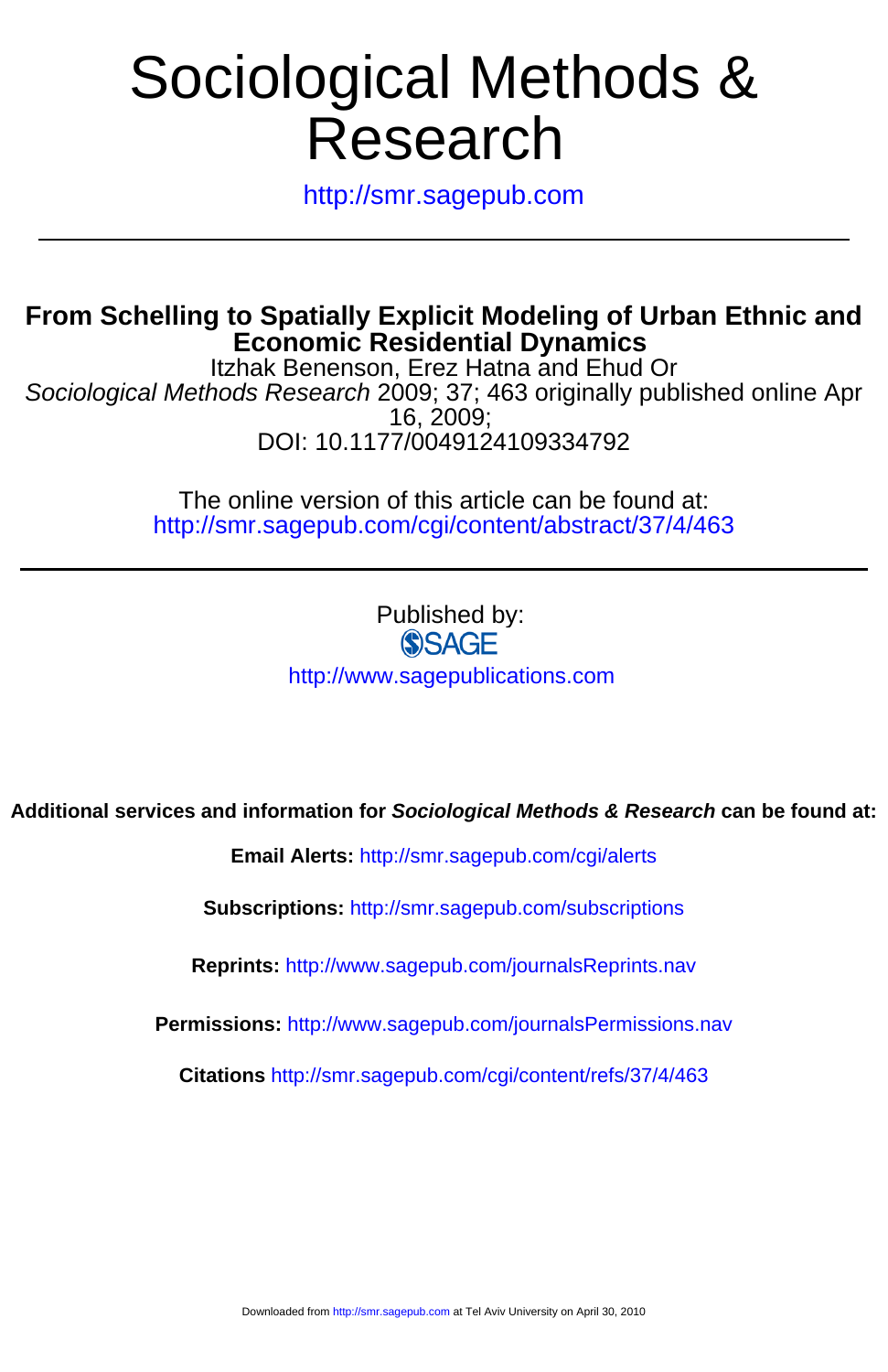Sociological Methods & Research Volume 37 Number 4 May 2009 463-497 © 2009 SAGE Publications 10.1177/0049124109334792 http://smr.sagepub.com hosted at http://online.sagepub.com

# From Schelling to Spatially Explicit Modeling of Urban Ethnic and Economic Residential Dynamics

Itzhak Benenson Tel-Aviv University Erez Hatna Wageningen University Ehud Or Tel-Aviv University

> The robustness of outcomes to the parameterization of behavioral rules is a crucial property of any model aimed at simulating complex human systems. Schelling model of residential segregation satisfies this criterion. Based on the recently available high-resolution census GIS, we apply Schelling model for investigating urban population patterns at the resolution of individual buildings and families. First, we simulate ethnic residential dynamics in Yaffo (an area of Tel Aviv), and demonstrate good quantitative correspondence for a 40-year period. Second, we investigate income-based residential patterns in nine Israeli cities, reveal their high heterogeneity, and explain the latter by the presence of low fraction of wealthier householders who are tolerant of their poorer neighbors and reside in their proximity. We extend Schelling model in this direction and demonstrate qualitative correspondence between the model's outcomes and the observed income-based residential patterns.

> Keywords: Social simulation; Schelling model; High-resolution GIS; Urban residential dynamics

Authors' Note: Please address correspondence to Prof. Itzhak Benenson, Department of Geography and Human Environment, University Tel Aviv, 69978, Ramat Aviv, Tel Aviv, e-mail: bennya@post.tau.ac.il. Color versions of the figures are available from http:// www.tau.ac.il/~bennya/. The online appendix is available at http://smr.sagepub.com/ supplemental.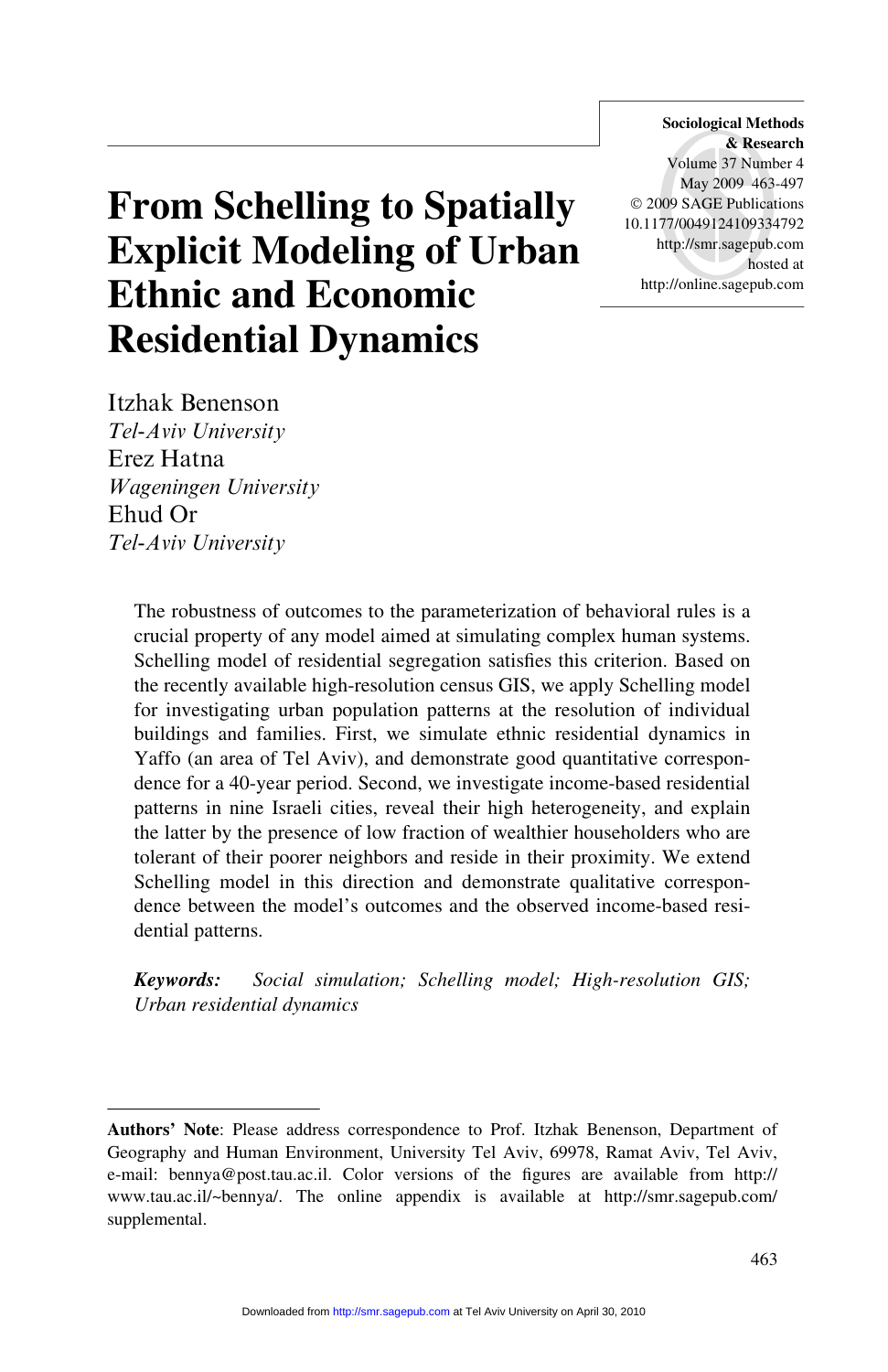# Operational Modeling of Urban Social Systems: Is It at All Possible?

Social science does not differ from natural science in its acceptance of experimentation as the starting point of theory. However, the second part of the loop, from theory back to reality and experimentation, is inherently weaker. Social science does not demand theory falsification in Popper's sense. Instead, theory is considered an expression of the possible, used for explanation, not a formal description of reality that can and should be adjusted to each specific instance of the phenomenon in question and used for prediction. Put briefly, social science does not aim to make theory directly operational.

However, the hope of an operational social science continues to thrive. New interdisciplinary approaches repeatedly revive this hope, especially regarding the urban systems in which humans are tightly linked to their physical environment. The previous wave of optimism was triggered by the splash made by complex systems theory in the early 1960s (Prigogine 1967; Haken 1983). The latest has been driven by agent-based modeling, which has increasingly become the accepted tool for investigating social systems (Gilbert and Troitzsch 1999; Benenson and Torrens 2004).

Our article follows this recent line. We aim to tighten the connection between sociological theory, as captured by Schelling's (1978) model of residential dynamics and the dynamics of real cities. This connection became possible when the unique individual geographic information system (GIS) database constructed in the framework of Israel's 1995 population census was recently made available to researchers. We exploit the census database in two examples. The first relates to ethnic residential dynamics, in which the replacement of Schelling's idea of mutual avoidance in favor of asymmetric relationships resulted in successful simulation of Jewish-Arab residential dynamics in the Yaffo area of Tel-Aviv for a period of 40 years. The second is based on an analysis of income-based residential patterns in nine Israeli cities, in which high heterogeneity is observed in eight of the nine cities investigated. Conceptually, this heterogeneity can be explained by the fraction of wealthier householders who, being highly tolerant of their poorer neighbors, are able to reside in their proximity. Extension of the Schelling model made it possible to associate variations in individual preferences with the observed heterogeneity of the income-related residential distributions. Similar to the abstract Schelling model, the dynamics of both implementations are robust to a lack of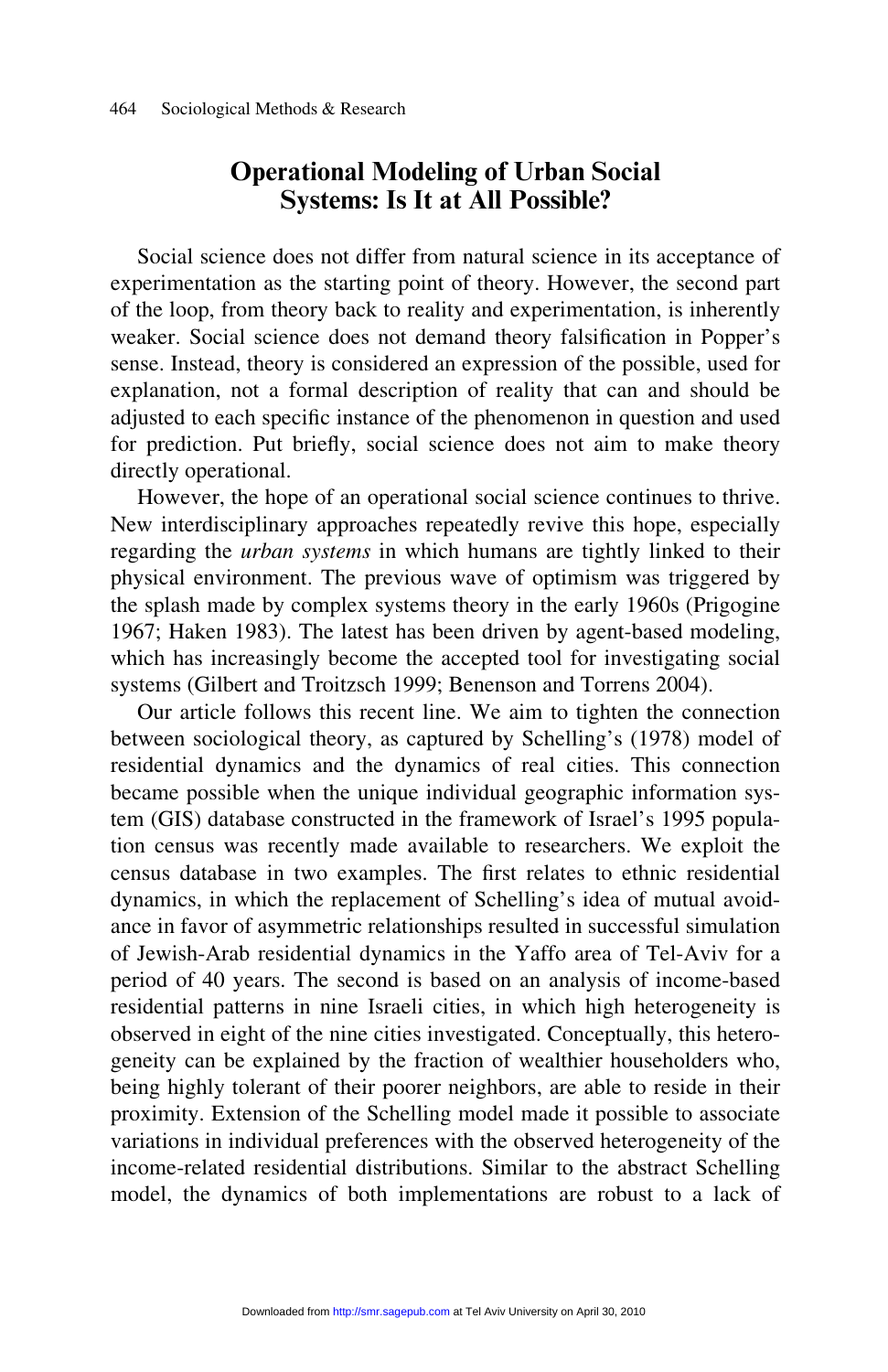knowledge about the parameters; we consider this robustness a main feature of models applicable in the social sciences.

#### The Experience of Urban Modeling in the 1970s and 1980s

Back in the 1970s, ideas of complexity originating in chemistry and physics immediately attracted students of social dynamics. A system's dynamics could now be considered as governed by a few ''order parameters'' and, depending on initial conditions, converging to one of a limited number of steady regimes, usually equilibriums. That is, no matter how complex the real system appeared to be, it was assumed that commonsense formalizations and rough estimates of model parameters would result in close to realistic dynamics, the latter to be understood by investigating model steady states and the system's convergence to those states (Forrester 1969; Haken 1993; Haken and Portugali 1995; Weidlich 2000).

Following the inspiring results of the late 1960s (Albin 1975; Chapin and Weiss 1965, 1968; Forrester 1969; Steinitz and Rogers 1970), numerous papers written during the 1970s and 1980s applied the complexity paradigm to urban social systems with the aim of comprehending and simulating their dynamics qualitatively as well as quantitatively. However, toward the 1990s, the excitement abated. Nowadays, we identify two reasons for this decline: While the first is a perpetual lack of data, the second is the ''stocks-and-flows'' analytical framework, which replicates equations of chemical dynamics and which was gradually, but uncritically, accepted by the majority of modelers (Allen 1997; Wilson 2002). In urban implementations, ''stocks'' are associated with the population, jobs, dwellings, offices, and so on, of the urban aggregates (regions), while ''flows'' describe interactions between the aggregates, usually on the basis of Newtonian ''gravitation flows,'' that is, flows assumed to be proportional to the regions' stocks and inversely proportional to the distance between those regions (Fotheringham and O'Kelly 1989). Yet, the formalization itself remains problematic: Different from chemical systems, in which the interaction laws are experimentally verified and reaction rates are stable in time, geographic aggregates are artificial, with flow rates inherently dependent on the stocks' state (i.e., the model structure per se demands verification for every implementation).

The number of parameters in stocks-and-flows models is very high. In cases of K stocks and N regions, the number of parameters is of an order of  $KN^2$ , an astronomical feat for the 3 to 5 stocks and 10 to 12 regions typically included in an urban model (Bertuglia et al. 1994). In addition,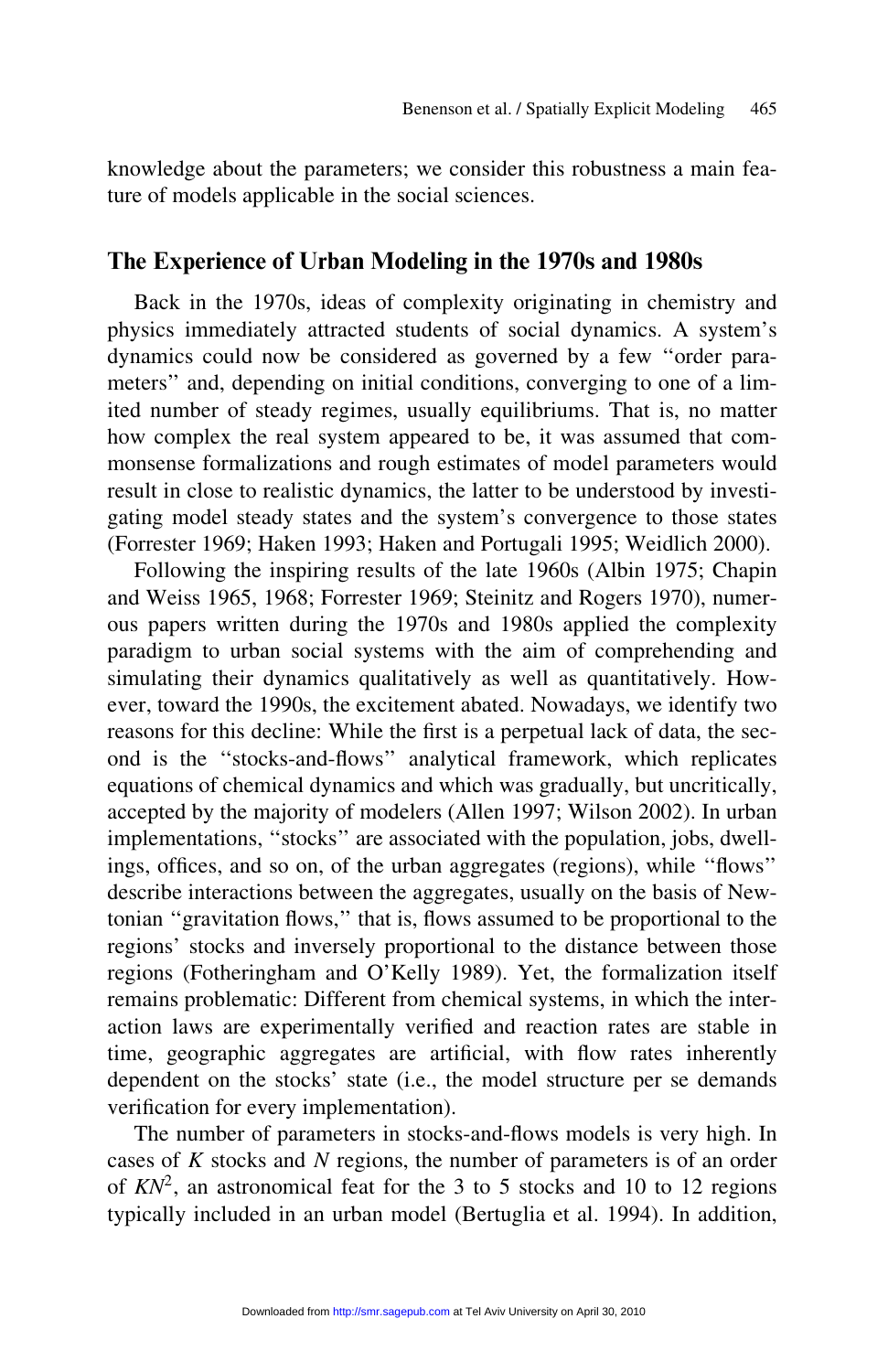the parameters' estimates cannot be substituted with ''likely'' values: The models' dynamics are ''too sensitive'' to parameters (Lee 1973, 1994). In other words, either hundreds of parameters must be known and remain constant during the entire modeled period, or nothing definite about the system's dynamics can be stated.

The problems that arose in stocks-and-flows models reflect the more general problem of the parameterization of socioeconomic systems: As stocksand-flows models demonstrate, in the absence of strict quantitative laws, ''likely'' analytical expressions of stocks' relationships are insufficient because the ''natural'' values of parameters result in overvariety of dynamics. Urban modeling of the 1980s could not free itself of this discouraging conclusion.

In the 2000s, two salient developments induced a new wave of optimism. The first was crucial improvements in data quality and availability: In many fields—vehicle and pedestrian traffic, demography, residential dynamics, property ownership, land-use development—the current accumulation of data began to exceed our ability to use these resources (Benenson and Omer 2003). The second development was a new view of modeling sociospatial systems, one based on infrastructure objects and human agents and aimed at simulating dynamics of very specific subsystems, like pedestrian flows on a street (Gilbert and Troitzsch 1999; Benenson and Torrens 2004). With respect to urban phenomena—landuse dynamics, vehicle and pedestrian traffic—this high-resolution approach to modeling has already resulted in successful and operational simulations (for a review, see Benenson and Torrens 2004). Such developments subsequently prompted reexamination of social science models in the hope that direct modeling at the resolution of social objects, in combination with a temporal scale appropriate for description of the behavior of objects, could cope with the parameterization problem and enable operational prediction. An excellent instance amenable to such reexamination is the renowned Schelling model of segregation (Schelling 1971, 1978), on which we focus in this article.

#### The Schelling Model as an Alternative to the Hedonic Model

Similar to the stocks-and-flows model, the highly popular Hedonic approach (Rosen 1974) to the modeling of socioeconomic behavior also suffers from the problem of parameterization. The Hedonic model was formulated with respect to property values, the idea being that value is a function of the property's attributes: physical size, floor, number of rooms, age, environmental characteristics such as location, accessibility, and so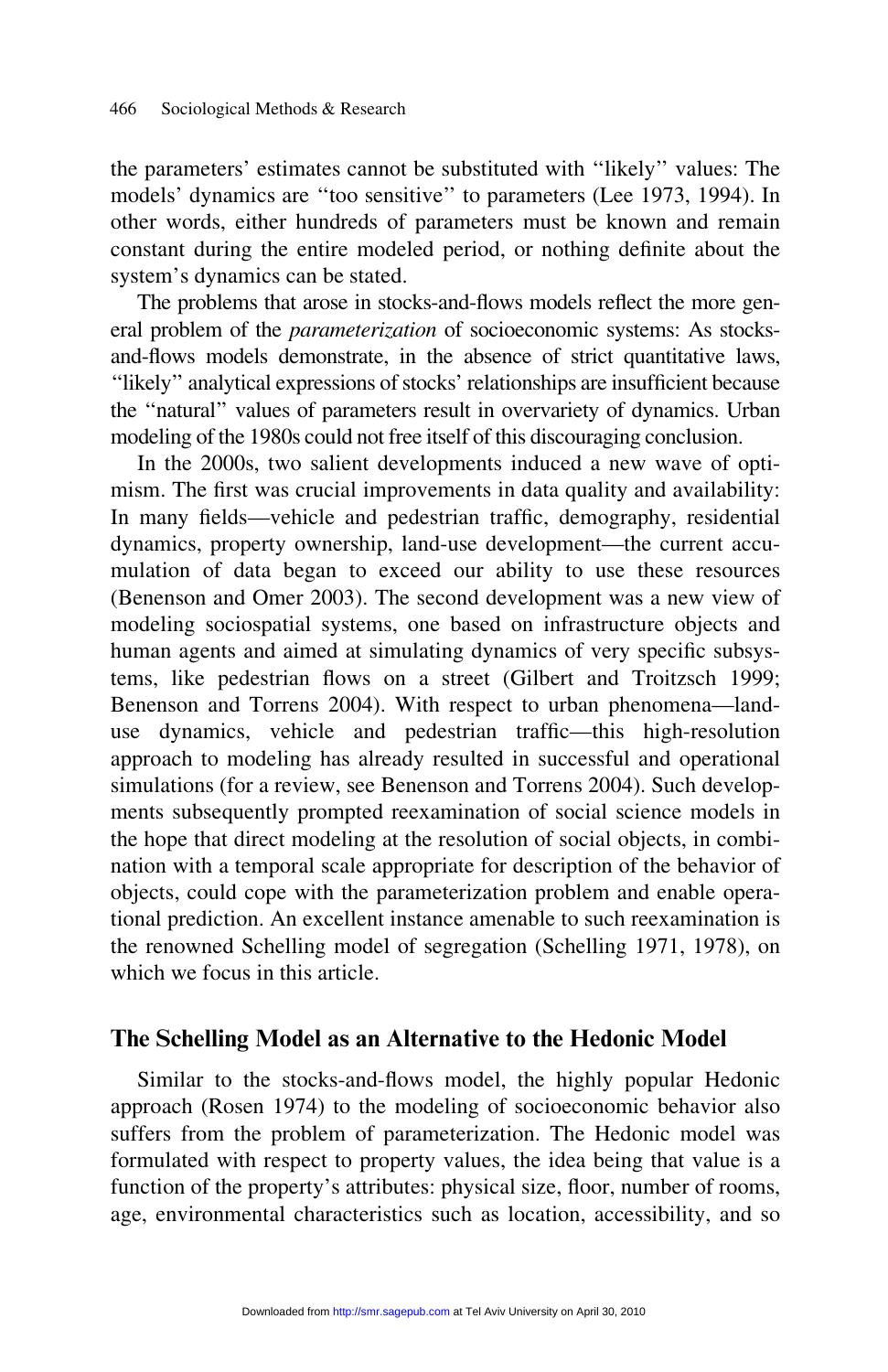forth. This dependence can be captured in linear or nonlinear regressions of the property's value on these attributes (usually in their static form, without entering the previous state of property or the environment into the model).

Within the framework of urban geography, the Hedonic approach can be applied far beyond property value and prices; it has been used to explain neighborhood effects in general: population structure, migrations, individuals' opportunities, and so on (see, e.g., Aaronson 2001; Buck 2001; Dietz 2002; Herrin and Kern 1992; Ihlanfeldt and Scafidi 2002; Ioannides 2003; Lynch and Rasmussen 2004; Sampson, Morenoff, and Gannon-Rowley 2002). Comprehensive experimental studies have already confirmed numerous relationships between neighborhood characteristics on one hand and those of families and dwellings on the other.

As mentioned, Hedonic regressions are constructed primarily on the basis of data collected during one time interval. That is, there is usually no way to determine whether the regression model characterizes the phenomena at close to a steady state or far from it; if the latter is true, the revealed dependencies represent the instantaneous situation only, which might uncontrollably change in time. Recent panel studies have made possible the inclusion of neighborhood characteristics at the prior temporal moment (usually 5 to 10 years previously) into the regression; not surprisingly, significant relationships between neighborhood characteristics at the current and the prior moment have been revealed (Dawkins 2005; Iceland 2004; Ioannides 2002, 2003). Those translations of Hedonic regressions into dynamic models that we are aware of provide fairly good approximations of population growth in Amsterdam, divided into 15 regions during a 13-year period (Wissen and van Rima 1986).

This most recent progress manifests an important shift toward understanding neighborhood dynamics; however, it again raises the problem of parameterization in all its force. Indeed, following the Hedonic argument, one eventually reaches an analogue of stocks and flows, with linear or nonlinear Hedonic relationships substituting for the gravitation law. No rational arguments currently exist to substantiate inexorable failure when following this line of reasoning; however, the problems are evident. Just like the stocks-and-flows model, Hedonic regressions are based on uniform representation of interactions between system components. Yet, are the factors and dependencies meaningful for one set of the experimental data reproducible in others, and would the model be oversensitive to parameters?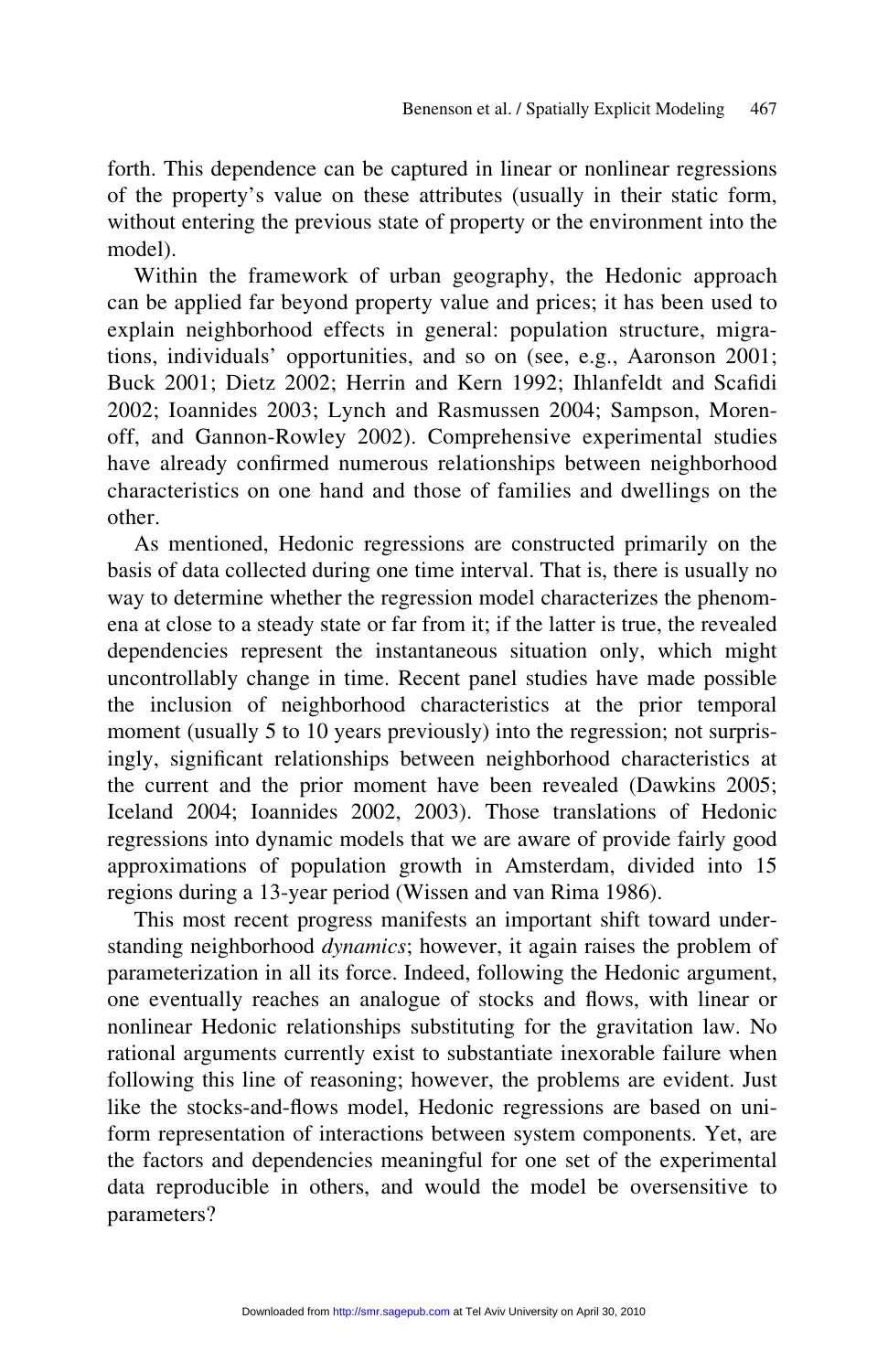Natural science, even in its schoolroom version, presents a diametric view: Models with very few parameters can be estimated in ''purified'' experiments. When applied to realistic experiments, the models' deviations are explained by second-order effects. The demanded skepticism regarding the capacity of such a rigid and deductive approach to describe inherently loose social systems may be the reason why it is not especially popular in the social sciences.

Regarding urban residential distributions, our subject in this article, the deductive approach is represented by the classic Schelling model of segregation (Schelling 1971, 1978). The model considers residential segregation as a self-organizing outcome of interactions between householders; it is formulated in a rigid format with only one parameter. In what follows, we aim to investigate the potential of deductive socioeconomic modeling and use the Schelling model to modeling real-world residential distributions.

#### Robustness of the Schelling Model

To recall, the Schelling model considers an ensemble of spatial agents  $\{g\}$ , each belonging to one of two mutually avoiding types, **B** and **W**, residing in cells of a finite square grid, with at most one agent per cell and able to change location at discrete moments of time. The agents' ''residential behavior algorithm'' A can be represented as follows:

- At every iteration, each agent **g** can change its location **c**.
- To decide whether to reside in a neighborhood, an agent **g** observes a *residential neighborhood*  $N(c)$  and calculates the fraction  $S_c(t)$  of the strangers (agents of not-g type) among the agents residing in  $N(c)$ .
- If a fraction of strangers  $S_c(t)$  equal to or above a predefined level of tolerance  $S_{Th}$  is found in the original neighborhood (i.e.,  $S_c(t) \geq S_{Th}$ ), then g decides to relocate.
- To relocate, agent **g** constructs set  $D = \{d\}$  of currently unoccupied cells within the *search neighborhood*  $U(c)$ , for which the expected fraction of strangers is below the threshold (i.e.,  $S_d(t) < S_{Th}$ ).
- If set **D** is empty, **g** remains at **c**; otherwise, **g** selects one of the cells **d** from D according to a predefined choice rule A and relocates to that cell.
- Location c, previously occupied by g, immediately becomes available to other agents.

The above representation is quite generalized compared with Schelling's (1971) initial definition; nevertheless, it enables further variation in every component: in the size and form of neighborhoods  $N(\cdot)$  and  $U(\cdot)$ ,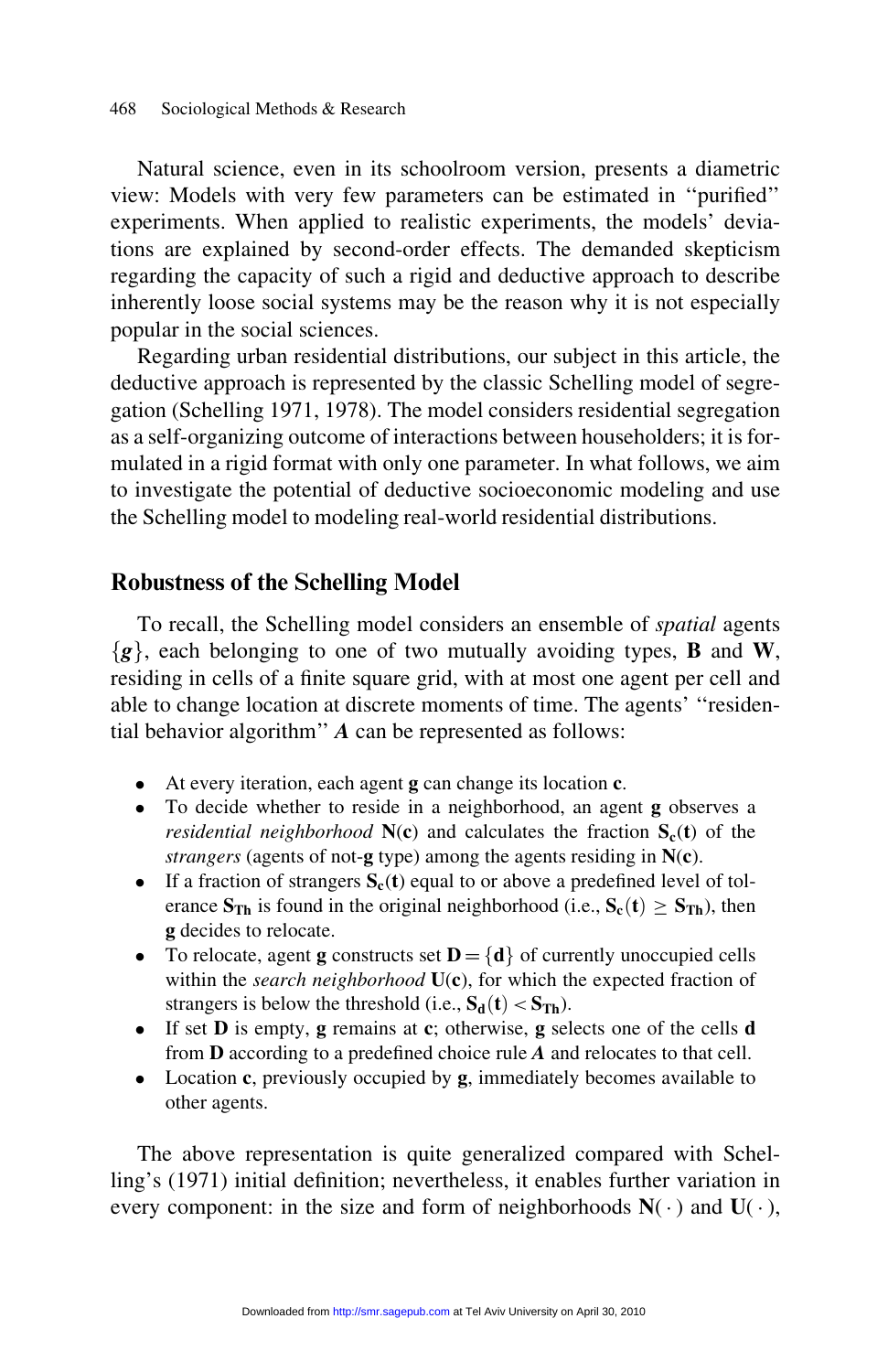in algorithm  $\vec{A}$  of new location choice, in considering in- and out-migration, and so forth.

In the late 1960s, Schelling investigated the basic version of the model by moving white and black pawns on a chessboard, assuming that  $N(\cdot)$  is a Moore  $3 \times 3$  neighborhoods,  $U(\cdot)$  is an entire chessboard, and  $S_{\text{Th}} = 2/3$ . His relocation algorithm (A rule) represented either random choice (Schelling 1969) of a vacant location in  $U(·)$  or a version of Simon's (1982) satisficer rule (Schelling 1978), which can be paraphrased as follows: Construct a list of free locations within  $U(\cdot)$ , randomize it, take the closest one satisfying condition  $S_d(t) < S_{Th}$ , and put the agent there. The result is well known: Irrespective of the initial state, the white and black pawns on the chessboard became completely segregated after a few moves; the system then stalls. According to Hegselmann and Flache (1998), Sakoda conducted similar games in the late 1940s, the results of which he published only as late as 1971 (Sakoda 1971).

Conceptually, the Schelling model is based on one parameter only,  $S_{Th}$ , but its "disadvantage" lies in the relocation rule A. A is a "rule," not an ''equation''; this may explain why in-depth investigation of the Schelling model began only in 1990s and advanced relatively slowly, with simulations of various extensions remaining much more appealing than thorough mathematical investigation of the model's dynamics (Adamatski and Holland 1998; Bayer and Timmins 2005; Deutsch 2000; Deutsch and Lawniczak 1999; Frankel and Pauzner 2002; Morale 2001; Pollicott and Weiss 2001). In parallel, superficially similar models that assume pairs of agents exchanging places on the grid have also been investigated as variants of the Schelling model (Pollicott and Weiss 2001; Pancs and Vriend 2003; Zhang 2004) despite being qualitatively different mathematically.

For the simplest version of the Schelling model, two basic dynamics are possible, with  $S_{Th}$  varying within the [0, 1] interval and with the agents' density on the grid being very high (say, 99 percent), as would be characteristic of a real city. That is, no matter what the initial spatial distribution of the agents, at low levels of  $S_{Th}$  (high sensitivity to neighbors), the initial pattern always converges to a segregated state, displaying patches of B and W agents that are essentially larger than the residential neighborhood  $N(\cdot)$ , with a size and form dependent on the model's fine details. After  $S_{Th}$  passes the level of about 0.7, almost no agents move after initialization, and initially the pattern remains random for an arbitrarily long time.

More than two types of agents, agents differing in a continuous attribute, specific threshold  $S_{Th}$  values for each group, different sizes and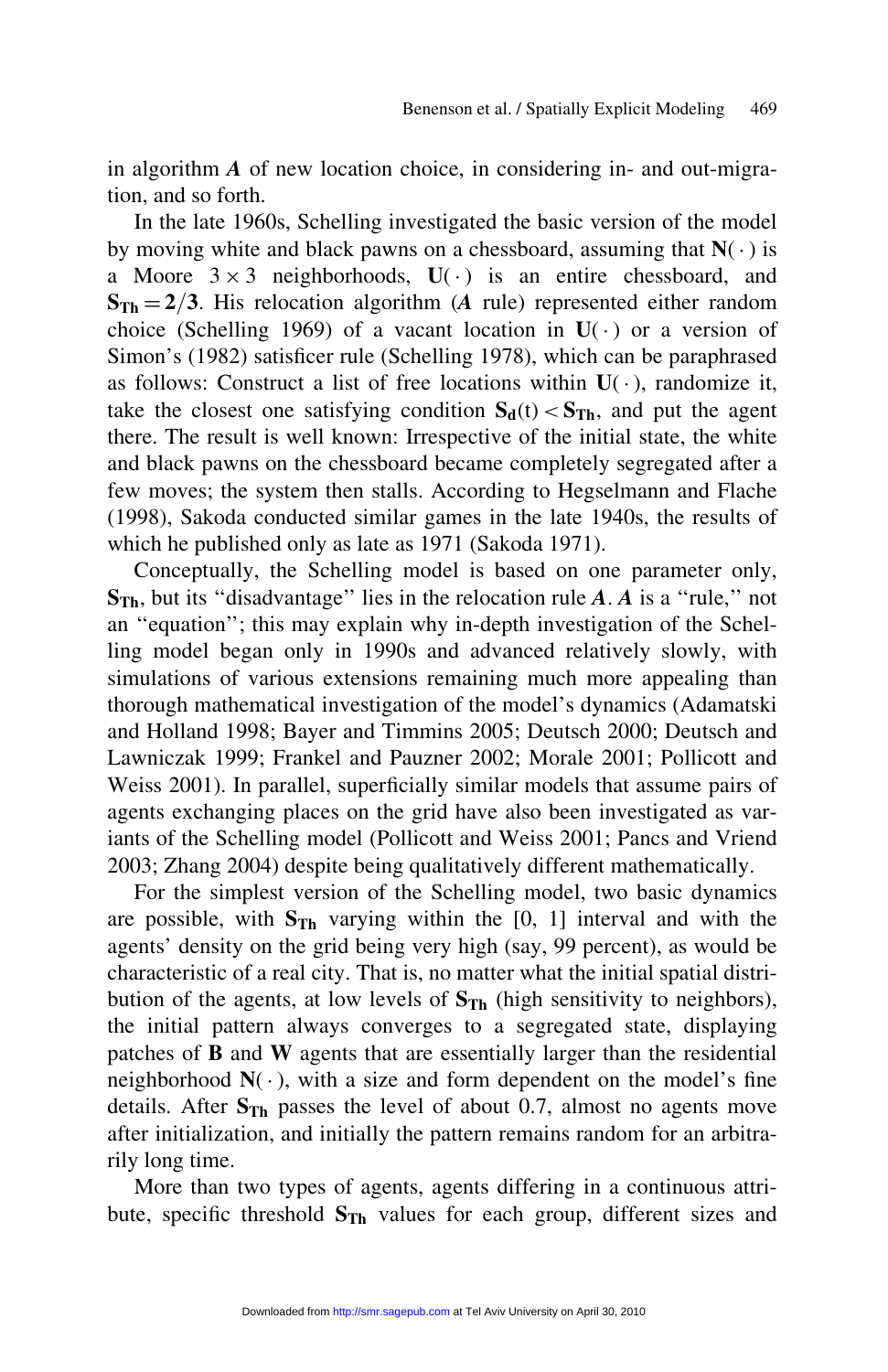forms of neighborhoods  $N(\cdot)$  and  $U(\cdot)$ , in addition to stochastic views of agent behavior, are among the variations currently being considered (Adamatski and Holland 1998; Deutsch 2000; Fossett and Waren 2005; Laurie and Jaggi 2003; Pancs and Vriend 2003). Yet, whatever the variations, they do not alter the essentials of Schelling agent behavior: They either tolerate neighbors or migrate; if they migrate, they choose available locations close to their current locations.

Investigations of the model's extensions have thus revealed an important fact: The Schelling model consistently manifests the same basic two-phase pattern. This result reminds us of Langton's (1986, 1992) characterization of cellular automata dynamics as well as the patterns revealed in other discrete models of local reactions and movements: cellular automata, random walker, and voting (Alves, Oliveira Neto, and Martins 2002; Galam 1997; Galam and Zucker 2000; Schweitzer and Zimmermann 2001). The two-phase pattern remains essentially valid even if we revoke some of the qualitative assumptions of the fundamental model and assume that (1) agents are capable of knowing about neighborhoods far from their current location and are able to migrate to any vacant location in the city, (2) the threshold  $S_{Th}$  evolves over time, and (3) agents differ in several characteristics (Benenson 1998; Flache and Hegselmann 2001; Fossett and Waren 2005; Laurie and Jaggi 2002, 2003; Portugali and Benenson 1994, 1995, 1997a, 1997b; Portugali, Benenson, and Omer 1994, 1997). Recent simulation research has, however, revealed the importance of the details of the specific residential choice algorithm. For example, if choices for which the probability per iteration is very low remain possible (as, for example, in the logit model), their cumulative probability over time can reach high values and prevent convergence of the residential pattern to segregation (Benenson and Torrens 2004; Bruch and Mare 2004).

The basic question remains: Can we apply the Schelling model to reality? The availability of spatially referenced data at the resolution of families and houses is crucial for the model's verification. The basic limitation here is that the verification cannot be based on samples; it demands knowledge about *all* the neighbors surrounding every agent. Recently, we obtained access to a database that makes this possible.

In what follows, we present two applications of Schelling's model. The first application involves a simulation of ethnic residential dynamics in Yaffo (an area of Tel-Aviv) for a 40-year period; the second simulates income-based residential dynamics in selected Israeli cities.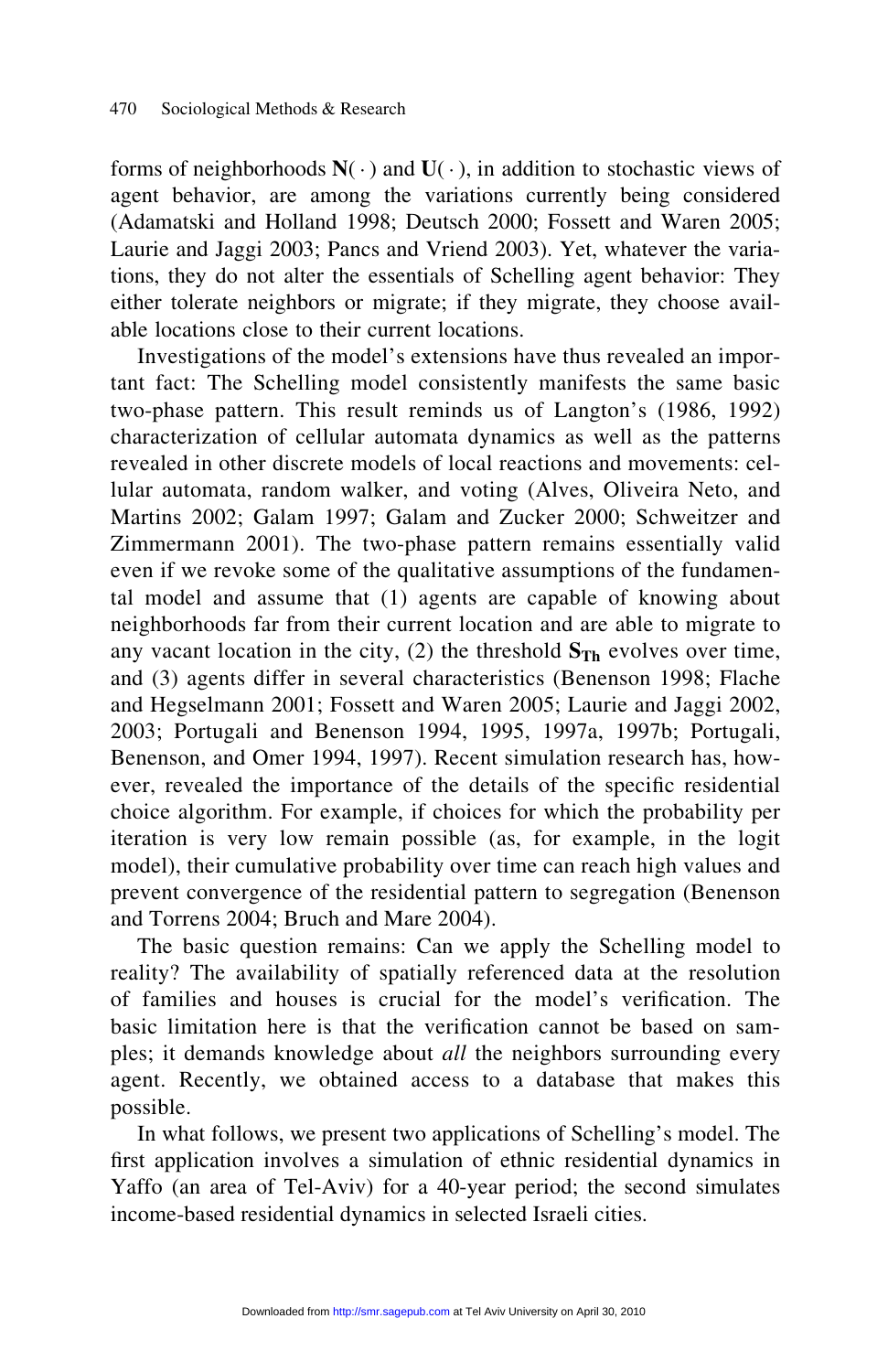#### High-Resolution Residential Patterns in Israeli Cities

In 1999, the Israeli Central Bureau of Statistics (2000) released the world's first database of individual, spatially referenced data and made it available for supervised analysis, subject to Israel's privacy law. The database is the product of the 1995 population census; its core consists of two GIS layers, streets and building foundations, and of two nonspatial tables that contain family and individual attributes, such as country of origin, age, education, and number of children. Exceptional is the availability of data on individual annual income (for 1995), culled from the National Insurance Institute (social security) database; these data are related to census records based on individual identifiers. The building–family and family–individual relationships supported by the database make it possible to construct residential distributions according to selected characteristics at the resolution of separate buildings.

The analysis we present here is based on census data collected in nine cities located in the central part of Israel. Tel-Aviv, with approximately 350,000 residents, is the largest city; the populations of the others vary from 150,000 (Netanya) to fewer than 40,000 (Rosh HaAyin). The census database contains three characteristics—family income, parents' origin, and number of children—for at least 90 percent of the families in each city. The data on education level were available for about 15 percent of the households, while householders' estimates of the year of building construction were obtained for about 5 percent of the houses.

# Test Case of the Schelling Model: Ethnic Residential Distribution in Yaffo

The first pattern studied was ethnic residential distribution in Yaffo, located in the south of Tel-Aviv. Yaffo is an area with a population of 30,000 Arabs and Jews; about 35 percent of its population was Arab in 2000. Irrespective of official pronouncements on relationships between Jews and Arabs in Tel-Aviv, members of one group do not like to reside in neighborhoods populated by members of the other group, a situation fitting Schelling's assumptions quite well. The residential processes to be observed in Yaffo were initiated in 1948 (a result of Israeli's War of Independence): According to Schelling's model, their outcome in 1995 should be stable segregation. We thus decided to simulate Yaffo's residential dynamics by constructing a model to cover the past 50 years (Benenson, Omer, and Hatna 2002).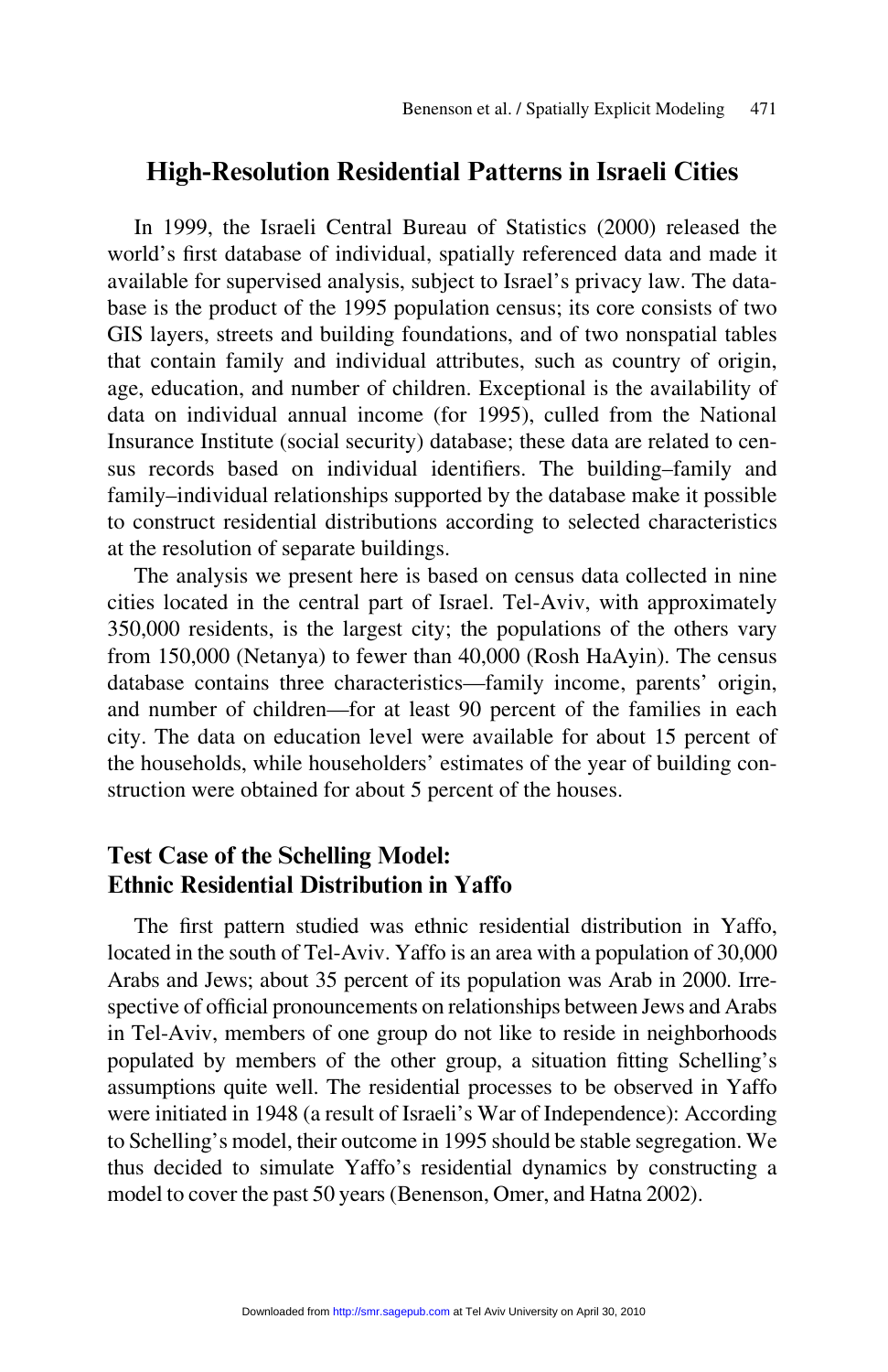Our model directly complied with Schelling's basic assumptions: Agents representing Arab and Jewish families and the probability of leaving neighborhoods with too many strangers increased with rising fractions of strangers. We further assumed that Yaffo's householder agents had knowledge of the residential market and could resettle throughout the entire Yaffo area, not only within the neighborhoods of their current locations. Migrations into and out of Yaffo were also included in the model.

Modern GISs enable convenient definition of neighborhood relationships. In the Yaffo model, we based these relationships on the Voronoi coverage constructed for the layer of house foundations, with two houses considered neighbors if their Voronoi polygons share a common edge (Figure 1a). In addition, as Omer (1996) showed, a building's architectural style (Figure 1b) influences the residential decisions of Yaffo's population. We could thus account for the strong tendency of the Arab population to reside in oriental-style houses and the preference of the Jewish population for modern block buildings.

Because the street network in Yaffo has not changed since the 1950s, with new residential construction rather limited in scope, the area was quite convenient for the simulation of a 50-year process. Initial conditions were the size of the Arab and Jewish populations, by statistical area, in 1955 (Figure 2a), an overall 1:2 (Arabs to Jews) ratio in the areas having an Arab presence. We began simulations with Arab and Jewish agents randomly distributed over the buildings in these areas. The model succeeded in simulating the experimental data and produced the segregated spatial distribution observed in Yaffo in 1995 (Table 1, Figure 2b; for details, see Benenson et al. 2002).

Modeling Yaffo provided important experience. First, the best fit was obtained with the scenario in which Arabs and Jews maintained asymmetric relations: Jews avoided Arabs, while Arabs were almost neutral to Jews. Second, these preferences were held for the entire model period (i.e., 50 years). Third, similar to the basic Schelling model, the Yaffo model was robust to quantitative changes in parameters. For example, to obtain results that differed substantially from those in Figures 2b, we were required to *qualitatively* alter the scenario's assumptions, say, by introducing symmetry into relationships between Arab and Jewish agents. Moreover, the likelihood dynamics were obtained despite the fact that dwelling prices and family income were not included in the model. This insensitivity was caused by the algorithm of residential choice applied.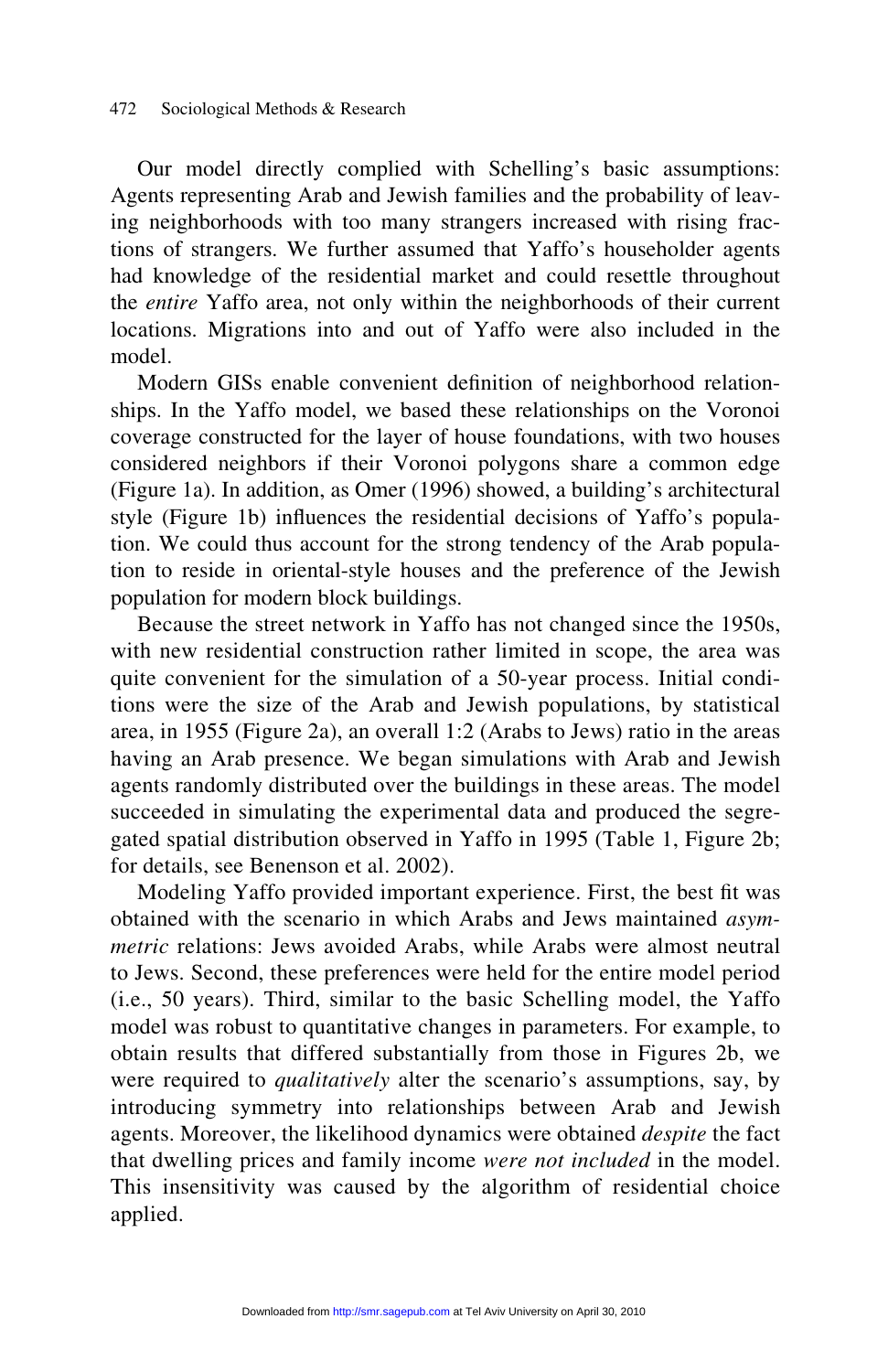



Source: Benenson et al. (2002).

|                                                          | Table 1 |  |  |
|----------------------------------------------------------|---------|--|--|
| Correspondence Between the Yaffo Model and Reality, 1995 |         |  |  |

| Measure of Correspondence                               | Yaffo | Model |
|---------------------------------------------------------|-------|-------|
| Overall percentage of Arab agents in the area           | 32.2  | 34.8  |
| Moran index I for Arab agents                           | 0.65  | 0.66  |
| Percentage of Jewish agents in houses of oriental style | 28.1  | 15.0  |
| Percentage of Arab agents in houses of block style      | 18.5  | 8.0   |

# Why Is the Yaffo Model so Insensitive to Parameters?

The reason for the Yaffo model's robustness was the ''try the better'' (TRB) algorithm of residential choice we formulated. An agent who uses **TRB** orders opportunities by their utilities *prior to making a choice*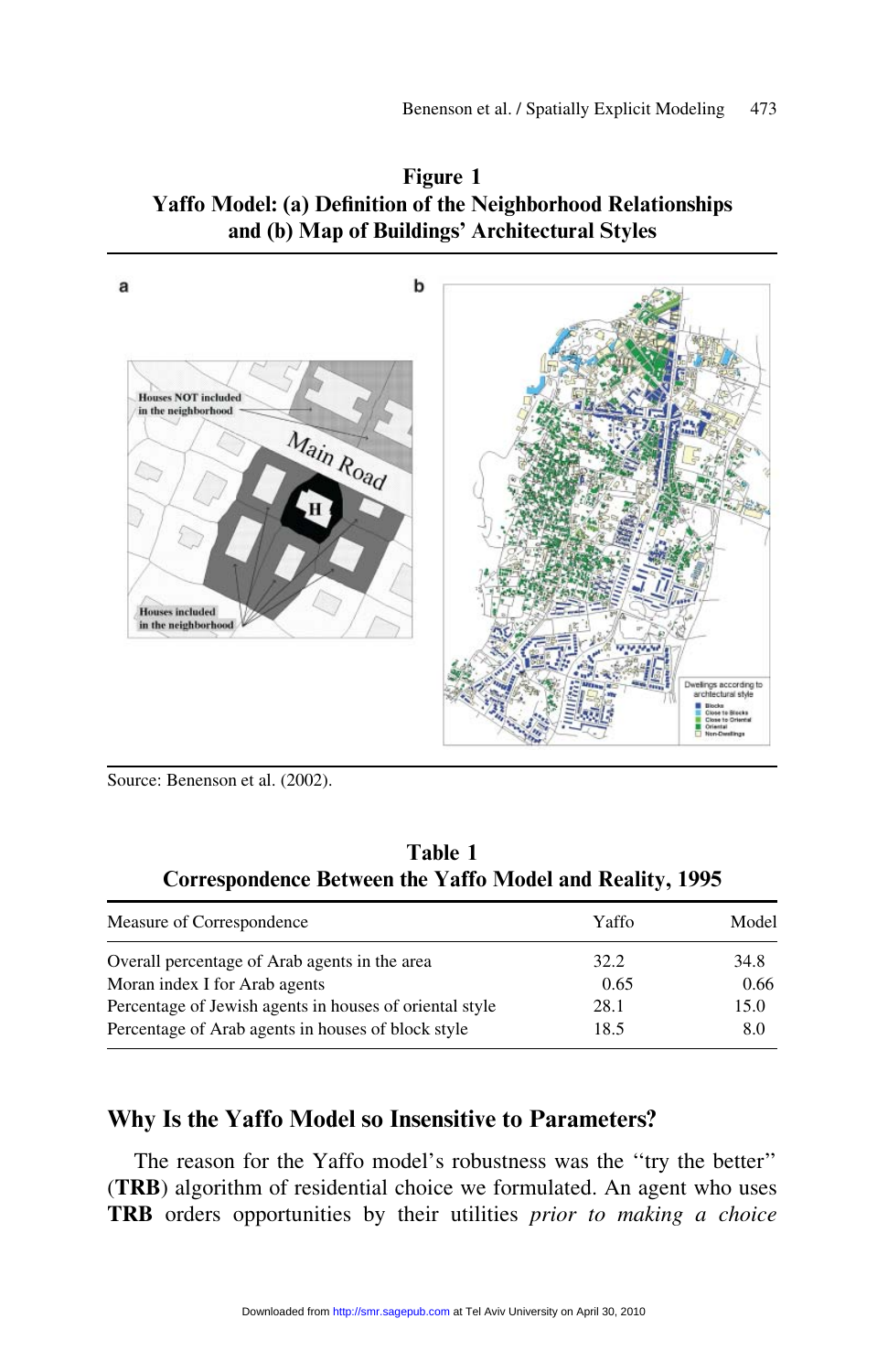



Source: Benenson et al. (2002).

(Figure 3) and then tests the available opportunities in the preestablished order. Formally, the algorithm is constructed as follows:

Given K opportunities with the aim of choosing one of them, an agent

- 1. estimates the utility  $0 \le u_i \le 1$  of each opportunity  $i$  ( $i = 1, 2, ..., K$ );
- 2. orders all **K** opportunities by their estimated utility value  $\mathbf{u}_i$ ;
- 3. approaches opportunities according to an established order;
- 4. if an opportunity is still available and its utility  $(\mathbf{u}_i)$  exceeds the utility of the currently occupied location, accepts that opportunity with probability  $p_i = p(u_i)$ , where  $p(u)$  is a monotonous function of c,  $p(0) = 0$ ,  $p(1) = 1$ , and otherwise checks the next opportunity; and
- 5. quits after making a choice or reaching the end of the list.

TRB is conceptually close to the "take the best" (TAB) choice algorithm (Gigerenzer and Goldstein 1996) yet avoids the latter's determinism.

TRB and TAB both magnify the possibility that better opportunities will be chosen and that the worst opportunities will be ignored. This possibility is quite evident in TAB. To demonstrate the same principle for TRB, consider an agent who has to choose between A and B, with utilities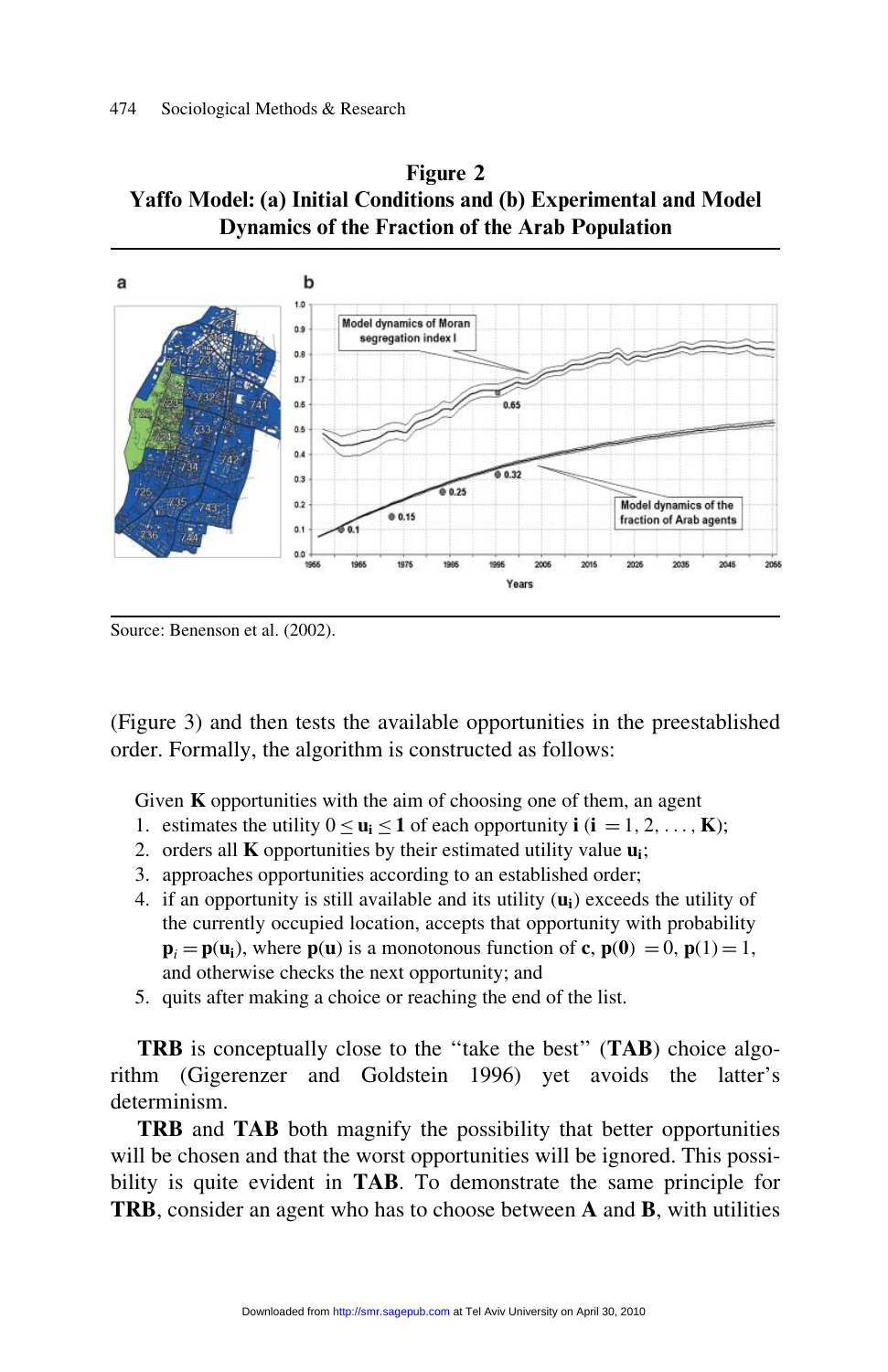



 $u_A = 0.9$  and  $u_B = 0.8$ , and assume that  $p(u) = u$ . The probability of choosing **A** when both options are available is  $p_A = u_A = 0$ , while the probability of choosing **B** is  $\mathbf{p}_B = (1 - \mathbf{u}_A) \times \mathbf{u}_B = .08$ ; the probability of nonchoice is  $\mathbf{p}_{\theta} = (1 - \mathbf{u}_{A}) \times (1 - \mathbf{u}_{B}) = .02$ . The  $\mathbf{p}_{A}/\mathbf{p}_{B}$  ratio is thus .9/ .08  $\approx$  11 in comparison with  $\mathbf{u}_A/\mathbf{u}_B = 0.9/0.8 \approx 1.1$ .

The most important aspect of TRB, like TAB, is the dynamic outcomes, which are robust to changes in model parameters as long as the order of preferences is maintained; when the order changes, the reaction is immediate (see ''TRB choice probabilities'' in Table 2).

The use of TRB also avoids problems associated with the logit model, which is a formalization of the idea of maximization of random utility under imperfect knowledge. To reiterate, the probability  $p_i$  to choose opportunity **i** is set in the logit model as equal to  $\mathbf{p_i} = \exp(\alpha \mathbf{u_i})/$  $\Sigma_i \exp(\alpha u_i)$  for choices with utilities  $u_1, u_2, \ldots, u_K$ . Problems begin when one of the choices, say the first one, has very high utility  $\mathbf{u}_1$  compared to the utilities  $\mathbf{u}_i$  of the remaining  $\mathbf{K} - 1$  choices. In this case, with an increase in  $K$  or with repeated applications in subsequent iterations, the probability that a low-utility choice, other than  $\mathbf{u}_1$ , will be selected tends to the unit, a bothersome possibility. Also note that TAB and TRB are defined by their utilities only, while the logit model depends on an additional parameter, a.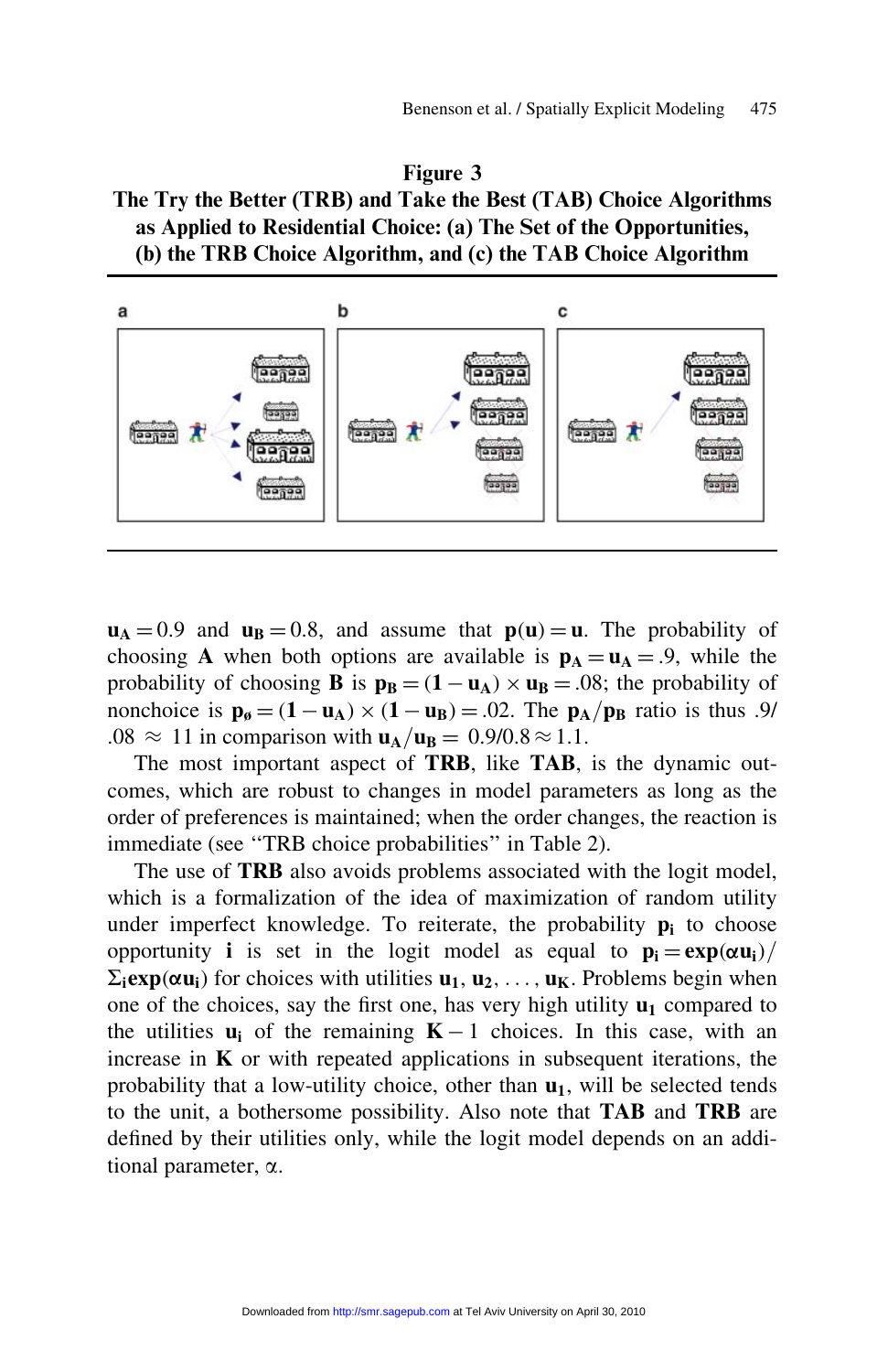|         | Utilities                |                          |
|---------|--------------------------|--------------------------|
| 0.8     | 0.8                      | 0.8                      |
| 0.6     | 0.7                      | 0.85                     |
|         | TRB choice probabilities |                          |
| .80     | .80                      | .12                      |
| .12     | .14                      | .85                      |
| .08     | .06                      | .03                      |
|         |                          |                          |
| 1.0     | 1.0                      | .0                       |
| $\cdot$ | $\cdot$                  | 1.0                      |
| .0      | .0                       | .0                       |
|         |                          | TAB choice probabilities |

| Table 2                                             |
|-----------------------------------------------------|
| <b>Amplification of the Probabilities of Choice</b> |
| by TRB and TAB Heuristics                           |

Note:  $TAB =$  take the best;  $TRB =$  try the better.

Given this, the qualitative consequences of TAB and TRB choice algorithms should be viewed from a broader perspective. For ensembles of TAB or TRB agents, factors that do not overturn opportunities' utilities cannot, in effect, significantly influence outcomes. If the majority of householders follow the same set of criteria, the sensitivity of the outcomes of any ''preference orderings'' heuristic to the influence of those factors will be very low as long as the *order of the utilities* attached to the choices remains the same. If this holds, success in discovering the main factors determining human residential decisions, even if knowledge is incomplete, might enable the simulation of real-world dynamics; stated differently, complete knowledge will no longer be mandatory for successful modeling.

Recent high-resolution cellular automata simulations of urban land-use dynamics provide indirect confirmation of the ''ordering'' perspective. We should recall that cellular automata models omit human decisions regarding land-use changes and simulate the latter as ''depending on themselves.'' It is evident, however, that hypothetical or experimentally derived cellular automata rules reflect human decisions. Analysis of cellular automata simulations (Engelen, White, and Uljee 1997, 2002; Li and Yeh 2000; Turner 1988, 1989; White and Engelen 1997, 2000) reveals that their developers indirectly implement the principle we formulated above: They order potential land-use transitions for each unit by their likelihood, followed by attempts to implement a transition, beginning from the most likely one.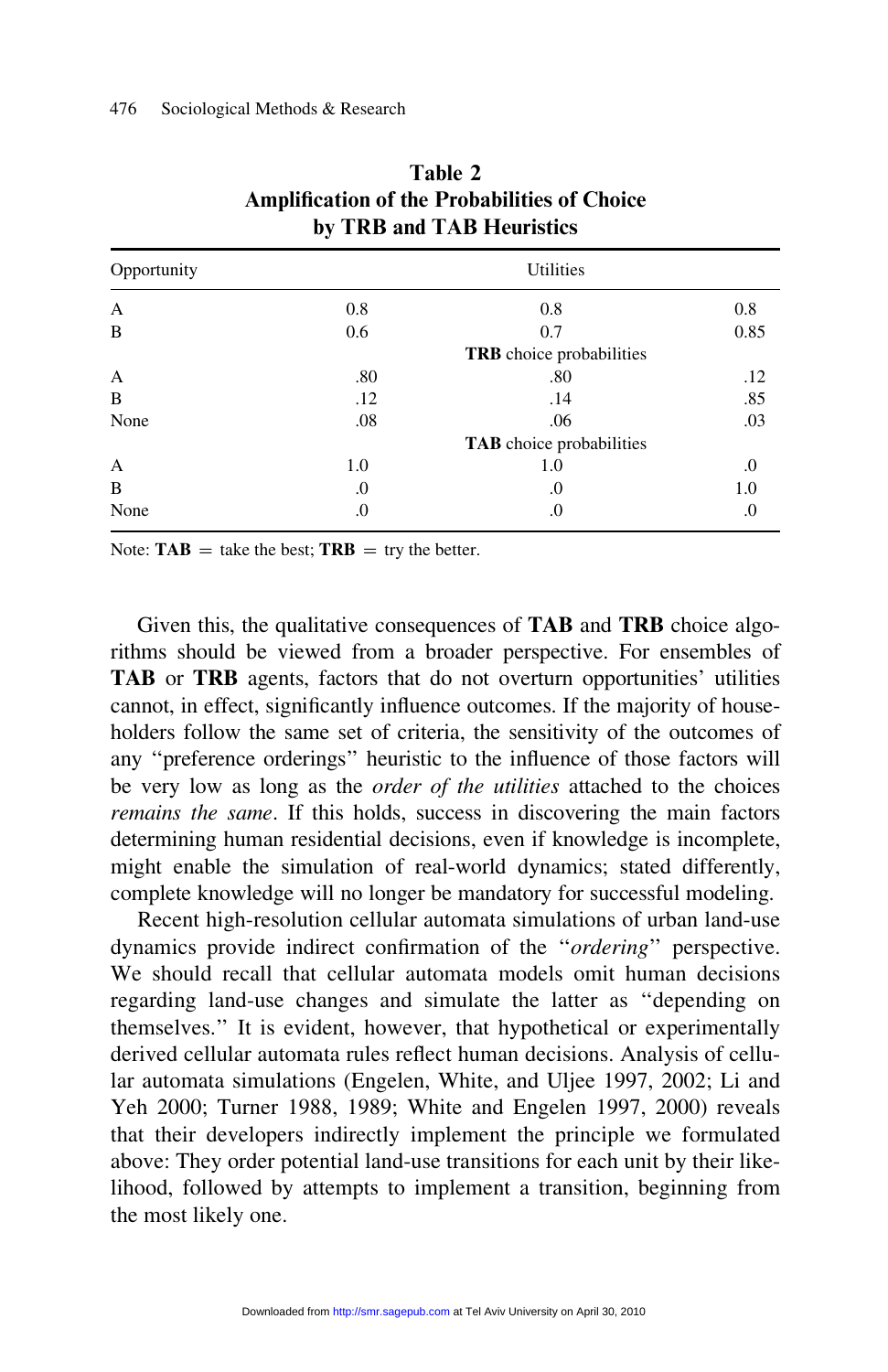To summarize, the Yaffo model has taught us several important points:

- 1. Real-world ethnic residential dynamics can be successfully simulated with a Schelling-like model.
- 2. The ''human-based'' algorithm of residential choice implemented in the model results in the model's robustness to the incomplete knowledge regarding influencing factors and parameter variations.
- 3. Qualitative correspondence between the model and reality is achieved with agents who possess ''human'' properties—asymmetric relationships between group members and distance-independent migrations—despite the fact that traditional segregation-inducing quantitative variables, dwelling prices and family income, were not included in the model.

# A View of Residential Distributions in Israeli Cities by Family Income

Yaffo's residential dynamics are quite special because they result from ethnic factors. Most Israeli cities are relatively homogeneous in terms of population ethnicity; consequently, the majority of residential choice decisions in Israel, just like in other areas in the Western world, are defined by the interplay between dwelling prices and family income. Our first step toward modeling this general case was mapping householders' incomes for nine cities. In what follows, we provide the maps resulting from monthly income transformed as **Income**  $\rightarrow$  **log**<sub>2</sub>(**Income**), which makes the (nonspatial) distribution of family income as close to normal. Note that the interval  $[x, x+1]$  in a logarithmic scale corresponds to the interval of actual income  $[2^x, 2^{x+1}]$ , with the interval's upper bound two times greater than the lower bound. To make the patterns visually comprehensible, we base them on Voronoi coverage; to comply with privacy restrictions, the Voronoi polygon of the building represents the first-order average of the mean income in a building over a neighborhood, as shown in Figure 1a. This type of presentation creates a map smoother than the actual distribution; to overcome this bias, we present a map of Standard Deviation (SD) of the mean income in a building calculated over the same neighborhoods.

#### Analysis of the Census Data

Figure 4 presents the residential pattern for Ramat Hasharon, the most heterogeneous, and Figure 5 presents the pattern for Bat-Yam, the least heterogeneous, among the cities investigated (Figures 6a and 6b).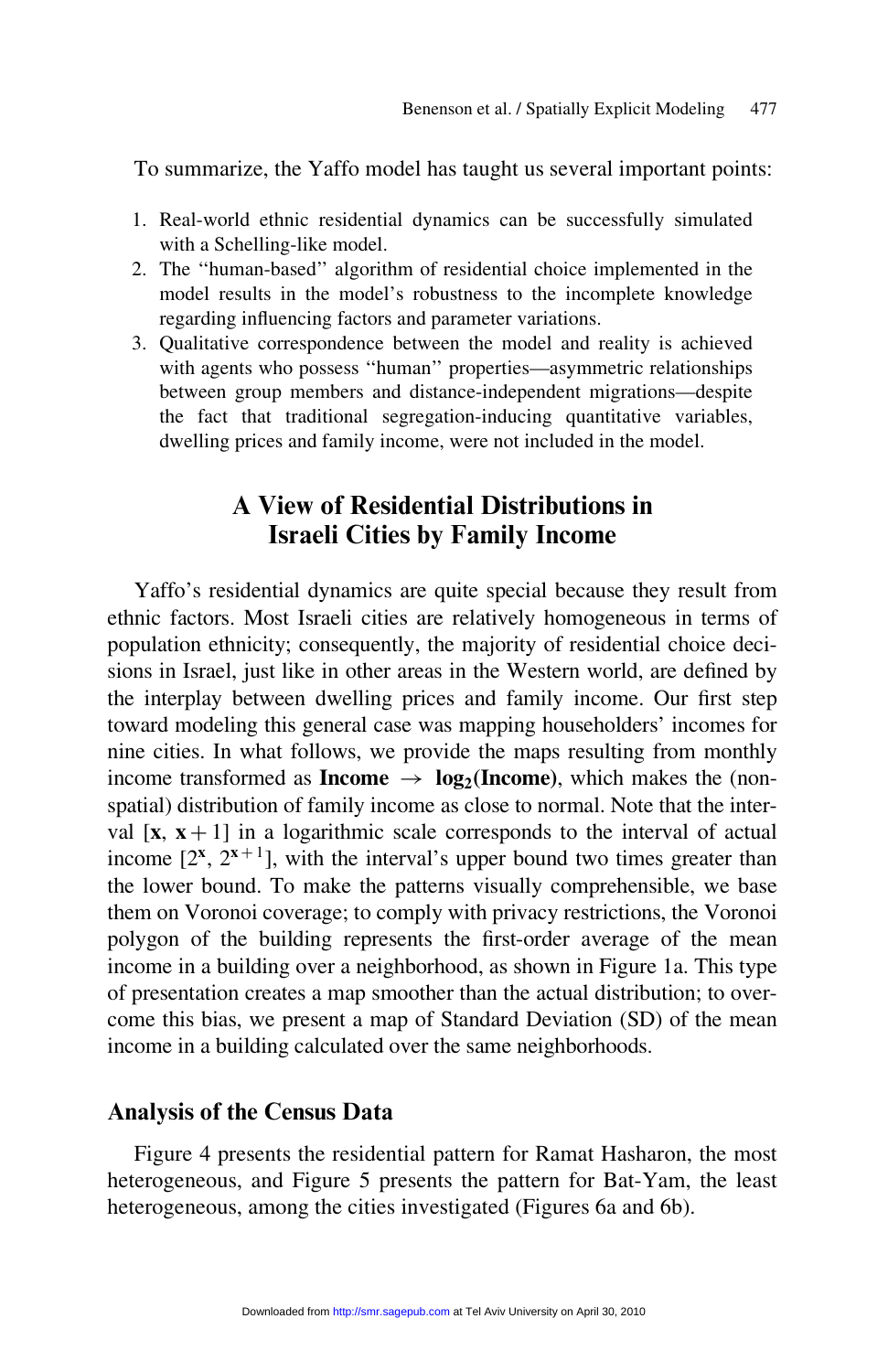The mean SD and the SD's 95th percentile for Bat-Yam (Figures 5 and 6b, Table 3) are the lowest of the nine cities; its map coincides most perfectly with the Schelling model for the case of agents characterized by a continuous property (Benenson 1999); that is, poorer and richer householders segregate. The situation in Ramat Hasharon is quite the opposite (Figures 4 and 6b, Table 3), with very high heterogeneity of residential distribution. The general situation in Israel is closer to that of Ramat Hasharon, a mix of homogeneous and heterogeneous areas (Table 3).

The nonsmooth SD maps characteristic of most of the cities studied altered our Schelling-induced view of urban residential distribution, that is, of areas populated by families significantly different in income covering significant portions of most Israeli cities. We rejected the hypothesis that these wealthier people might lack other residential opportunities, because the typical annual internal migration rate in Israel is about 5 percent.

Other reasons for the observed heterogeneity may be strictly personal or related to the local infrastructure; for example, newer dwellings constructed in poor areas are always more expensive than the surrounding structures and thus might attract wealthier householders. At the personal and family levels, the educated householders might be more tolerant of poorer neighbors, while poorer families with children may prefer to stay in wealthy neighborhoods to take advantage of better schools. Relations of this kind can be partially tested: As mentioned above, the census files include the year of building construction, years of education, and the number and ages of children. We could therefore estimate correlations among mean income of the households in the building and the building's age, the average education of the head of household, and the fraction of children of school age per family for the buildings over the areas where household incomes greatly varied.

To estimate correlations, we first defined which areas were to be considered ''heterogeneous.'' We did so on the basis of ''third-order'' neighborhoods: those consisting of houses in ''first-order'' neighborhoods as defined in Figure 1a plus two additional rings of ''neighbors of neighbors'' of the house. The houses were included in the ''heterogeneous'' area if the SD of the householders'  $log_2(Income)$  over its third-order neighborhood was above 1.25 (in terms of income,  $2^{1.25} \approx 2.4$ ). Basing on neighborhoods of the third order guarantees continuity of the ''heterogeneous'' area. The results do not change qualitatively if we define heterogeneity in terms of higher SD values over the third-order neighborhood, say 1.5.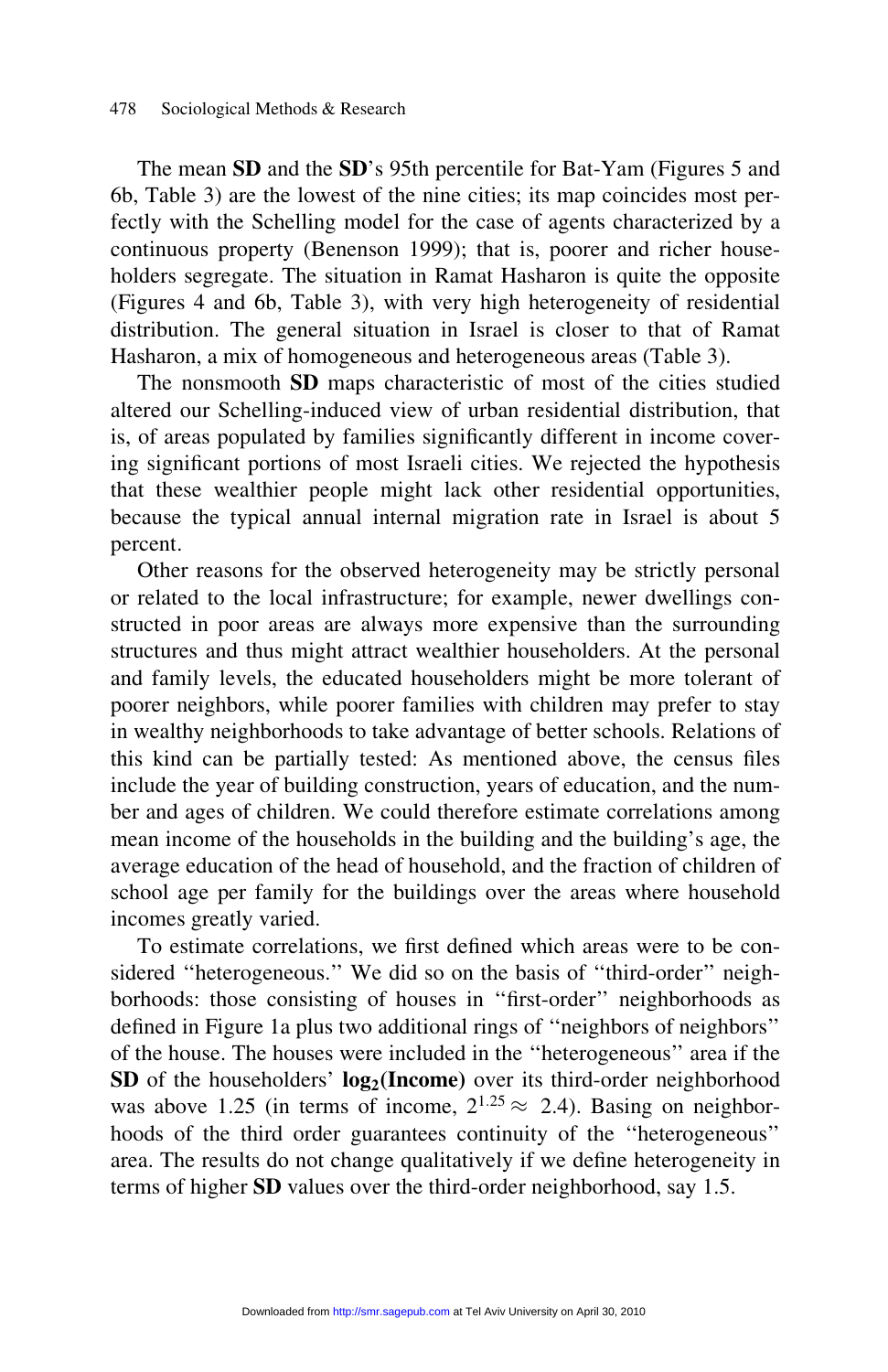# Figure 4 Ramat HaSharon, the Most Heterogeneous of the Nine Cities Investigated: Distributions of (a) Family Income Averaged Over the Houses Within the Neighborhood and (b) Family Income SD Over the Houses Within the Neighborhood



Note: Neighborhoods are defined as shown in Figure 1a.

As can be seen from Table 4, despite the exceptionally high resolution and sizable amount of data, the correlations approach standard values, characteristic of Hedonic regressions (Ioannides 2002, 2003; Ioannides and Seslen 2002). Correlations between family income and fraction of children fluctuate around zero, while those between income and education as well as income and building age remain positive; that is, richer householders in heterogeneous areas live in newer buildings and are more educated.

The strong correlation between education and income in Israel is a well-known fact (Israeli Central Bureau of Statistics 2000); thus, the only "new" information obtained from the data in Table 4 is that dwellings in more expensive newer buildings are more often populated by families with higher income. The basic question, why entrepreneurs should decide to build in poor areas and why wealthy agents should occupy these new buildings, remains unanswered.

In searching for an explanation, we decided to apply directly to the wealthier householders residing among poor neighbors and ask them why they remained in those neighborhoods. Census maps at the resolution of houses assisted in identifying neighborhoods with wealthier households.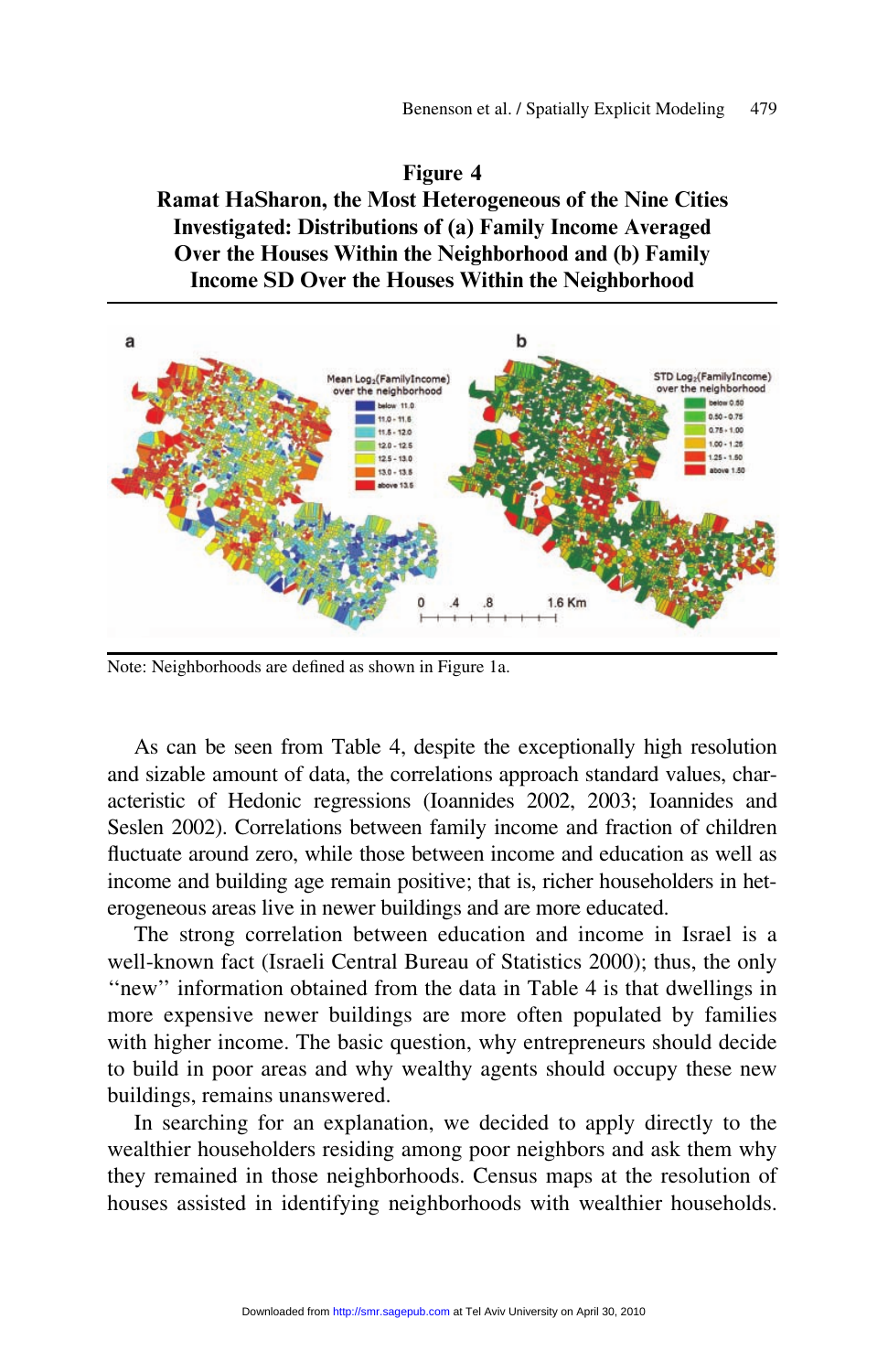# Figure 5 Bat-Yam, the Most Homogeneous of the Nine Cities Investigated: Distributions of (a) Family Income Averaged Over the Houses Within the Neighborhood and (b) Family Income SD Over the Houses Within the Neighborhood



To estimate their attitudes to their neighbors, we approached the wealthier householders with simple questions.

#### Questionnaire on Householders' Attitudes to Their Neighbors

Our questionnaire contained three very simple, straightforward questions of the kind ''Is it important for you that X among your neighbors is the same as yours?'' where X referred to ''economic status,'' ''culture,'' or ''education.'' Respondents were asked to indicate their answers on a Likert-type scale ranging from 1 (very unimportant) to 5 (very important).

Twenty heterogeneous and 20 homogeneous wealthy neighborhoods in Tel-Aviv were chosen on the basis of high-resolution maps, as shown in Figures 5 and 6. Apartments looking ''wealthy'' were selected during visits to heterogeneous neighborhoods, whereas apartments in homogeneous wealthy neighborhoods were randomly selected. The results of the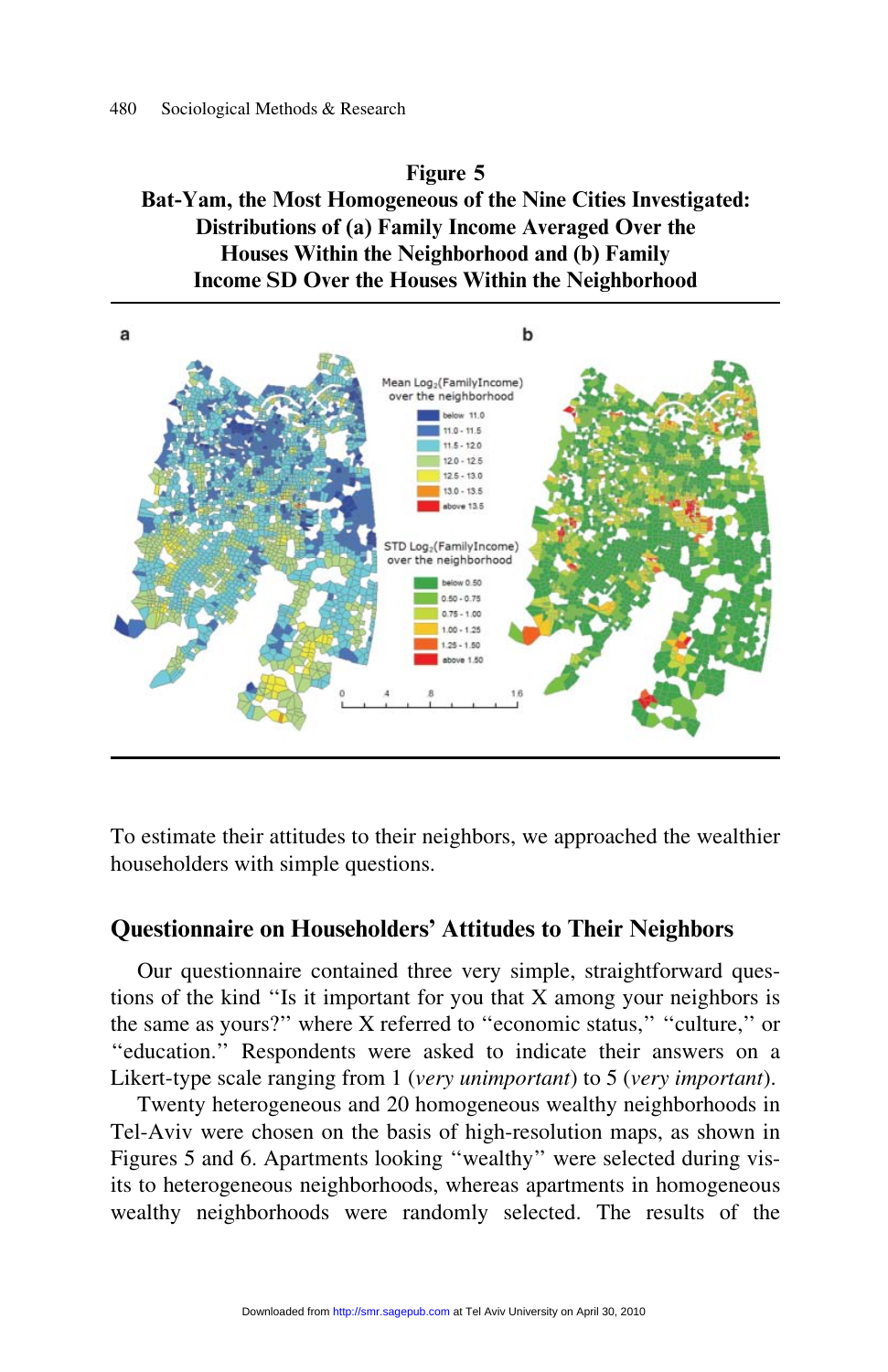



Note: Residential patterns in the two cities are presented in Figures 4 and 5, respectively.

interviews are presented in Table 5. As the table indicates, wealthier people in heterogeneous areas are more tolerant of their neighbors than are wealthier people in homogeneous neighborhoods.

The survey is very preliminary. The results nonetheless inspired the idea of agent-specific reactions to neighbors as a possible explanation of the residential heterogeneity found in Israeli cities: Tolerant agents remain among those who differ from them, while intolerant agents self-organize into more homogeneous areas.

Looking for confirmation of the idea, we found extensive data in favor of the presence of highly tolerant agents in a paper by Bruch and Mare (2004) in which they estimated householder preferences regarding the White-Black composition of the neighborhood. Bruch and Mare's research was based on stated residential preference data obtained from the Los Angeles and Boston modules of the Multi-City Study of Urban Inequality and the Detroit Area Studies for 1976 and 1992 (Farley, Fielding, and Krysan 1997). The 1992 Detroit data demonstrated that 28.1 percent of 711 White householders in the sample accepted the possibility of moving into a neighborhood where the fraction of Blacks is above 57 percent, whereas 27.7 percent of Black householders accepted the idea of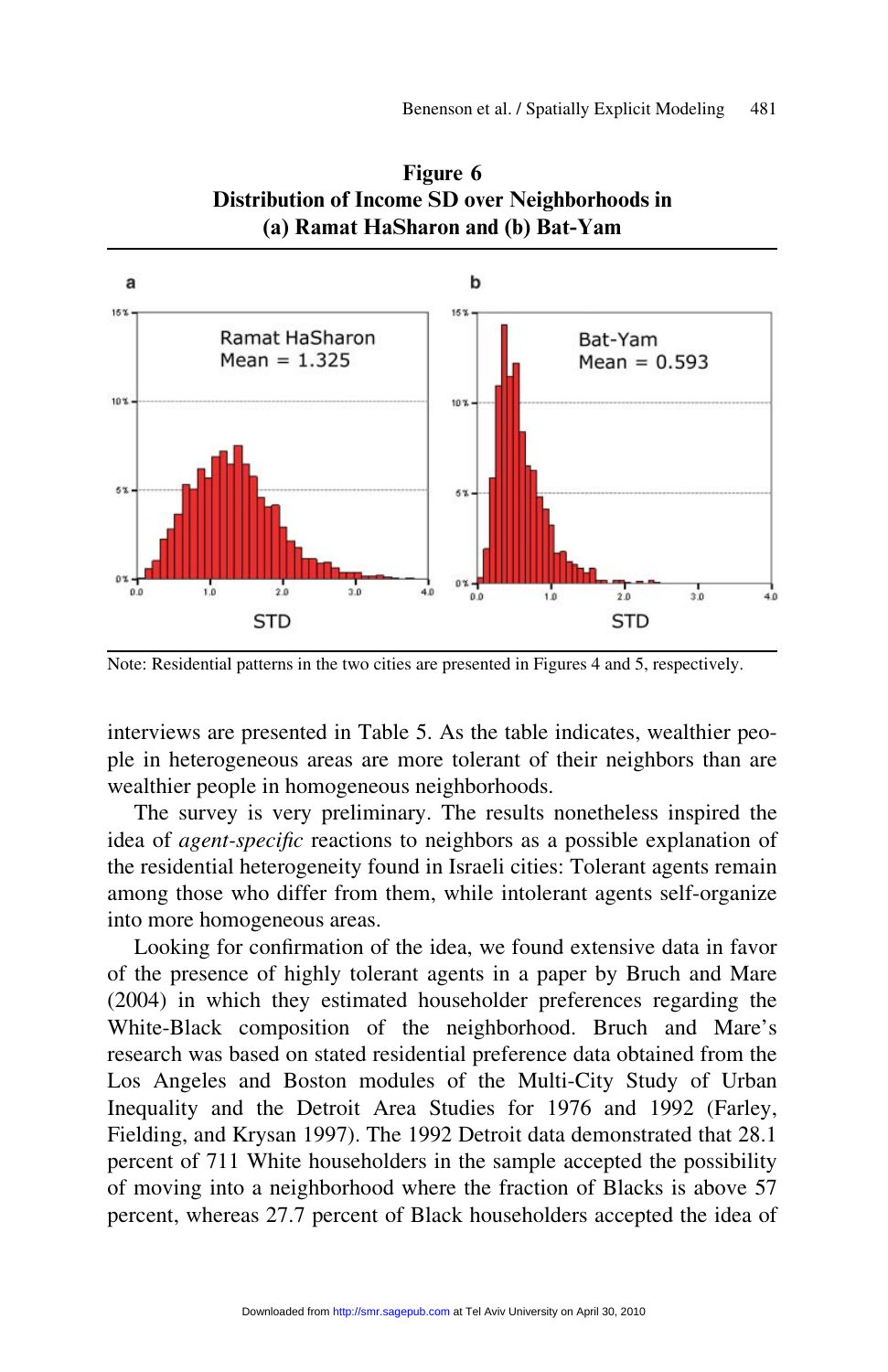| City                                                                             | Bat-  | Yam Ashdod Lod |       | Tel-<br>Aviv       |       |       | Rosh  | Kfar  | Ramat<br>Ramla Netanya HaAyin Saba HaSharon |
|----------------------------------------------------------------------------------|-------|----------------|-------|--------------------|-------|-------|-------|-------|---------------------------------------------|
| Population<br>(x1,000)                                                           | 140   | 130            | 52    | 350                | 40    | 150   | 40    | 70    | 40                                          |
| Populated<br>buildings                                                           | 2.485 | 2.869          |       | 1.814 17.208 2.404 |       | 5.287 | 3.017 | 3.234 | 3.140                                       |
| Mean value of<br><b>SD</b> over the<br>neighborhoods                             | 0.593 | 0.804          | 0.876 | 0.888              | 0.923 | 0.941 | 1.047 | 1.075 | 1.325                                       |
| 95th percentile of 1.255 2.065 1.972 1.983<br><b>SD</b> over the<br>neighborhood |       |                |       |                    | 1.701 | 1.935 | 2.206 | 2.042 | 2.443                                       |

Table 3 Basic Characteristics of the 9 Cities Selected and of the City's Spatial Heterogeneity

moving into a completely White neighborhood (see Bruch and Mare 2004). The Boston studies, with close to 250 Black and 250 White respondents (Farley et al. 1997), imply that it is possible to go even further with the idea of varying tolerance by demonstrating two peaks of residential choice probabilities as dependent on neighborhood composition (see Bruch and Mare 2004). We can interpret the first peak as characterizing typical intolerant householders who are ready to move into a neighborhood where at least of 90 percent of the residents belong to the same group and the second peak as characterizing tolerant householders, those who can accept up to 60 percent to 70 percent of the members of the other group within the neighborhood. Bruch and Mare used these data to construct continuous dependence of residential preferences on the fractions of strange and friendly neighbors, a dependence they subsequently used in simulations of the residential dynamics during long time intervals. The results bring them to the conclusion that local residential preferences cannot explain observed segregated global patterns. As pointed out above, the danger exists that low choice probabilities can critically influence results when applied many times.

Our idea was first to consider tolerance as a property of a householder (i.e., as a characteristic that does not change in time) and second to use choice algorithms that ignore opportunities having very low choice probabilities. The idea of tolerance varying between agents was first proposed by Portugali et al. (1997), who demonstrated that in a basic Schelling model of Black and White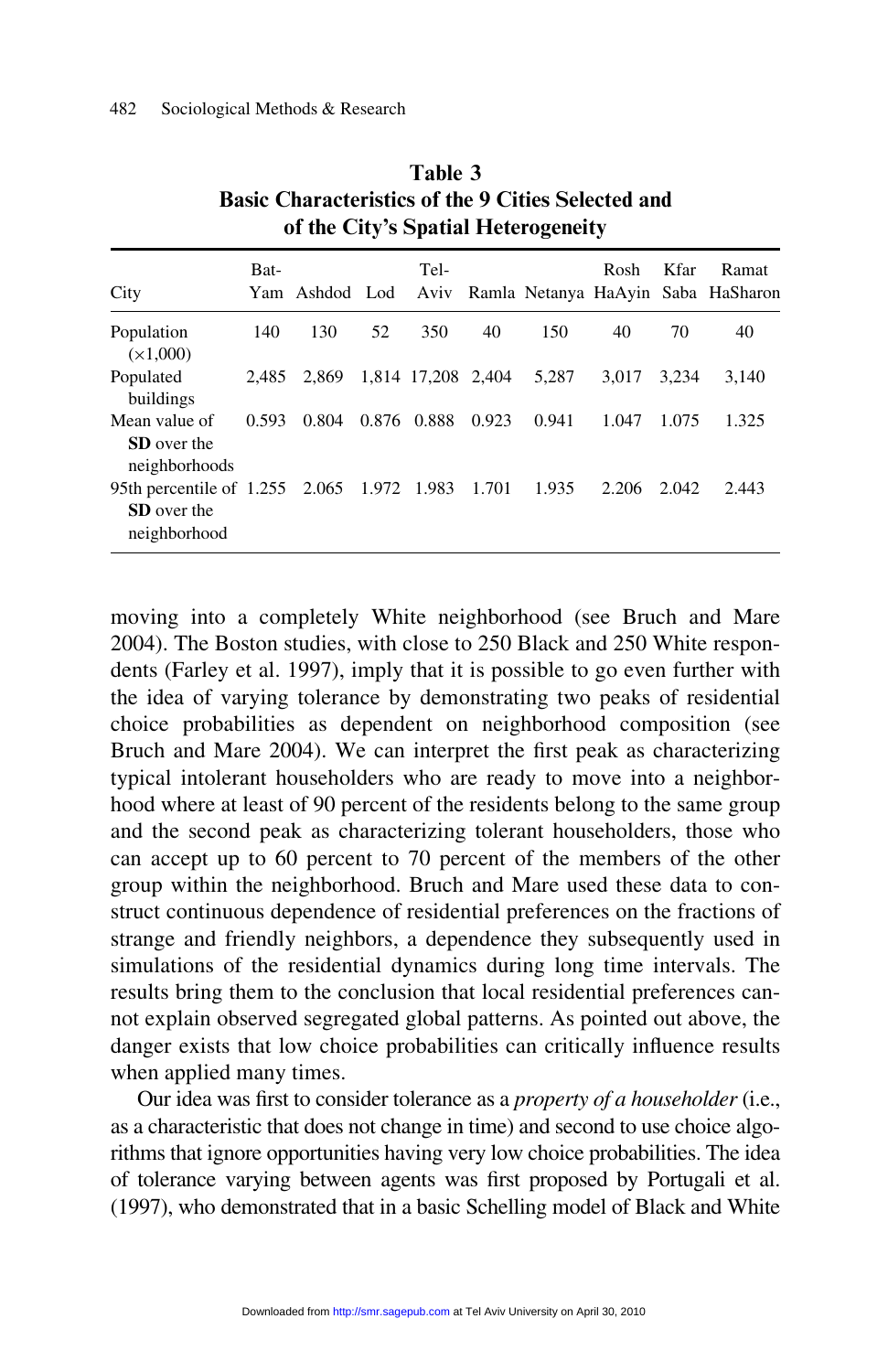|                 |                                                                                |                                           |       | Characteristics of the House and Householders in Areas Satisfying Heterogeneity Conditions |                  |                                       |                 |
|-----------------|--------------------------------------------------------------------------------|-------------------------------------------|-------|--------------------------------------------------------------------------------------------|------------------|---------------------------------------|-----------------|
| Ğiy             | Over Third-Order Neighborhoods<br>Percentage of City Areas<br>With $SD > 1.25$ | Children in a<br>Fraction of<br>Building  |       | Fraction of Householders<br>Who Graduated From<br>High School                              |                  | Construction<br>Building's<br>Year of |                 |
| Bat-Yam         |                                                                                | .035                                      | 88    | 226                                                                                        |                  | 233                                   |                 |
| Ashdod          | 22.8                                                                           | $.269**$                                  | 656   | $.187***$                                                                                  | 224              |                                       | 29              |
| $_{\text{Lod}}$ | 20.0                                                                           | $-.124*$                                  | 365   | $.354***$                                                                                  | 121              | 224                                   | 26              |
| Tel-Aviv        | 20.0                                                                           | $.158**$                                  | 8,417 |                                                                                            | $0$ <sup>+</sup> | $.581***$                             | $\overline{17}$ |
| Ramla           | 18.0                                                                           |                                           | 437   |                                                                                            | 164              |                                       | 15              |
| Netanya         | 23.8                                                                           | $\frac{016}{165}$<br>$\frac{0.05}{0.058}$ | 1,289 | $.221**$<br>$.202**$<br>$.262**$<br>$.261**$                                               | 517              | 39 F E                                |                 |
| Rosh HaAyin     | 34.9                                                                           |                                           | ,057  |                                                                                            | 283              |                                       |                 |
| Kfar Saba       | 44.2                                                                           | $.177**$                                  | 1,435 | $.391**$                                                                                   | 650              | $.443**$                              | 98              |
| Ramat HaSharon  | 68.8                                                                           | $.126**$                                  | 2,166 | $.255**$                                                                                   | 831              | .041                                  | 5               |
|                 |                                                                                |                                           |       |                                                                                            |                  |                                       |                 |

Table 4<br>Correlations Between Mean Household Income in a Building and Three Available Correlations Between Mean Household Income in a Building and Three Available

> $* p < .05. ** p < .01.$ \*  $p < 0.05$ . \*\* $p < 0.01$ .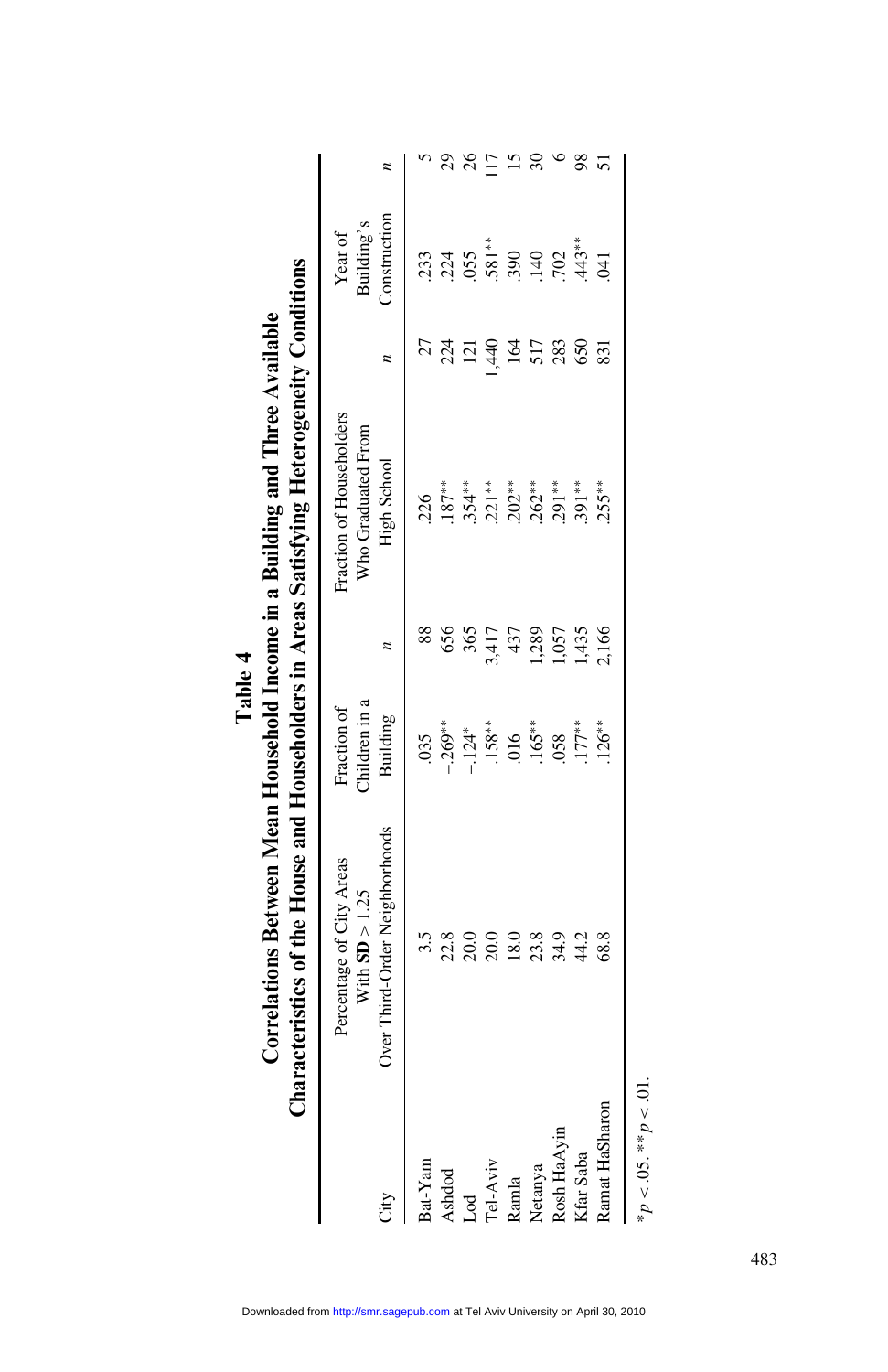|                    |                    | Are Shimar to You in [Characteristic].      |                  |                                  |                                  |                  |  |
|--------------------|--------------------|---------------------------------------------|------------------|----------------------------------|----------------------------------|------------------|--|
|                    |                    | In Your House                               |                  | In Neighboring Houses            |                                  |                  |  |
| Characteristic     | Poor<br>$(n = 18)$ | Rich Among Rich Among<br>Rich<br>$(n = 13)$ | $\boldsymbol{p}$ | Rich Among<br>Poor<br>$(n = 20)$ | Rich Among<br>Rich<br>$(n = 20)$ | $\boldsymbol{p}$ |  |
| Economic status    | 2.56               | 3.31                                        | $\sim$ .85       | 2.20                             | 3.10                             | $\sim$ .10       |  |
| Cultural level     | 2.72               | 4.00                                        | $\sim$ .01       | 2.35                             | 3.75                             | < 0.01           |  |
| Level of education | 2.21               | 3.38                                        | < 0.01           | 1.80                             | 3.10                             | $-.01$           |  |

# Table 5 Mean of Answers to the Question ''How Important Is It for You That Your Neighbors in [Your House/Neighboring Houses] Are Similar to Vou in [Characteristic]?"

agents, residential segregation is maintained despite the 30 percent presence of tolerant agents in each of the two groups. Their implementation did not, however, account for the economic advantage of poor areas: lower housing prices, which can increase the attractiveness of dwellings there for tolerant householders. O'Sullivan (2002) also built on wealthy householders entering poorer areas in his cellular automata model of gentrification; however, we propose a reason of this behavior. In our model, we aim at explaining heterogeneity exclusively; we therefore intentionally ignore the possibility of global decreases or increases in the real estate value. Our goal is to demonstrate that low fractions of householders tolerant to poorer neighbors can be sufficient to obtain a mix of homogeneous and heterogeneous areas in a city as well as to test the plausibility of this hypothesis and its robustness to the limited knowledge on householders' behavior.

# The Model of Residential Heterogeneity in Israeli Cities

Formally, our aim was to explain the income residential pattern typical of Israeli cities: the mix of homogeneous and heterogeneous areas on the base of varying agents' tolerance to poorer neighbors. We thus considered a Schelling-like model in which householder agents occupy and migrate between dwellings, represented by cells of a grid. As we show below, model residential patterns in scenarios of all intolerant householders shortly self-organize toward clear income gradients and low heterogeneity. Low fractions of householders tolerant to poorer neighbors result in essential increases in the model city's heterogeneity; the heterogeneity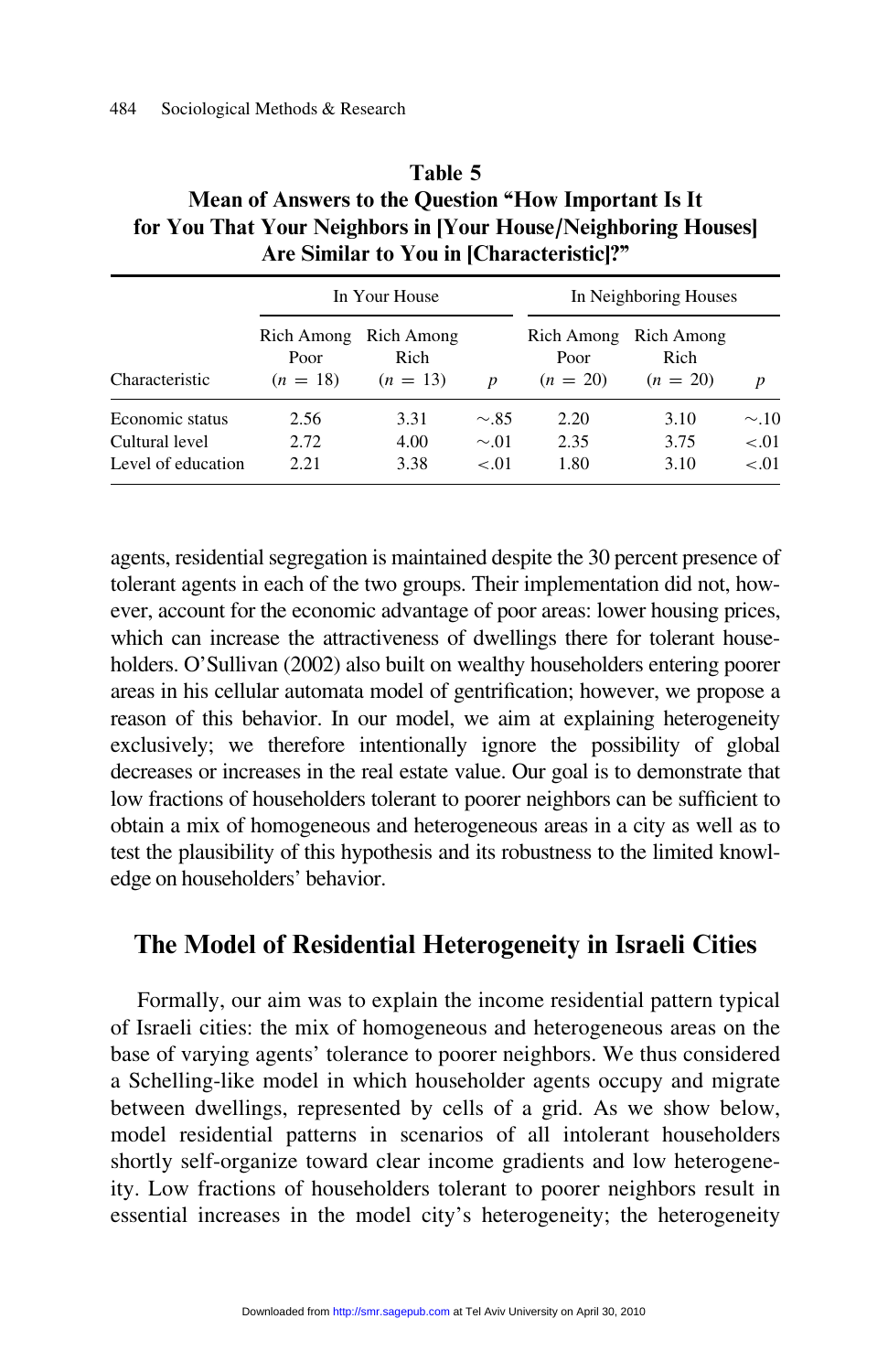does not grow much when the fraction of tolerant householders is further increased.

Some details of this explanation are warranted here.

# The Model's Basic Principles

The model incorporates all ''experimentally induced'' principles that have worked well until now:

- **TAB** as the residential choice heuristic
- Knowledge about vacancies does not depend on the distance between an agent's current location and the location of the vacancy
- Asymmetry of relationships between rich and poor: rich agents avoid poor agents but not vice versa

A householder agent **g** is characterized by "income"  $E(g)$ , and "intolerance" INT(g), whereas a dwelling c is characterized by "price"  $P(c)$ .  $E(g)$  and INT(g) are assigned to an agent g independently of each other. At each time step, city residents make decisions as to whether to stay at their current locations or move to other dwellings. An immigrant agent decides whether to occupy the location in the city. The decisions are based on the disutility of the current location as well as on the utilities of the vacancies. The utility of location c for an agent g is defined by its price P(c) and by the mean income of the neighbors located within the Moore  $5 \times 5$  neighborhood N(c) of c.

To maintain a realistic line of argument, we account for an aspect ignored in the basic Schelling model, namely, the relationship between dwelling price and householder's income. We assume, first, that an agent must have sufficient income to locate in the selected house and, second, that an agent is willing to spend only part of his or her income for the dwelling. This part is high for poor agents and decreases with the increase in an agent's income.

Formally, we assume that a residential agent is willing to spend a certain fraction  $k(E(g))$  of income  $E(g)$  on a dwelling. If an agent g decides to occupy the "cheap" house c, for which  $P(c) < k(E(g))$ , the reminder  $k(E(g)) - P(c)$  will nonetheless be spent at the moment of occupation on upgrading c ''to g's level,'' an approach similar to that used in O'sullivan's (2002) model of gentrification. Alternatively, overspending in the case of a dwelling of  $k(E(g)) < P(c)$  results in an additional penalty (say, accumulated mortgage interest) on utility, which is also applied only once,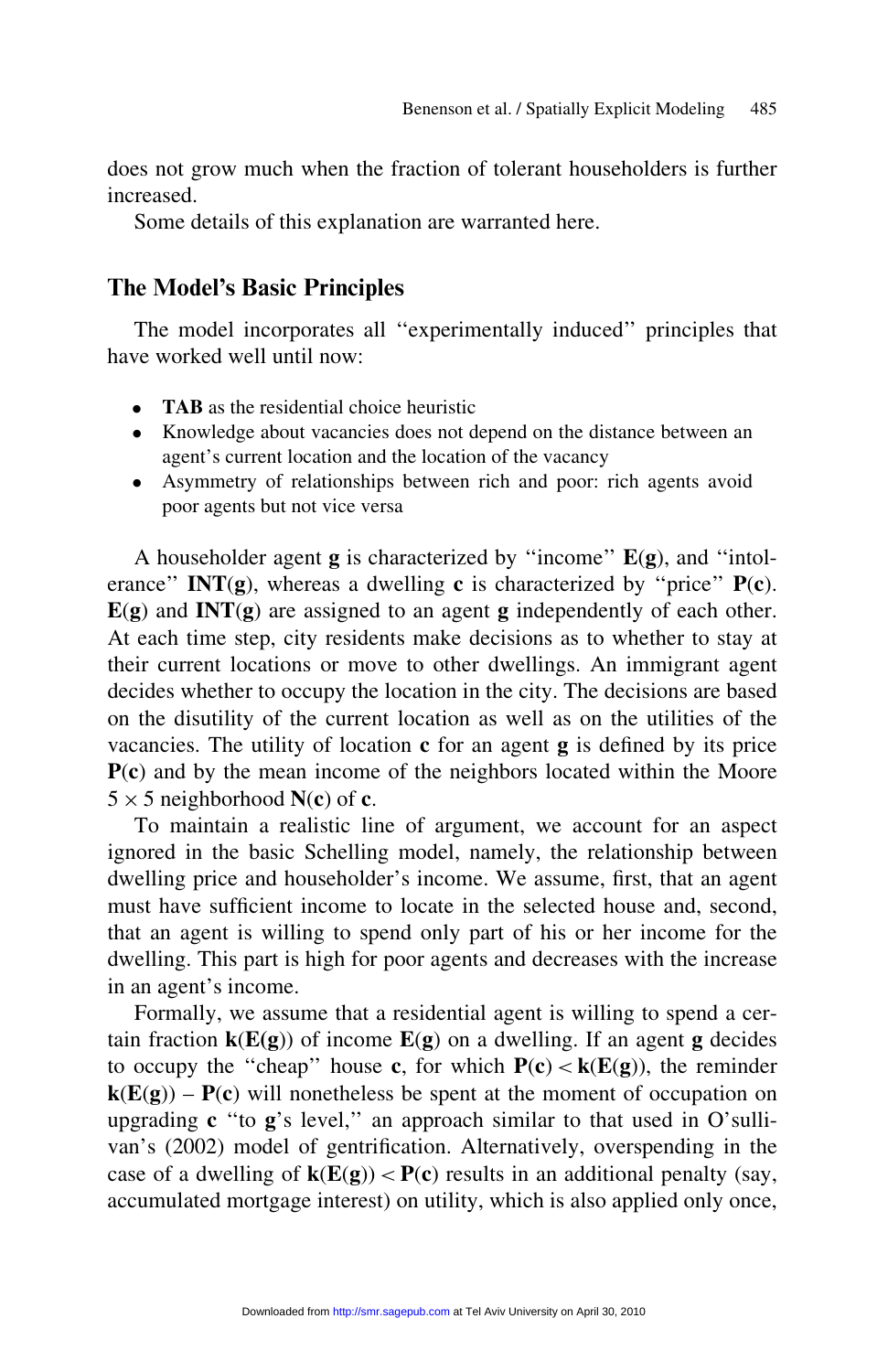

Figure 7 Flow of Model Events

when an agent enters the dwelling. A formal description of the model is provided in the Appendix.

We model the city as an open system; to simplify, we do not distinguish between births and immigration and between mortality and emigration. The number of householder agents added to the city's population at a given time step is proportional to the current number of residents. A constant fraction of agents leaves the city at every time step. In response to demand, new dwellings are ''constructed'' in cells adjacent to the occupied ones; the price of a new dwelling is assigned as proportional to the income of its neighbors.

When the simulation begins, the city consists of a small  $3 \times 3$  patch of occupied buildings, located in the center of the grid. New householder agents are added to the city population; their income  $E(g)$  is assigned according to the income distribution typical of Israeli cities; the intolerance  $INT(g)$  of immigrant agent g is assigned independently of income. All model dependencies are intentionally rough and represented by piecewise linear functions. The basic flow of events in the model is presented in Figure 7.

The model dynamics for various distributions of  $INT(g)$  are the subject of our study.

#### Model Results

To verify our hypothesis that the heterogeneity of the residential distribution in Israeli cities is caused by householders who are tolerant of poorer neighbors, we investigated the qualitative correspondence between residential patterns in Israeli cities and model patterns. For every scenario,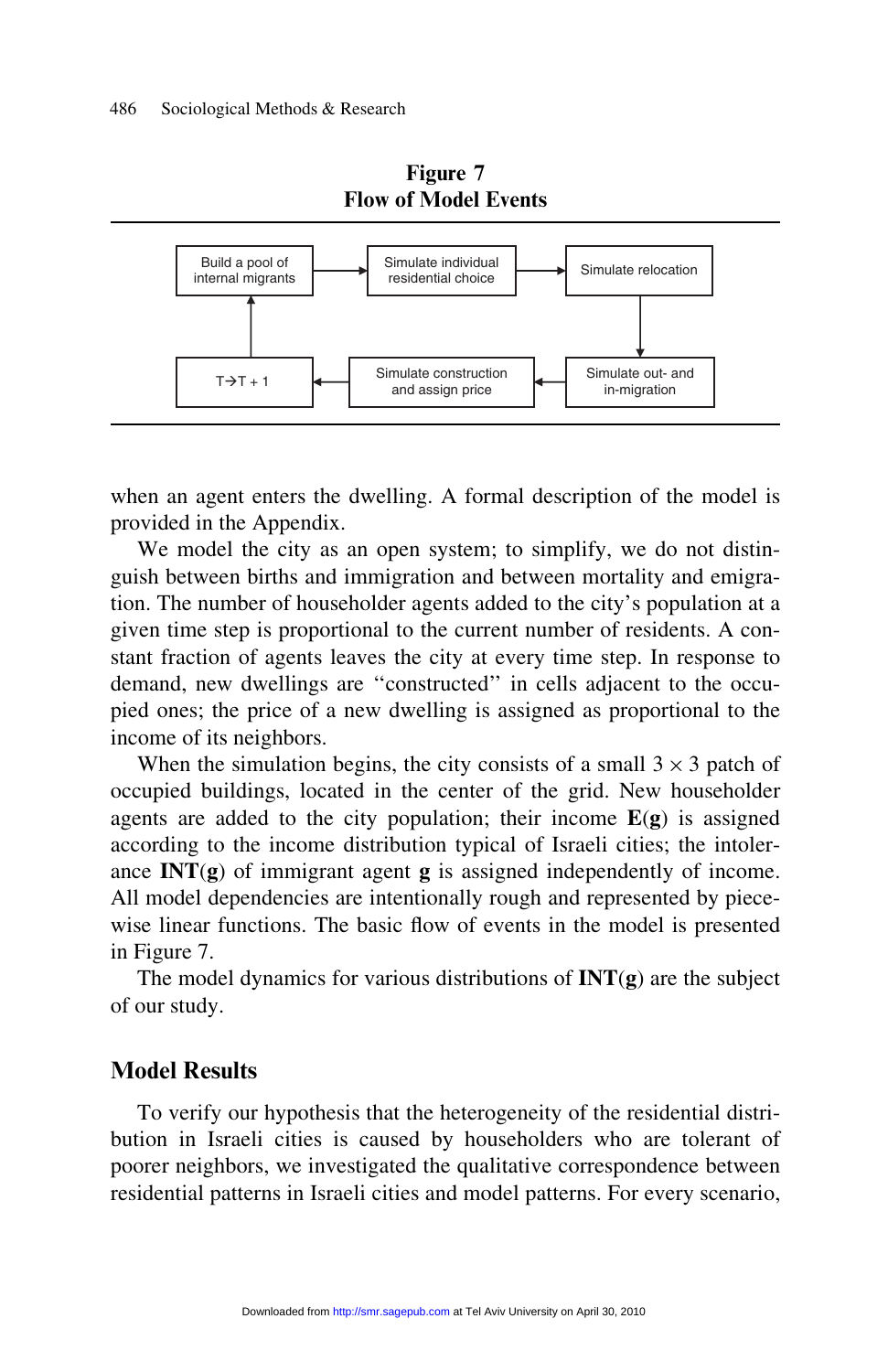we examined the correspondence in two ways: First, we considered maps of average income and the associated SDs in terms of  $log_2(E[g])$  over the  $3 \times 3$  neighborhoods: The maps are constructed in the same way as those of other Israeli cities in Figures 4 and 5. Second, we constructed nonspatial distributions of the SDs and their 95th percentile:  $SD_{95}$  (Figure 8), which can be compared with the data in Figure 6 and Table 3.

As stated above, the scenarios we investigated differed with respect to the distribution of  $INT(g)$  among immigrants to the city. In the basic scenarios, all agents have the same intolerance. In the second group of scenarios, the values of  $INT(g)$  is set either 0.1 or  $INT_{Max}$ , while we vary INT<sub>Max</sub> and the probability  $p_{0,1}$  that an agent's intolerance equals 0.1 between the scenarios. In addition, we consider the third group of scenarios in which agent intolerance is uniformly distributed on the interval [0.1,  $INT_{Max}$ ] and where  $INT_{Max}$  varies between the scenarios. Depending on the scenario, the city requires up to 400 to 500 iterations to sprawl over the  $100 \times 100$  grid and then stabilize. After this period, the city pattern varies very slowly; visually, nothing changes during next 1,000 time steps. The level of heterogeneity is stabilizing after first 50 to 100 iterations. We used the Bat-Yam pattern as an anchor for distinguishing between the homogeneous and nonhomogeneous patterns; the  $SD_{95}$  for Bat-Yam equals 1.255 (Table 3).

Residential patterns in a city of agents of identical intolerance. In the first series of scenarios, we assumed that the same value of  $INT(g) =$  $INT_{Max}$  (i.e., that the variance of  $INT[g]$  equals zero) is attached to all immigrants. The values of  $SD_{95}$  corresponding to  $INT_{Max}$  varying from 0.1/0.9 are represented by the lowest curve in Figure 8. As can be seen from Figure 8 and, in addition, from the maps of the average and SD of  $log_2(E[g])$  for the case of  $INT_{Max} = 0.5$  (Figure 9, column a), the residential pattern remains highly segregated until very low levels of intolerance. To pass the  $SD_{95} = 1.25$  criterion, characteristic of Bat-Yam's residential pattern, the value of  $INT_{Max}$  should decrease to below 0.2.

Let us consider this series of scenarios, in which agents share the same intolerance level as the basic scenario and proceed to those scenarios in which the city population contains both intolerant and tolerant agents.

The consequences of introducing tolerant agents into the city. To verify the idea that a low fraction of tolerant agents is sufficient to obtain an essentially heterogeneous pattern, we investigated second and third series of scenarios. The second series consisted of a subseries of two-value distributions of  $INT(g)$ :  $INT(g) = INT<sub>Max</sub>$  and  $INT(g) = 0.1$ . We considered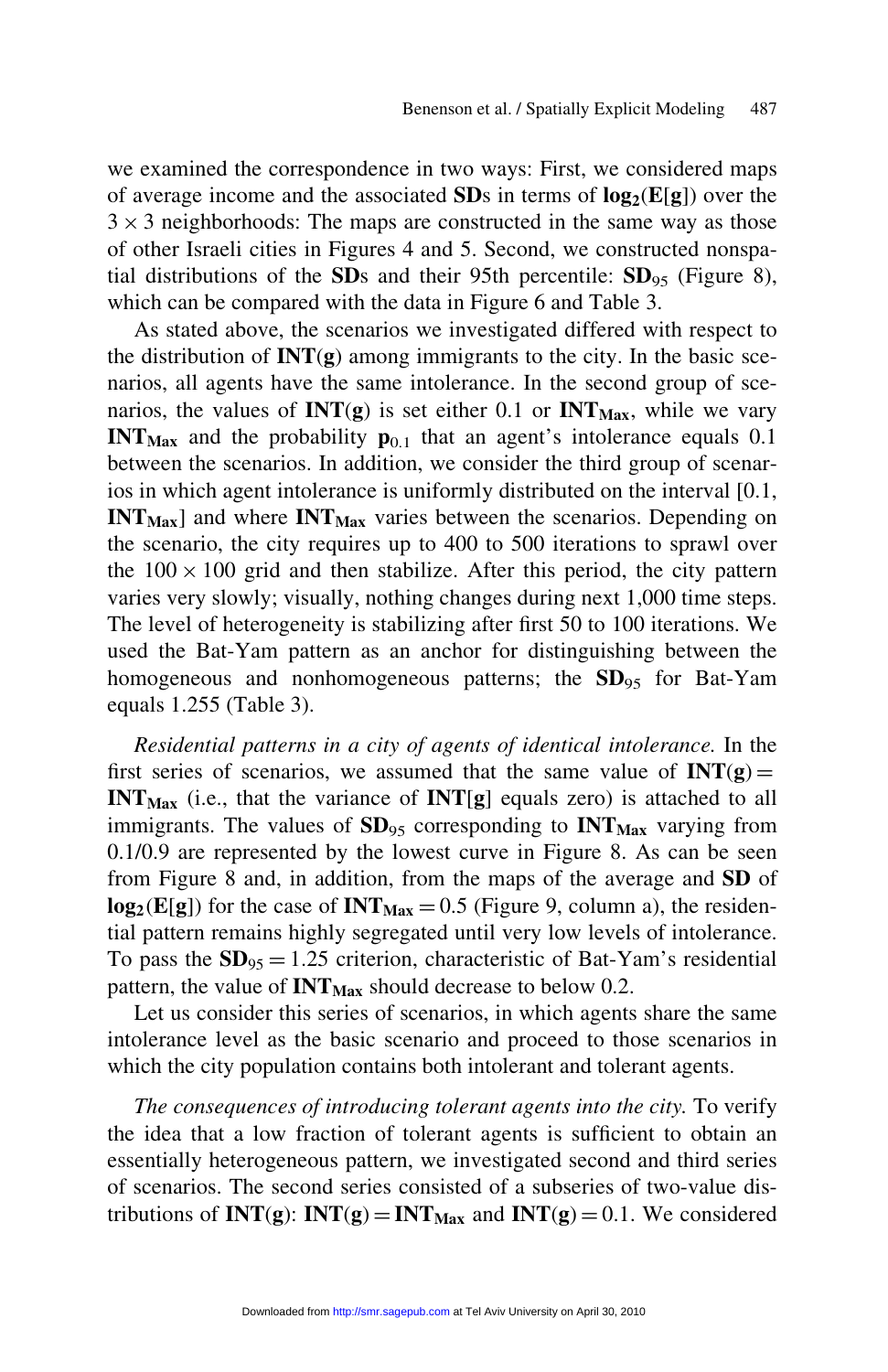



Note: The bottom curve represents scenarios in which all agents have the same  $INT(g)$ . Each branch that originates at intolerance value X and raises left-top represents a subseries in which the fraction  $\mathbf{p}_{0,1}$  of immigrants is assigned  $\mathbf{INT}(\mathbf{g}) = 0.1$ , while the rest  $\mathbf{INT}(\mathbf{g}) = \mathbf{X}$ . The labels show the value of  $\mathbf{p}_{0,1}$ . Separate curve denotes scenarios in which immigrants' **INT(g)** is uniformly distributed on [0.1, X],  $X = 0.5, 0.6, 0.7, 0.8, 0.9$ .

five subseries (branches above the bottom line in Figure 8), with  $INT_{Max} = 0.5, 0.6, 0.7, 0.8,$  and 0.9. The scenarios of the subseries differ in the fraction of the highly tolerant agents (i.e. those with  $INT[g] = 0.1$ ) in the population. Formally, the subseries scenarios differ in the probability  $p_{0,1}$  that an immigrant agent's intolerance equals 0.1 (the fraction of agents whose intolerance equals INT<sub>Max</sub> equals, respectively, to  $1 - p_{0,1}$ ). We consider the values of  $\mathbf{p}_{0.1} = .025, .05, .10, .15, .20, .30, .40,$  and .50 in each series. For example, the subseries that starts with the scenario of  $INT(g) = INT_{Max} = 0.9$  shared by all immigrants (the rightmost curve in Figure 8) proceeds with the scenario in which the probability  $\mathbf{p}_{0,1}$  that immigrant's  $INT(g) = 0.1$  equals .025, while the probability that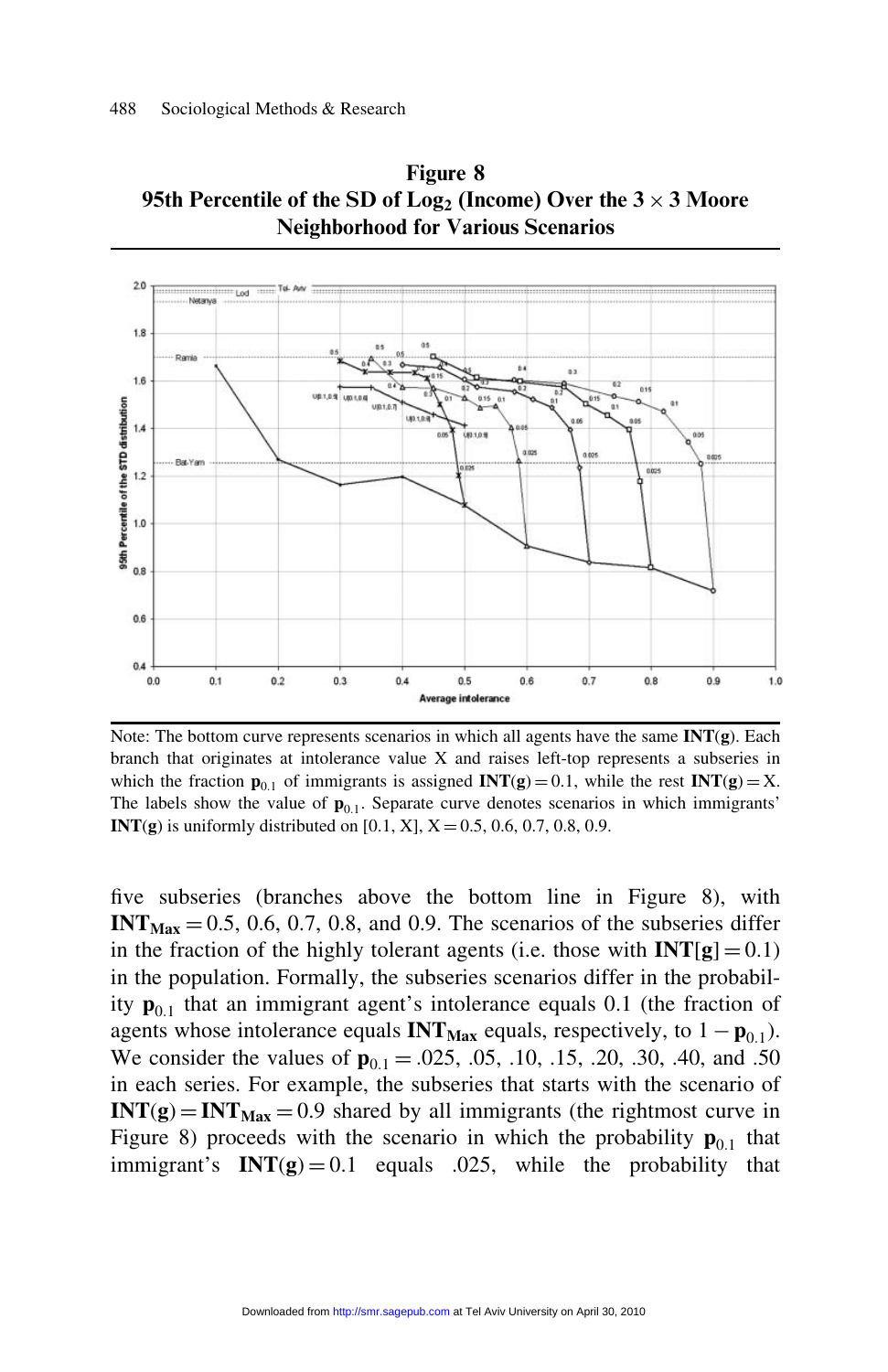#### Figure 9

Maps of log<sub>2</sub>(Income) Average (top), SD (middle), and Nonspatial Distribution (bottom) of the SD Over the  $3 \times 3$  Moore Neighborhood for Four Distributions of Immigrants' Intolerance INT(g): (a)  $INT(g) = 0.5$  for 100 Percent of Immigrants; (b)  $INT(g) = 0.5$  for 90 Percent and  $INT(g) = 0.1$  for 10 Percent of Immigrants; (c)  $INT(g) = 0.5$  for 50 Percent and  $INT(g) = 0.1$  for 50 Percent of Immigrants; and (d)  $INT(g)$  of the Immigrants Is Distributed Uniformly on [0.1, 0.5]



INT(g) = 0.9 equals .975; in the next scenario of the subseries,  $\mathbf{p}_{0.1} = .05$ , and so on. In the last scenario of the subseries,  $\mathbf{p}_{0,1} = .5$ .

The third series contains five scenarios only, in which  $INT(g)$  of the immigrants is distributed uniformly on [0.1,  $\text{INT}_{\text{Max}}$ ], with  $\text{INT}_{\text{Max}} = 0.5$ , 0.6, 0.7, 0.8, and 0.9, respectively.

As one can see in Figure 8, a low fraction of tolerant agents induces an essential increase in residential heterogeneity of the model pattern. The scenarios of  $\mathbf{p}_{0,1} = .025$  (i.e., with only 2.5 percent of highly tolerant agents) resulted in an  $SD_{95}$  of about 1.25 (Bat-Yam's  $SD_{95}$ ) no matter what is the  $INT_{Max}$  intolerance value of the remaining agents in the city.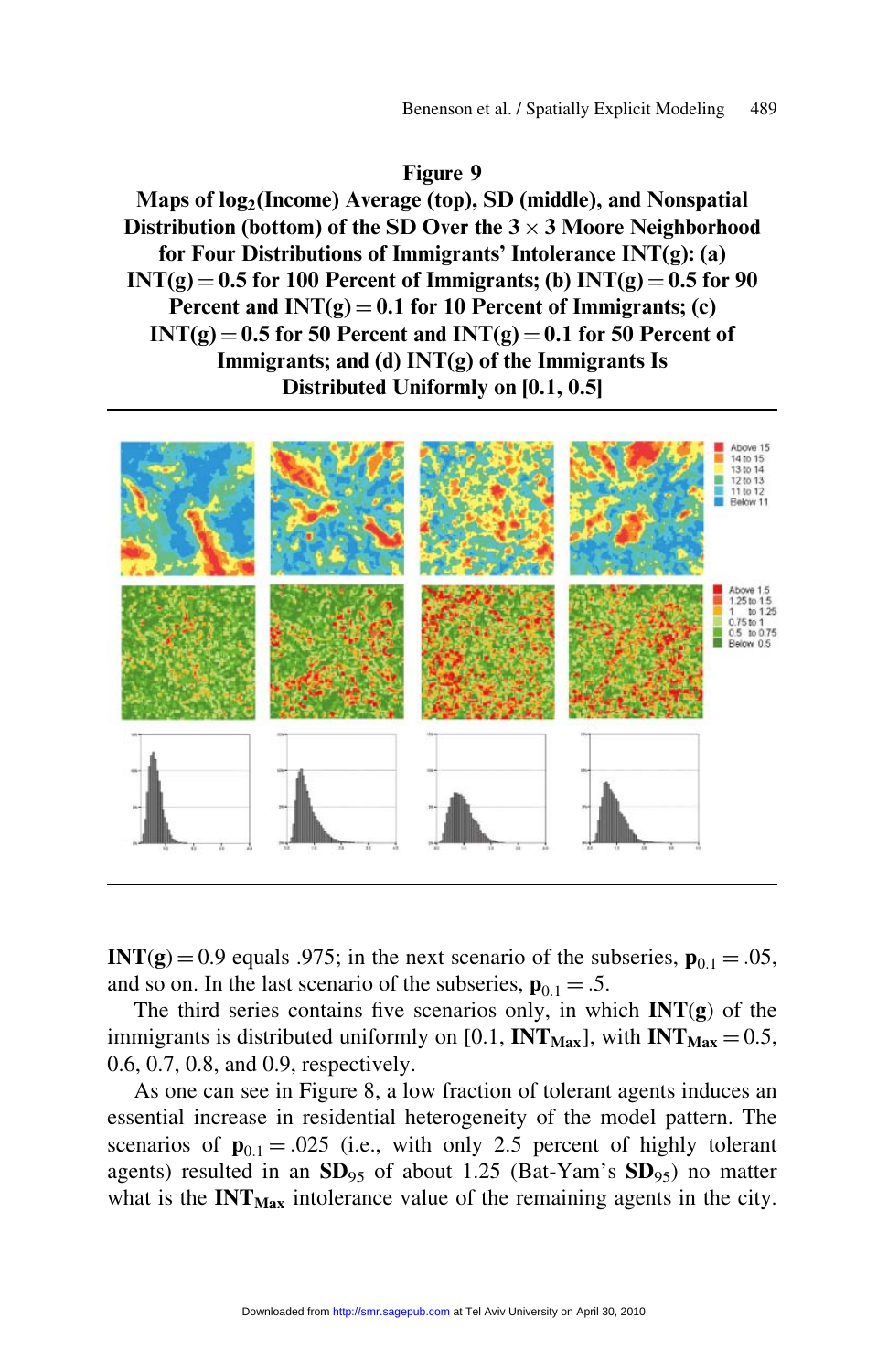The next scenario, with  $\mathbf{p}_{0,1} = .05$ , resulted in an increase in the  $SD_{95}$  from about 1.2 to close to 1.4. This sensitive reaction of  $SD_{95}$  to the fraction of the highly tolerant agents halts, however, when  $p_{0,1}$  reaches the values of .15 to .20, with the value of  $SD_{95}$  reaching about 1.5. The value of  $SD_{95}$ for the scenario of an unrealistically high (50 percent) fraction of tolerant agents resulted in an  $SD_{95}$  between 1.6 and 1.7 (Figure 8). Figure 9, column b, presents the residential patterns and nonspatial distribution of SD for the scenario in which  $\text{INT}_{\text{Max}} = 0.5$ ,  $\mathbf{p}_{0.1} = .1$ , while Figure 9, column c, does likewise for the unrealistic scenario of  $\text{INT}_{\text{Max}} = 0.5$ ,  $\mathbf{p}_{0.1} = .5$ (i.e., with 50 percent tolerant agents).

Finally, separate five-point curves on the graph in Figure 8 present the values of  $SD_{95}$  for the scenarios in which immigrants' intolerance is assigned according to uniform distributions. The  $SD_{95}$  values vary between 1.4 and 1.6. Figure 9, column d, represents residential patterns and nonspatial distributions of  $SD$  for  $INT(g)$ , uniformly distributed on U[0.1, 0.5].

Our conclusion, therefore, is that the idea does work and that a low fraction of tolerant householders makes the city pattern more heterogeneous compared with a city having only intolerant agents. The result does not depend on immeasurable parameters, such as the numeric values of intolerance assigned to ''intolerant'' and ''tolerant'' agents: As long as the fraction of tolerant agents passes the 10 percent to 15 percent level, the city is ''heterogeneous,'' with this heterogeneity quite close to the maximally possible. The model is thus robust to the perpetual lack of arguments in favor of specific formalizations of ''human tolerance'': The notion's redefinition in every study says nothing about possible variation in the householder's tolerance over time, in response to personal and nonpersonal factors, and so on. Taking the model result literally, one can say that to preserve urban residential heterogeneity at a level comparable with that observed in Israeli cities, we need 10 percent to 15 percent of householders tolerant of poorer neighbors and aiming at economic advantages when remaining in poorer neighborhoods.

Despite basing our simulations on real-world estimates of model parameters, including the mean and SD of the income distribution used for assigning agents'  $E(g)$  as well as migration rates, we do not dare state that our abstract model reproduces real cities. This is particularly so because the heterogeneity of the model patterns is characterized by  $SD_{95} \sim 1.5$ : essentially lower than that in real cities, for which the modal value of  $SD_{95}$  is about 2.0 (note the marks on the y-axes in Figure 8). However, the discrepancy can be easily explained by the oversimplification of the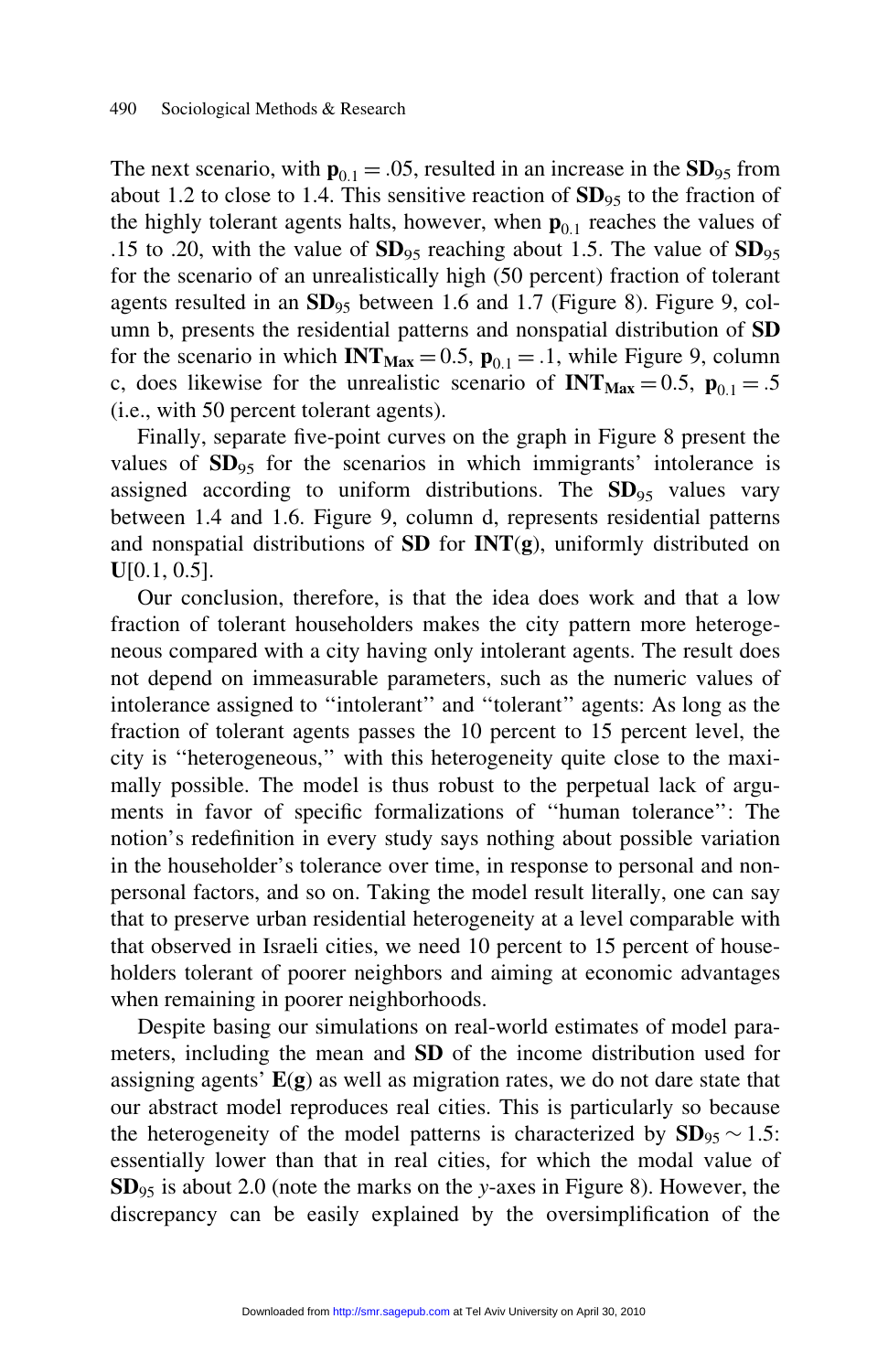pricing rule for new dwellings, which simply averages willingness to pay (see equation 8 in the appendix). This rule imposes an essential constraint on the variability of dwelling prices in the model and, consequently, reduces the heterogeneity of the residential pattern.

The above presentation of the model results aimed at testing the hypothesis only; many aspects of the model remain beyond the current framework and will be published subsequently. But what about making the model operational, our exalted goal, declared at the beginning of this article? We see two steps as necessary to achieve it. First, data on infrastructure development during the modeling period should be introduced. The awkward rule of pricing used in the model should be substituted by externally given infrastructure dynamics. Such a step will enable investigation of householders' behavior per se. Second, householders' behavior in the model is defined by reactions to neighbors and the dwelling's price; we investigated the former in detail while accepting the simplest of assumptions regarding the latter. The study of the economic aspects of householders' behavior should be thus extended, within the model, in laboratory experiments, and in the field.

# **Discussion**

We began this article by asking whether the operational modeling of social systems is possible. After presenting results supporting this possibility, are we prepared to respond to that question regarding the urban residential distributions at the focus of this article? All our arguments were aimed at convincing the reader that Schelling's view of residential patterns as outcomes of householders' choices in ''friendly'' neighborhoods may be the correct answer. We began with the critique of the stocks-andflows model, which was good for chemical dynamics but did not fit cities. Along the way, we made major stops at robustness to variations in ''immeasurable'' parameters as a mandatory property of social science models, the good fit between Schelling-like models and Jewish-Arab residential dynamics in Yaffo, mapping of personal income data in nine Israeli cities and the idea of the heterogeneity as caused by the tolerant householders. Yet, the model of income residential patterns did not allow us to approach representation of real cities.

Considered qualitatively, the question is whether the above results are characteristic of the investigated implementations of the Schelling model or whether we have captured background properties of householders'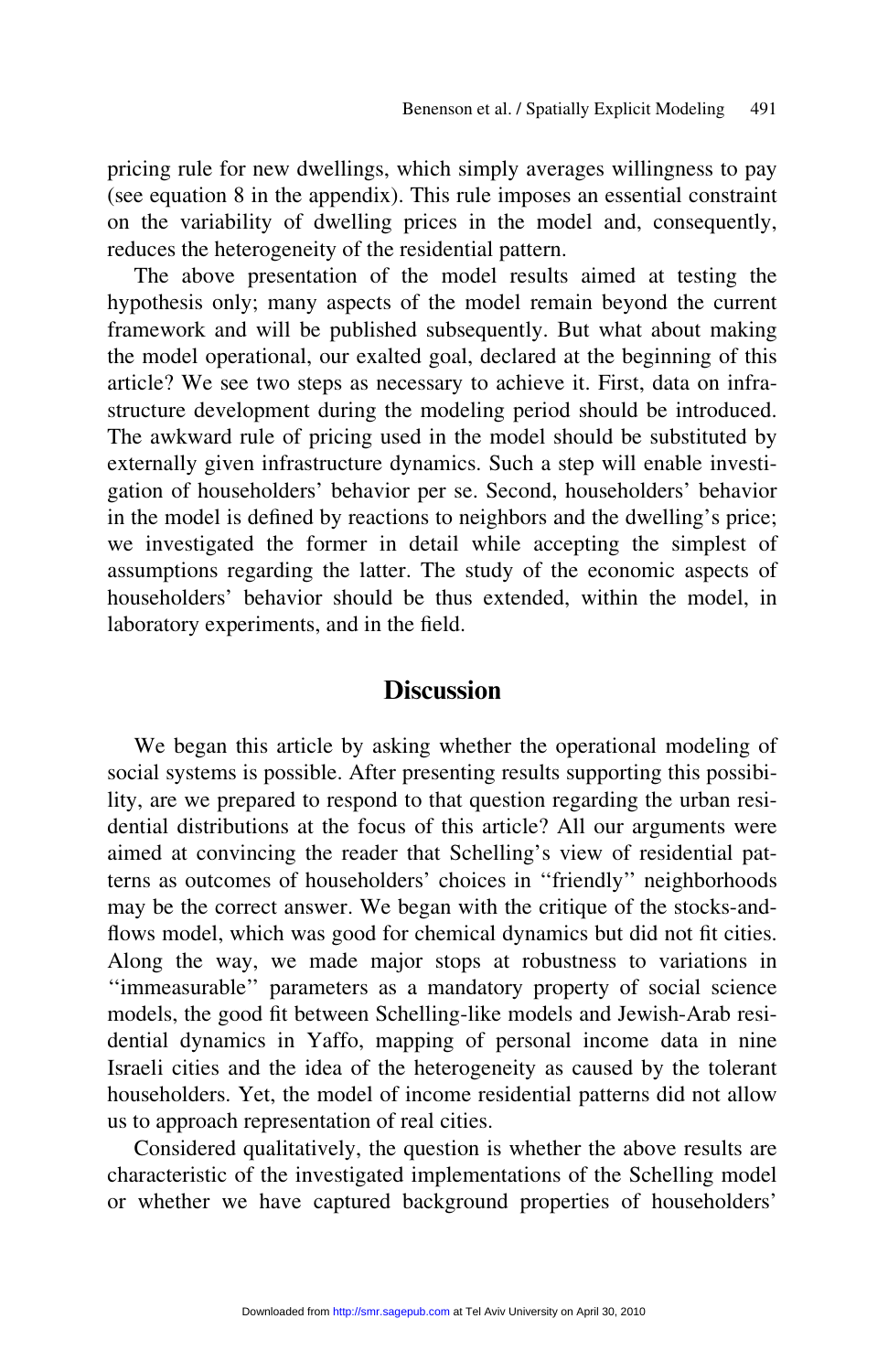behavior, necessary for modeling urban residential dynamics as socioeconomic phenomena. The agent-based models translate this question into another: whether residential choice behavior can be understood as a function of a few basic properties belonging to the dwelling and the householder. If the same model could be applied to a sufficient number of examples, their qualitative analytical expressions can be revealed on the basis of experimental data.

We are optimistic and do believe that in ''simple'' and tightly infrastructure-related cases, such as urban residential dynamics or vehicle and pedestrian traffic, laws of agents' behavior—householders, drivers, or pedestrians—do exist and that researchers will (eventually) be able to recognize and implement them in models, just as students of physical, chemical, or engineering systems already do.

Our view is that the frameworks borrowed from the other disciplines, such as the stocks-and-flows approach, were useful at the initial stage of socioeconomic modeling only, whereas the principles that govern social systems are derivatives of individual behavior and have yet to be "refined." We further argue that the distillation cannot be accomplished without direct links between behavioral models and experiments; for example, exceptional data on urban residential distributions that we were fortunate enough to acquire resulted in four principles: asymmetry of avoidance relationships between agents, ''frugal'' choice heuristics (Gigerenzer and Goldstein 1996), distant migrations, and, finally, agentspecific tolerance.

Humans are not molecules, and whatever the behavioral laws of model agents, they will always contain loosely, if measurable, characteristics, such as the intolerance to neighbors used in this article. To avoid the problem, we require robustness of the model outcome to the formal expression of the respective laws. Our belief is that human systems that can be represented by robust models are operationally comprehensible just because rough knowledge about their parameters is sufficient for understanding their dynamics. Our hope is that in robust cases, we will be able to proceed operationally beyond the extreme case of Jewish-Arab residential dynamics in an area where infrastructure has remained relatively constant for 40 years.

This requires a qualification: Our view is that robustness is a necessary but not at all sufficient property of social models. We would mention a few cases that remain beyond our discussion: the model's robustness to the lack of knowledge on the distribution of tolerance among householders demands experimental support; it might be that in reality, the fraction of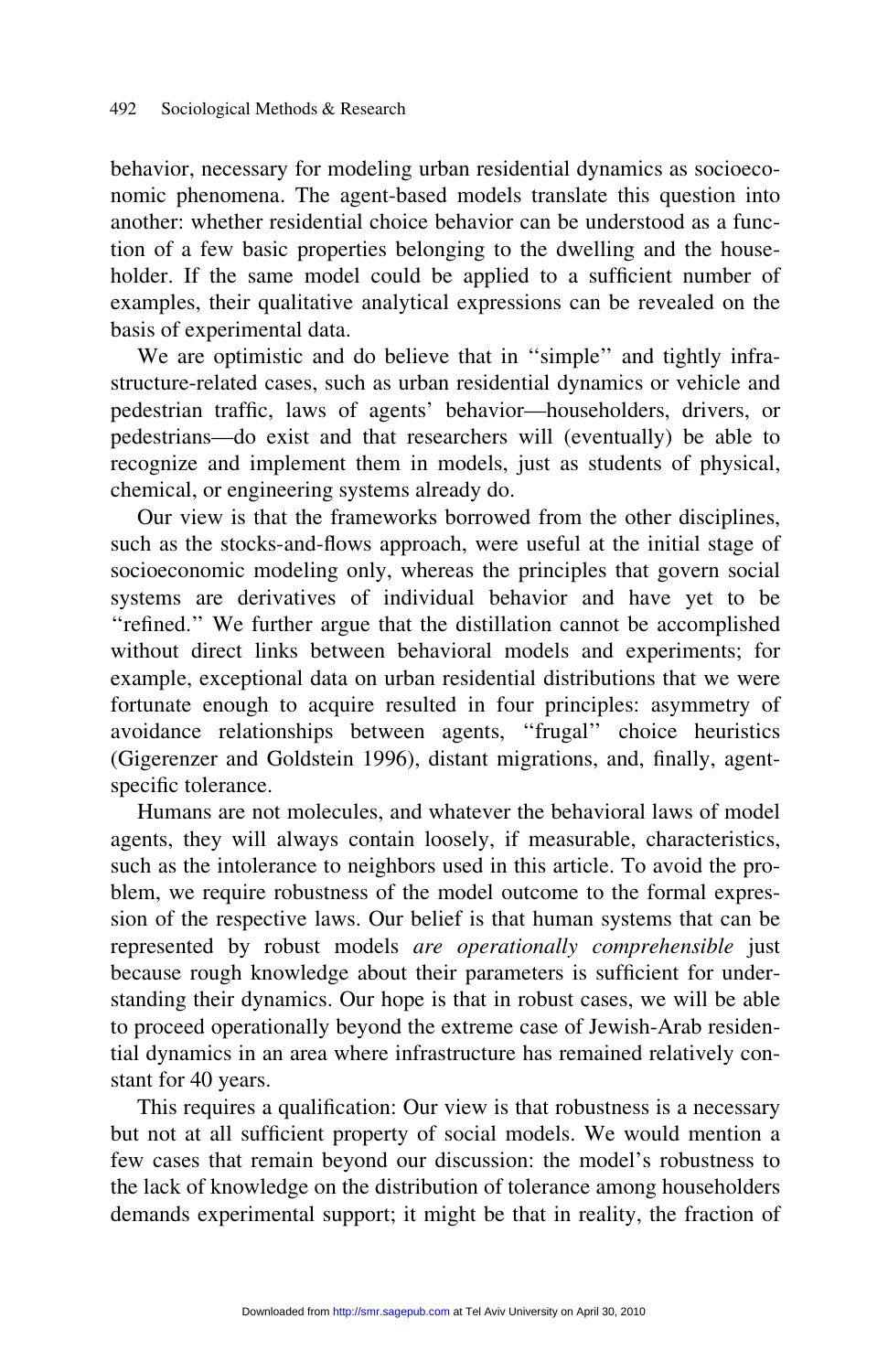tolerant householders is always very low and thus insufficient to explain the observed heterogeneity. The model likewise assumes that householders' income does not change over time, an assumption that is far from realistic. The only response we offer to these and other questions is further investigation; in this respect, we consider our deductive and agent-based approach as a yet underinvestigated alternative that should be directly tested in close association with high-resolution GIS databases.

# **References**

- Aaronson, D. 2001. ''Neighborhood Dynamics.'' Journal of Urban Economics 49:1-31.
- Adamatski, A. and O. Holland. 1998. ''Phenomenology of Excitation in 2-D Cellular Automata and Swarm Systems." Chaos Solitons & Fractals 9 (7): 1233-66.
- Albin, P. S. 1975. The Analysis of Complex Socioeconomic Systems. Lexington, MA: Lexington Books.
- Allen, P. M. 1997. Cities and Regions as Self-Organizing Systems: Models of Complexity. Amsterdam, the Netherlands: Gordon & Breach.

Alves, S. G., N. M. Oliveira Neto, and M. L. Martins. 2002. ''Electoral Surveys' Influence on the Voting Processes: A Cellular Automata Model.'' Physica A 316:601-14.

- Bayer, P. and C. Timmins. 2005. ''On the Equilibrium Properties of Locational Sorting Models.'' Journal of Urban Economics 57:462-77.
- Benenson, I. 1998. ''Multi-Agent Simulations of Residential Dynamics in the City.'' Computers, Environment and Urban Systems 22:25-42.
- ———. 1999. ''Modeling Population Dynamics in the City: From a Regional to a Multi-Agent Approach.'' Discrete Dynamics in Nature and Society 3 (2-3): 149-70.
- Benenson, I. and I. Omer. 2003. ''High-Resolution Census Data: A Simple Way to Make Them Useful.'' Data Science Journal 2 (26): 117-27.
- Benenson, I., I. Omer, and E. Hatna. 2002. ''Entity-Based Modeling of Urban Residential Dynamics: The Case of Yaffo, Tel-Aviv.'' Environment and Planning B 29:491-512.
- Benenson, I. and P. M. Torrens. 2004. Geosimulation: Automata-Based Modeling of Urban Phenomena. London: Wiley.
- Bertuglia, C. S., G. Leonardi, S. Occelli, G. A. Rabino, R. Tadei, and A. G. Wilson, eds. 1994. Urban Systems: A Contemporary Approach to Modeling. London: Croom Helm.
- Bruch, E. E. and R. D. Mare. 2004. Neighborhood Choice and Neighborhood Change. Los Angeles: Department of Sociology and California Center for Population Research, University of California, Los Angeles.
- Buck, N. 2001. ''Identifying Neighbourhood Effects on Social Exclusion.'' Urban Studies 38 (12): 2251-75.
- Chapin, F. S. and S. F. Weiss. 1965. Some Input Refinements for a Residential Model. Chapel Hill: Institute for Research in Social Science, University of North Carolina.
- ———. 1968. ''A Probabilistic Model for Residential Growth.'' Transportation Research 2:375-90.
- Dawkins, C. J. 2005. ''Evidence on the Intergenerational Persistence of Residential Segregation by Race.'' Urban Studies 42 (3): 545-55.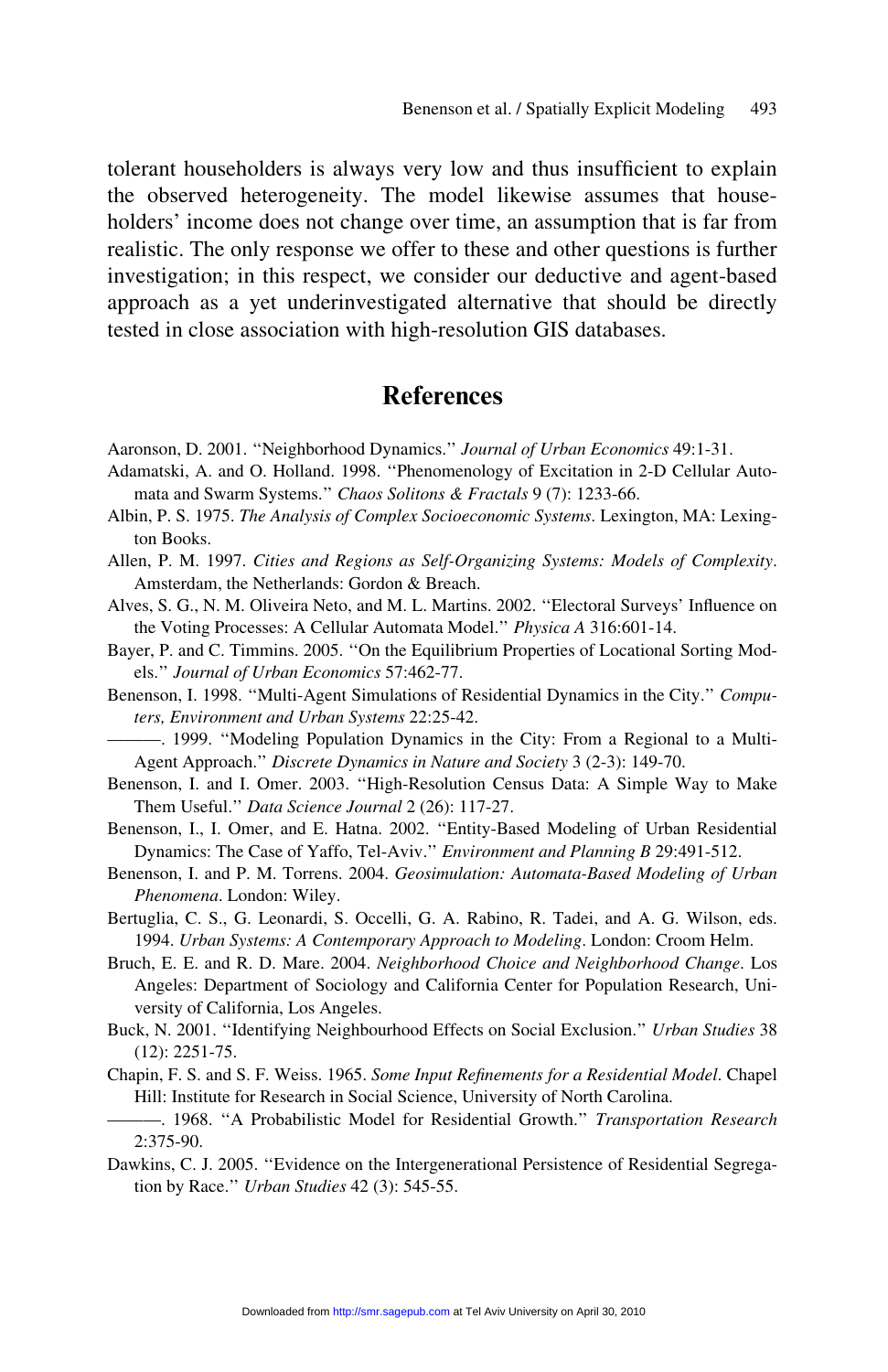- Deutsch, A. 2000. ''A New Mechanism of Aggregation in a Lattice-Gas Cellular Automaton Model.'' Mathematical and Computer Modelling 31:35-40.
- Deutsch, A. and A. T. Lawniczak. 1999. ''Probabilistic Lattice Models of Collective Motion and Aggregation: From Individual to Collective Dynamics.'' Mathematical Biosciences 156:255-69.
- Dietz, R. D. 2002. ''The Estimation of Neighborhood Effects in the Social Sciences: An Interdisciplinary Approach.'' Social Science Research 31:539-75.
- Engelen, G., R. White, and I. Uljee. 1997. ''Integrating Constrained Cellular Automata Models, GIS and Decision Support Tools for Urban Planning and Policy Making.'' Pp. 125-55 in Decision Support Systems in Urban Planning, edited by H. P. J. Timmermans. London: E & FN Spon.
- —–. 2002. The MURBANDY and MOLAND Models for Dublin. Dublin, Ireland: ERA-Maptec.
- Farley, R., E. L. Fielding, and M. Krysan. 1997. ''The Residential Preferences of Blacks and Whites: A Four-Metropolis Analysis.'' Housing Policy Debate 8 (4): 763-800.
- Flache, A. and R. Hegselmann. 2001. ''Do Irregular Grids Make a Difference? Relaxing the Spatial Regularity Assumption in Cellular Models of Social Dynamics.'' Journal of Artificial Societies and Social Simulation 4 (4). http://www.soc.surrey.ac.uk/JASSS/4/4/ 6.html.
- Forrester, J. W. 1969. Urban Dynamics. Cambridge, MA: MIT Press.
- Fossett, M. A. and W. Waren. 2005. ''Overlooked Implications of Ethnic Preferences for Residential Segregation in Agent-Based Models.'' Urban Studies 42 (11): 1893-1917.
- Fotheringham, A. S. and M. E. O'Kelly. 1989. Spatial Interaction Models: Formulations and Applications. Dordrecht, the Netherlands: Kluwer Academic.
- Frankel, D. M. and A. Pauzner. 2002. ''Expectations and the Timing of Neighborhood Change.'' Journal of Urban Economics 51:295-314.
- Galam, S. 1997. "Rational Group Decision Making: A Random Field Ising Model at  $T = 0$ ." Physica A 238:66-80.
- Galam, S. and J.-D. Zucker. 2000. ''From Individual Choice to Group Decision-Making.'' Physica A 287:644-59.
- Gigerenzer, G. and D. G. Goldstein. 1996. ''Reasoning the Fast and Frugal Way: Models of Bounded Rationality.'' Psychological Review 103 (4): 650-69.
- Gilbert, N. S. and K. G. Troitzsch. 1999. Simulation for the Social Scientist. Buckingham, UK: Open University Press.
- Haken, H. 1983. Synergetics: An Introduction. Berlin, Germany: Springer.
- 1993. "Synergetics as a Strategy to Cope With Complex Systems." In Interdisciplinary Approaches to Non-Linear Complex Systems, edited by H. Haken and A. Mikhailov. Berlin, Germany: Springer.
- Haken, H. and J. Portugali. 1995. ''A synergetic Approach to the Self-Organization of Cities and Settlements.'' Environment and Planning B 22:35-46.
- Hegselmann, R. and A. Flache. 1998. ''Understanding Complex Social Dynamics: A Plea for Cellular Automata Based Modeling.'' Journal of Artificial Societies and Social Simulation 1 (3). (http://www.soc.surrey.ac.uk/JASSS/1/3/1.html).
- Herrin, W. E. and C. R. Kern. 1992. ''Testing the Standard Urban Model of Residential Choice—An Implicit Markets Approach.'' Journal of Urban Economics 31 (2): 145-63.
- Iceland, J. 2004. ''Beyond Black and White Metropolitan Residential Segregation in Multi-Ethnic America.'' Social Science Research 33:248-71.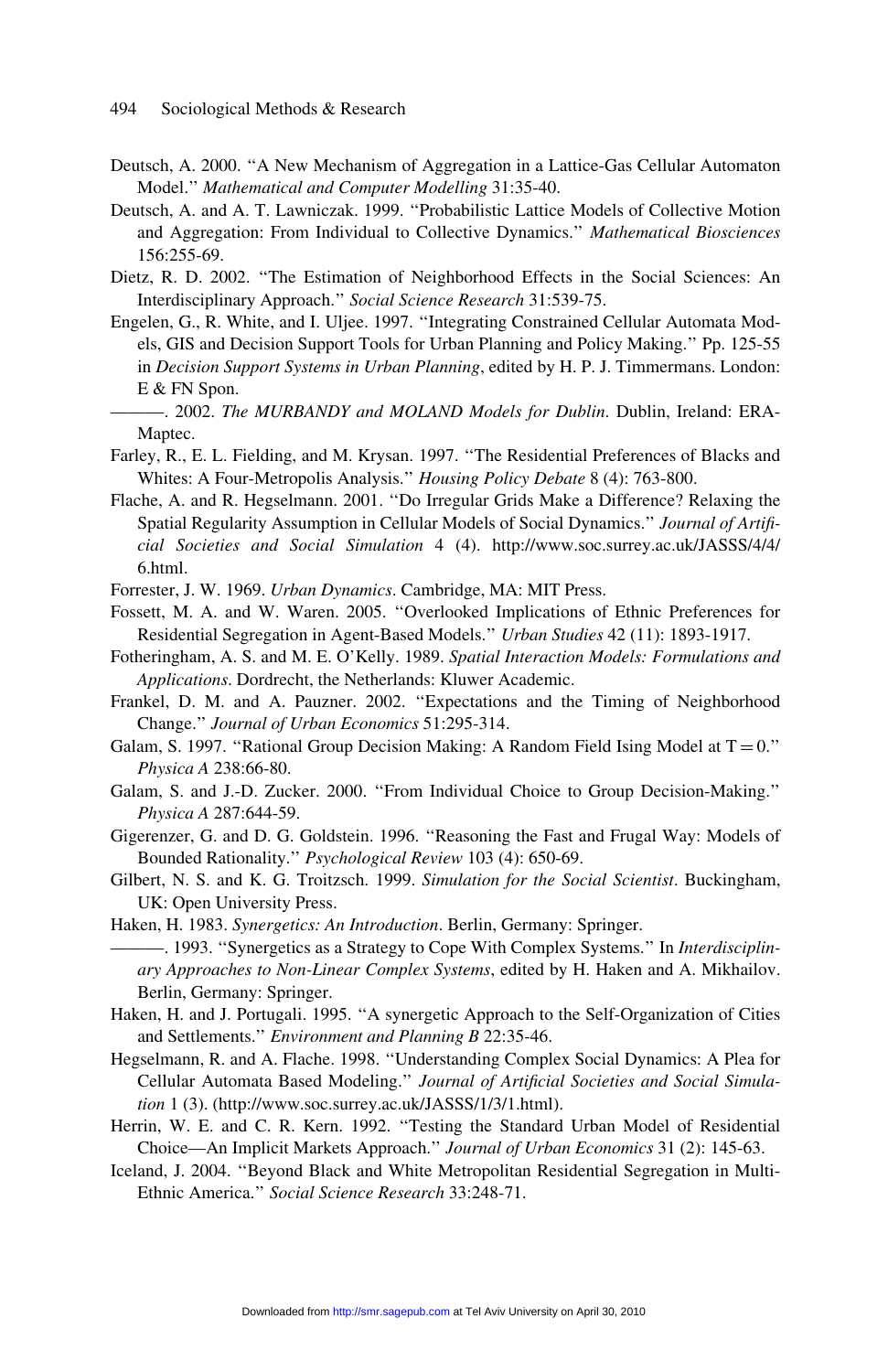- Ihlanfeldt, K. R. and B. Scafidi. 2002. ''Black Self-Segregation as a Cause of Housing Segregation: Evidence From the Multi-City Study of Urban Inequality.'' Journal of Urban Economics 51:366-90.
- Ioannides, Y. M. 2002. ''Residential Neighborhood Effects.'' Regional Science and Urban Economics 32:145-65.

- 2003. "Interactive Property Valuations." Journal of Urban Economics 53:145-70.

- Ioannides, Y. M. and T. N. Seslen. 2002. ''Neighborhood Wealth Distributions.'' Economics Letters 76:357-67.
- Israeli Central Bureau of Statistics. 2000. Socio-Economic Characteristics of Population and Households in Localities and Statistical Areas. Jerusalem: Israeli Central Bureau of Statistics.
- Langton, C. G. 1986. ''Studying Artificial Life With Cellular Automata.'' Physica D 22:120-49.
- -. 1992. "Life at the Edge of Chaos." Pp. 41-93 in Artificial Life II, edited by C. G. Langton, C. Taylor, J. D. Farmer, and S. Rasmussen. Redwood City, CA: Addison-Wesley.
- Laurie, A. J. and N. K. Jaggi. 2002. ''Physics and Sociology: Neighbourhood Racial Segregation.'' Solid State Physics (India) 45:183-84.
- ———. 2003. ''Role of Vision in Neighbourhood Racial Segregation: A Variant of the Schelling Segregation Model.'' Urban Studies 40 (13): 2687-2704.
- Lee, D. B. 1973. ''A Requiem for Large Scale Modeling.'' Journal of the American Institute of Planners 39 (3): 163-78.
	- ———. 1994. ''Retrospective on Large-Scale Urban Models.'' Journal of the American Planning Association 60 (1): 35-40.
- Li, X. and A.G.-O. Yeh. 2000. ''Modelling Sustainable Urban Development by the Integration of Constrained Cellular Automata and GIS.'' International Journal of Geographical Information Science 14 (2): 131-52.
- Lynch, A. K. and D. W. Rasmussen. 2004. ''Proximity, Neighbourhood and the Efficacy of Exclusion.'' Urban Studies 41 (2): 285-98.
- Morale, D. 2001. ''Modeling and Simulating Animal Grouping. Individual-Based Models.'' Future Generation Computer Systems 17:883-91.
- Omer, I. 1996. Ethnic Residential Segregation as a Structuration Process. Tel-Aviv, Israel: Tel-Aviv University.
- O'sullivan, D. 2002. ''Toward Micro-Scale Spatial Modeling of Gentrification.'' Journal of Geographical Systems 4:251-74.
- Pancs, R. and N. J. Vriend. 2003. ''Schelling's Spatial Proximity Model of Segregation Revisited.'' Working Paper 487, Queen Mary College, University of London.
- Pollicott, M. and H. Weiss. 2001. ''The Dynamics of Schelling-Type Segregation Models and a Nonlinear Graph Laplacian Variational Problem.'' Advances in Applied Mathematics 27:17-40.
- Portugali, J. and I. Benenson. 1994. ''Competing Order Parameters in a Self-Organizing City.'' Pp. 669-81 in Managing and Marketing of Urban Development and Urban Life, edited G. O. Braun. Berlin, Germany: Dietrich Reimer.
- ———. 1995. ''Artificial Planning Experience by Means of a Heuristic Sell-Space Model: Simulating International Migration in the Urban Process.'' Environment and Planning B 27:1647-65.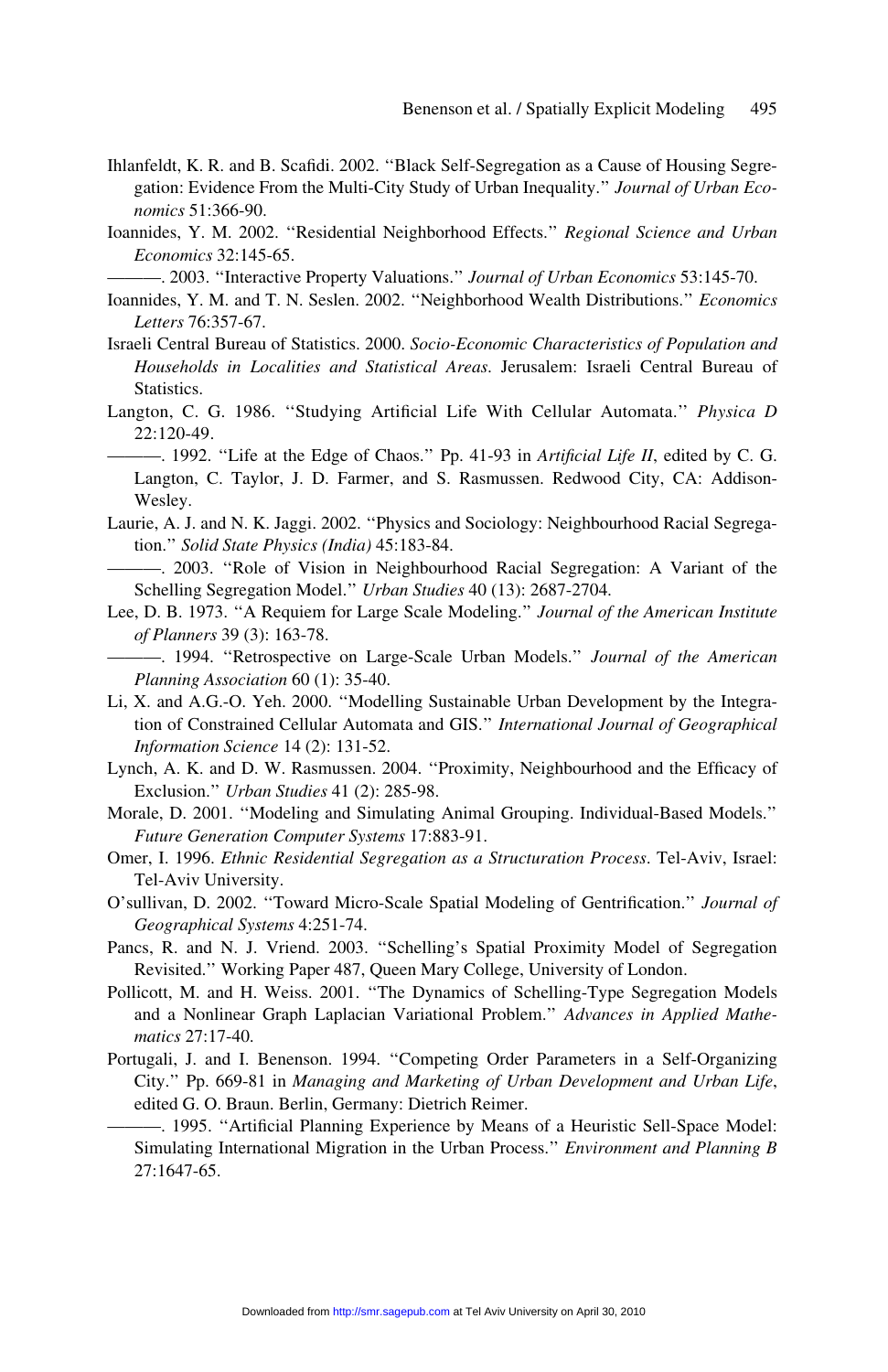———. 1997a. ''Human Agents Between Local and Global Forces in a Self-Organizing City.'' Pp. 537-46 in Self-Organization of Complex Structures: From Individual to Collective Dynamics, edited by F. Schweitzer. London: Gordon & Breach.

———. 1997b. ''Individuals' Cultural Code and Residential Self-Organization in the City Space.'' Paper presented at the second annual conference of GeoComputation, University of Otago, New Zealand.

Portugali, J., I. Benenson, and I. Omer. 1994. ''Socio-Spatial Residential Dynamics: Stability and Instability Within a Self-Organized City.'' Geographical Analysis 26 (4): 321-40.

———. 1997. ''Spatial Cognitive Dissonance and Sociospatial Emergence in a Self-Organizing City.'' Environment and Planning B: Planning & Design 24 (2): 263-85.

Prigogine, I. 1967. Introduction to Thermodynamics of Irreversible Processes. New York: Interscience.

Rosen, S. 1974. ''Hedonic Prices and Implicit Markets: Product Differentiation in Pure Competition.'' Journal of Political Economics 82:34-55.

Sakoda, J. M. 1971. ''The Checkerboard Model of Social Interaction.'' Journal of Mathematical Sociology 1:119-32.

Sampson, R. J., J. D. Morenoff, and T. Gannon-Rowley. 2002. ''Assessing 'Neighborhood Effects': Social Processes and New Directions in Research.'' Annual Review of Sociology 28:443-78.

Schelling, T. C. 1969. ''Models of Segregation.'' American Economic Review 59 (2): 488-93.

-. 1971. "Dynamic Models of Segregation." Journal of Mathematical Sociology 1:143-86.

- 1978. Micromotives and Macrobehavior. New York: W. W. Norton.

Schweitzer, F. and J. Zimmermann. 2001. ''Communication and Self-Organization in Complex Systems: A Basic Approach.'' Pp. 275-96 in Knowledge, Complexity and Innovation Systems, edited by M. M. Fischer and J. Frohlich. Berlin, Germany: Springer.

Simon, H. A. 1982. Models of Bounded Rationality. Cambridge, MA: MIT Press.

Steinitz, C. and P. Rogers. 1970. A System Analysis Model of Urbanization and Change: An Experiment in Interdisciplinary Education. Cambridge, MA: MIT Press.

Turner, M. G. 1988. ''A Spatial Simulation Model of Land Use Changes in Piedmont County in Georgia.'' Applied Mathematics and Computation 27:39-51.

-. 1989. "Landscape Ecology: The Effect of Pattern on Process." Annual Review of Ecological Systems 20:171-97.

Weidlich, W. 2000. Sociodynamics: A Systematic Approach to Mathematical Modelling in the Social Sciences. Amsterdam, the Netherlands: Harwood Academic.

White, R. and G. Engelen. 1997. ''Cellular Automata as the Basis of Integrated Dynamic Regional Modelling.'' Environment and Planning B: Planning & Design 24 (2): 235-46.

———. 2000. ''High-Resolution Integrated Modelling of the Spatial Dynamics of Urban and Regional Systems.'' Computers, Environment and Urban Systems 24 (5): 383-400.

Wilson, A. G. 2002. ''Complex Spatial Systems: Challenges for Modellers.'' Mathematical and Computer Modelling 36:379-87.

Wissen, L. and A. van Rima. 1986. Modeling Urban Housing Market Dynamics: Evolutionary Pattern of Households and Housing in Amsterdam. Amsterdam, the Netherlands: Elsevier.

Zhang, J. 2004. ''Residential Segregation in an All-Integrationist World.'' Journal of Economic Behavior & Organization 54:533-50.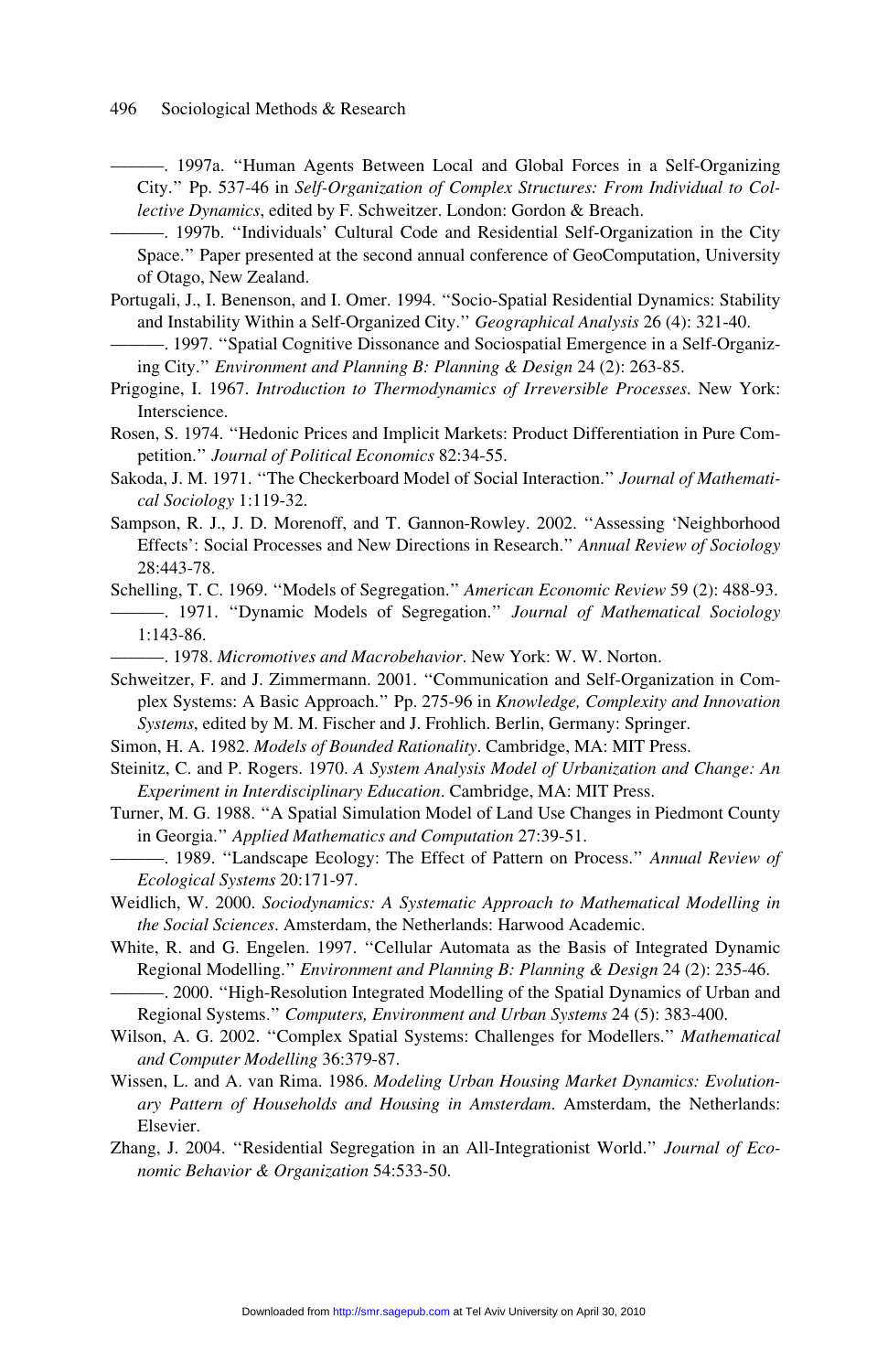Itzhak Benenson is a professor and head of the Department of Geography and Human Environment, Tel Aviv University, and a head of Spatial Modeling and GIS laboratory there. His main areas of interest are spatially explicit modeling of the urban and regional processes, transportation modeling, accessibility analysis, high-resolution spatial population dynamics, GIS and spatial analysis. He is an author of "Geosimulation: Automata-Based Modeling of Urban Phenomena" (Wiley, 2004), written together with Paul M. Torrens.

Erez Hatna holds a PhD in Geography from the Department of Geography and Human Environment of Tel Aviv University. His main field of research is spatially explicit modeling of urban residential and land-use dynamics, with a particular focus on human decision making as a driving force of urban and regional development. Presently, he is a fellow researcher at the Department of Environmental Sciences of Wageningen University.

Ehud Or holds a MA in Geography from the Department of Geography and Human Environment of Tel Aviv University. Presently he is a head of the Application Department of the Israeli National Road Company.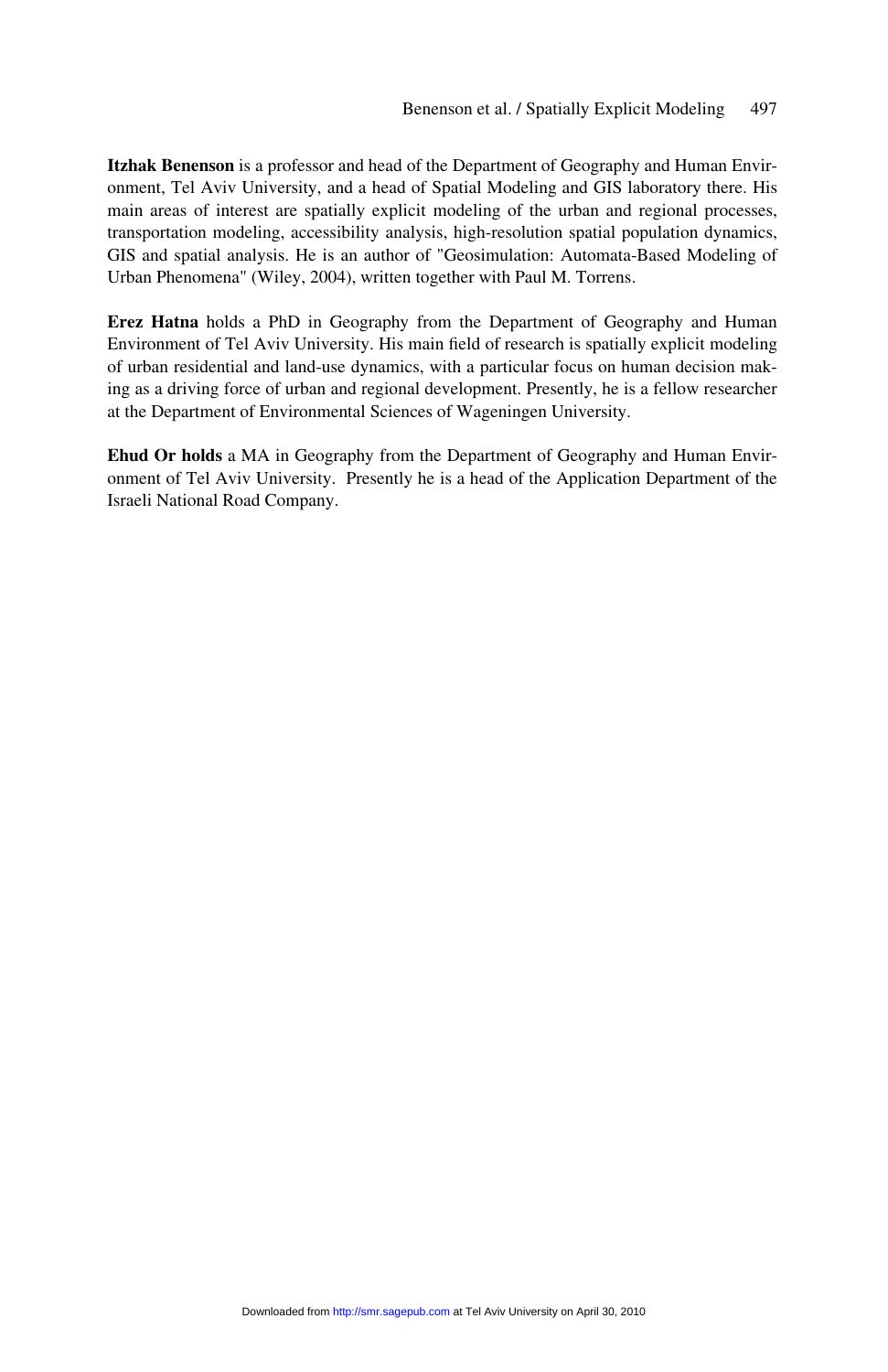# **APPENDIX: FORMAL DESCRIPTION OF A MODEL**

Following is the model that appears after the flowchart in Figure 8. The equations in which **t** is not explicitly indicated represent variables at the same time step.

#### *Main model variables:*

- Let **g** denotes a householder agent,  $\mathbf{E}(\mathbf{g}) > 0$  be **g**'s income and  $\mathbf{INT}(\mathbf{g}) \in [0, 1]$  be **g**'s intolerance to poorer neighbors (an agent **g** with  $\mathbf{INT}(\mathbf{g}) = \mathbf{0}$  does not react to poorer neighbors at all).
- Let **c** denote a dwelling and **P(c)** the price of **c**.
- Let **N(c)** denote a Moore 5x5 neighborhood of **c** and **V(c)** the set of occupied dwellings within **N(c)**.
- An agent **g**, located or considering location at **c**, is influenced by the price **P(c)** of **c** and a weighted average  $\mathbf{E}_{N(c)}(\mathbf{g})$  of  $\mathbf{g}'s$  actual or potential neighbors in  $N(c)$

$$
\mathbf{E}_{N(c)}(\mathbf{g}) = \Sigma_{\mathbf{h}\in V(c)}\mathbf{E}(\mathbf{h})^*w_d(\mathbf{h})/\Sigma_{\mathbf{h}\in V(c)}w_d(\mathbf{h})
$$
\n(1)

where  $w_d(h)$  denotes the influence on **g** of neighbor **h** located at block distance **d** from the center of  $N(c)$ . In what follows we employ the values  $w_1 = 1$  and  $w_2 = 0.5$ .

#### *Building a pool of internal migrants:*

- An agent **g** decides whether to stay at a current dwelling **c** or migrate based on the *disutility* **DU(c, g)**.
- **DU(c, g)** is determined by the income  $\mathbf{E}_{\text{N(c)}}(\mathbf{g})$  of **g**'s neighbors; **g** reacts to neighbors if they were, on average, poorer than **g;** the strength of the reaction depends on agent's intolerance **INT(g)**:

$$
DU(c, g) = [E(g) - E_{N(c)}(g)]^* INT(g)
$$
 if 
$$
E(g) > E_{N(c)}(g)
$$
 (2)  

$$
DU(c, g) = 0
$$
 if 
$$
E(g) \le E_{N(c)}(g)
$$

Disutility is piecewise linearly converted into probability  $P_L(c, g)$  of entering a pool of internal migrants:

$$
P_L(c, g) = P_{Leave} * DU(c, g)/(0.5 * P(c))
$$
 if  $0 \le DU(c, g) \le 0.5 * P(c)$  (3)  
 $P_L(c, g) = P_{Leave}$  if  $0.5 * P(c) < DU(c, g)$ 

where  $P_{\text{Leave}}$  is the probability of random exit from the city. In all scenarios,  $P_{\text{Leave}} = 0.004$ . The latter is a rough estimate of the monthly out-migration rate in Tel-Aviv.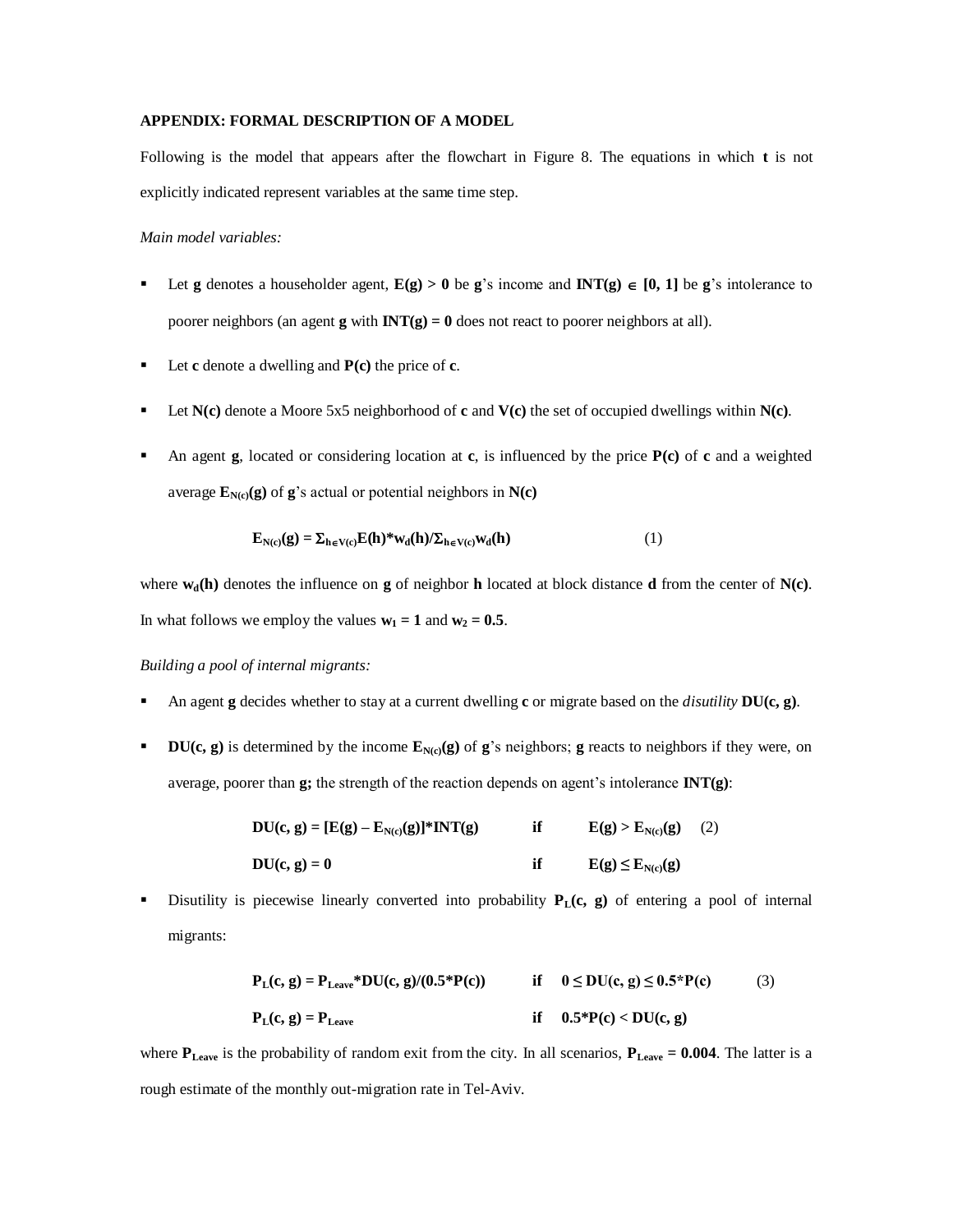The pool of internal migrants unites with the pool of new immigrants; each member of the unified pool searches for a vacant location in which to reside.

#### *Utility of the vacant dwelling:*

- The total utility **U(c, g)** of the vacancy **c** for **g** is the sum of two components:
	- *Economic*  $U_E(c, g)$  with respect to the price  $P(c)$  of c
	- *Social* **U<sub>S</sub>(c, g)** with respect to the average income  $\mathbf{E}_{N(c)}(g)$  of **g**'s potential neighbors at **c**

i.e. 
$$
\mathbf{U}(\mathbf{c}, \mathbf{g}) = \mathbf{U}_{\mathbf{E}}(\mathbf{c}, \mathbf{g}) + \mathbf{U}_{\mathbf{N}}(\mathbf{c}, \mathbf{g})
$$
(4)

# *Economic component of utility:*

 A residential agent is willing to spend a certain fraction **k** of income **E(g)** for a dwelling. This housing budget **k(E(g))** is assumed to equal the entire income **E(g)** of poor agents although only a portion of income for wealthy agents. We assume that  $\mathbf{k}(\mathbf{E}(\mathbf{g})) = \mathbf{k}_0 \cdot \mathbf{E}(\mathbf{g})$ , where:

$$
k_0 = 1
$$
 if 
$$
E(g) \le E_{avg}
$$
 (5)  

$$
k_0 = 2/3
$$
 if 
$$
E(g) \ge E_{avg} + 2*E_{STD}
$$

and that  $\bf{k}_0$  linearly decreases with increasing  $\bf{E}(\bf{g})$  within the interval  $(\bf{E}_{avg}, \bf{E}_{avg} + 2*E_{STD})$ , where  $\bf{E}_{avg}$ is a global average of agents' income in the city.

- If **g** locates in a "cheap" house **c**, for which  $P(c) < k(E(g))$ , then the reminder  $k(E(g)) P(c)$  is nonetheless spent on upgrading **c** "to **g**'s level."
- We assume that it is preferable to locate in a cheaper house and upgrade it than to directly invest the entire dwelling budget into the residence. That is, in cases where  $P(c) \le k(E(g))$ , a portion of the dwelling budget  $D_E = k(E(g)) - P(c)$  is invested in upgrading, with the resulting utility higher than that of purchase of dwelling of a price **k(E(g)).**
- Alternatively, over-spending in the case of a dwelling of  $k(E(g))$  <  $P(c)$ , results in an additional penalty (say, mortgage interest) on utility.
- The economic component of utility  $U_E(c, g)$  of cell **c** for occupation by g is thus defined as follows:

$$
U_E(c, g) = E(g) - k(E(g)) + m^*(k(E(g)) - P(c)) \qquad \text{if} \qquad P(c) \le k(E(g)) \tag{6}
$$

$$
U_E(c, g) = E(g) - P(c) - m^*(P(c) - k(E(g))) \qquad \qquad \text{if} \qquad k(E(g)) < P(c)
$$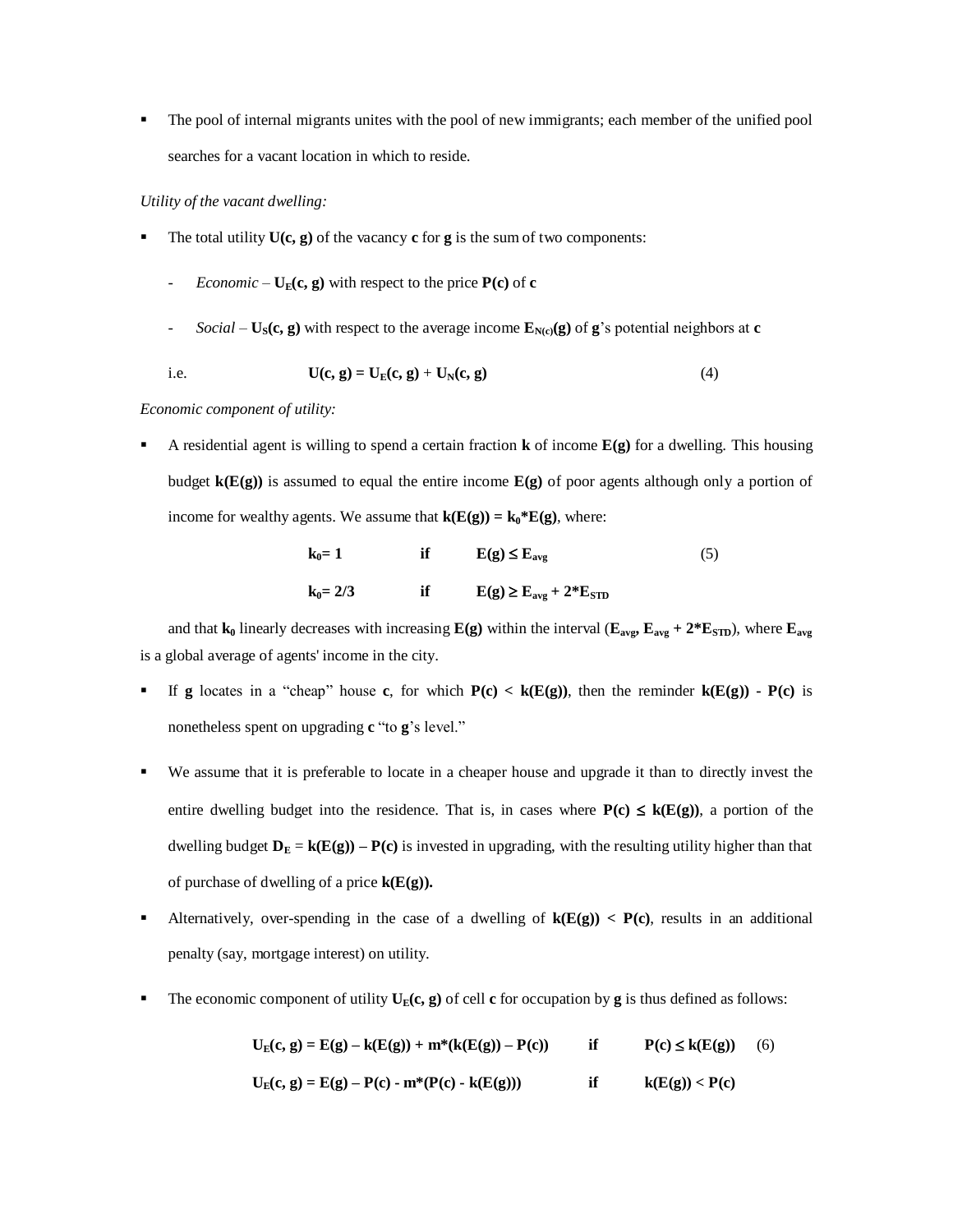where  $\mathbf{m} > 0$  defines the positive benefit of upgrading or the negative penalty for taking a mortgage.

*Social component of utility:*

The social utility  $U_N(c, g)$  of a vacancy  $c$  for occupation by  $g$  is defined as follows:

| $U_N(c, g) = E_{N(c)}(g) - E(g)$            | $E_{N(c)}(g) > E(g)$ (7) |  |
|---------------------------------------------|--------------------------|--|
| $U_N(c, g) = [E_{N(c)}(g) - E(g)]^* INT(g)$ | $E_{N(c)}(g) \leq E(g)$  |  |

It is important to note that the social component of utility and thus of total utility in the model can be negative. Vacancies having negative utility are ignored by agents when searching for a location to occupy.

*Individual residential search and relocation:* 

- The agents included in the search pool are considered in random order.
- Each agent **g** in the search pool constructs a list of **q** vacancies  $D(g) = \{d\}$ . To construct  $D(g)$ , **g** randomly selects **q** locations from the set of all dwellings vacant at **t**; a vacancy **d** is included into **D(g)** if **U(d, g)** is higher than the utility of **g**'s current dwelling **c** (this condition is valid for internal migrants only) and  $\mathbf{g}'s$  income  $\mathbf{E}(\mathbf{g})$  is higher than  $\mathbf{P}(\mathbf{d})$ . Agent  $\mathbf{g}$  then ranks the dwellings in  $\mathbf{D}(\mathbf{g})$  according to utility  $U(d, g)$ . We thereby construct the ordered lists  $D(g)$  for all agents **g** in the search pool.
- Each agent **g** attempts to occupy the best dwelling among those listed on **D(g)**. If the dwelling is still vacant, **g** is removed from the pool and relocates to the new dwelling. If it is already occupied by one of the agents from the pool who considered it before **g**, **g** remains in the pool. After the first pass, some agents are relocated into the best-for-them dwellings. The remaining agents try to occupy the secondbest vacancy in their **D(g**) according to a new random order. This process continues until all agents find another location or all **q** vacancies are tested but not taken. In the latter case, **g** stays at the current location.

#### *Out-migration:*

Agents leave the city for random reasons with probability  $P_{\text{Leave}}$  per time step.

#### *In-migration:*

The number of immigrants entering the city at any given time step is calculated as  $n(t)/100 + 10$ , where **n(t)** is the number of occupied dwellings in the city at iteration **t**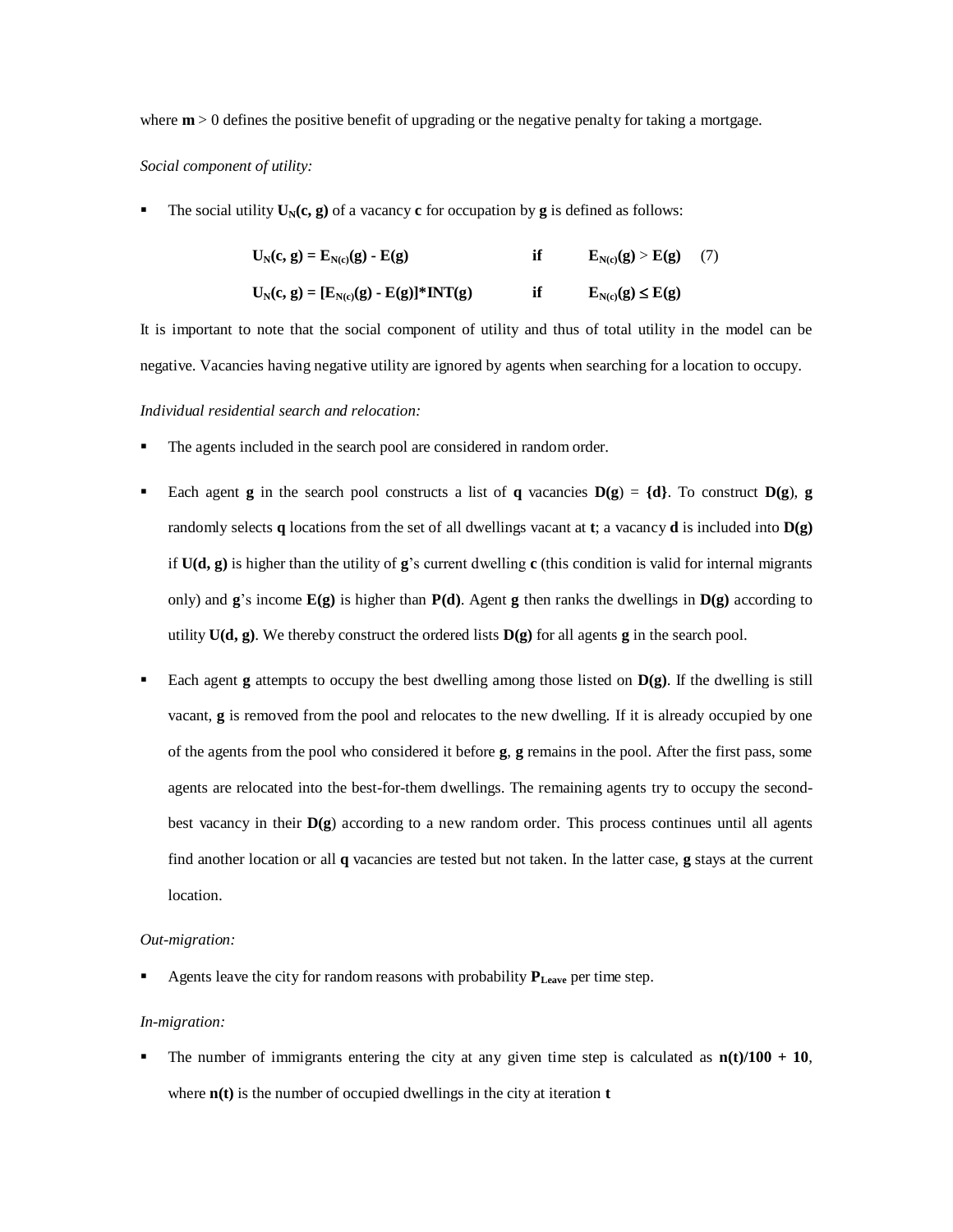- Based on the experimental data, the income **E(g)** of immigrant **g** is assigned according to a truncated log-normal distribution. First we consider  $\text{Log}_2(E(g))$  as normally distributed with the average equal to **12**, and **STD** to **2.2**, and then we truncate this distribution by assuming that  $\text{Log}_2(E)$  must be above  $\text{Log}_2(\mathbf{E}_{\text{min}}) = 9$  (that is,  $\mathbf{E}_{\text{min}} = 2^9 = \text{NIS } 512$ , taken as the minimal possible income in 1995, the census year).
- Intolerance **INT(g)** of immigrant agent **g** is assigned independently of **E(g)**.

The study of the model dynamics for various distributions of **INT(g)** is the subject of our investigation.

#### *Dwelling construction and price:*

- The maximum number of dwellings that can be activated at each time step **t** is equal to the number of immigrants entering the city whereas a dwelling cell is activated if at least **3** of the neighboring cells within its 3x3 Moore neighborhood are occupied.
- The price of a new dwelling **c** activated at time step **t** is assigned according to the weighted average of the neighbors' willingness to pay within the 5x5 Moore neighborhood **N(c)**:

$$
\mathbf{P}_{t+1}(c) = \Sigma_{h \in V(c)} k(\mathbf{E}_t(h_d))^* w_d(h) / \Sigma_{h \in V(c)} w_d(h)
$$
(8)

Just as in  $(1)$ ,  $w_d(h)$  denotes the influence on **c** of neighbor **h** located at block distance **d** from the center of **N(c)**; in what follows we employ the values  $w_1 = 1$  and  $w_2 = 0.5$ . The price **P(c)** of an activated dwelling remains unchanged throughout the simulation.

#### *Initial conditions:*

- Initially, **9** agents are assigned income  $E(g)$  and intolerance  $INT(g)$  values according to the chosen scenario.
- These agents are randomly located in cells of the **3x3** neighborhood in the center of a grid; the price of dwelling **c** occupied by agent **g** is set equal to **k(E(g)).**

#### *The list of numeric model parameters that are kept constant between scenarios:*

- Model time step: **one month.**
- Weights employed for calculating neighborhood status:  $w_1 = 1$ ,  $w_2 = 0.5$ .
- Maximum probability of leaving location  $P_{\text{Leave}}$  (per month):  $P_{\text{Leave}} = 0.004$